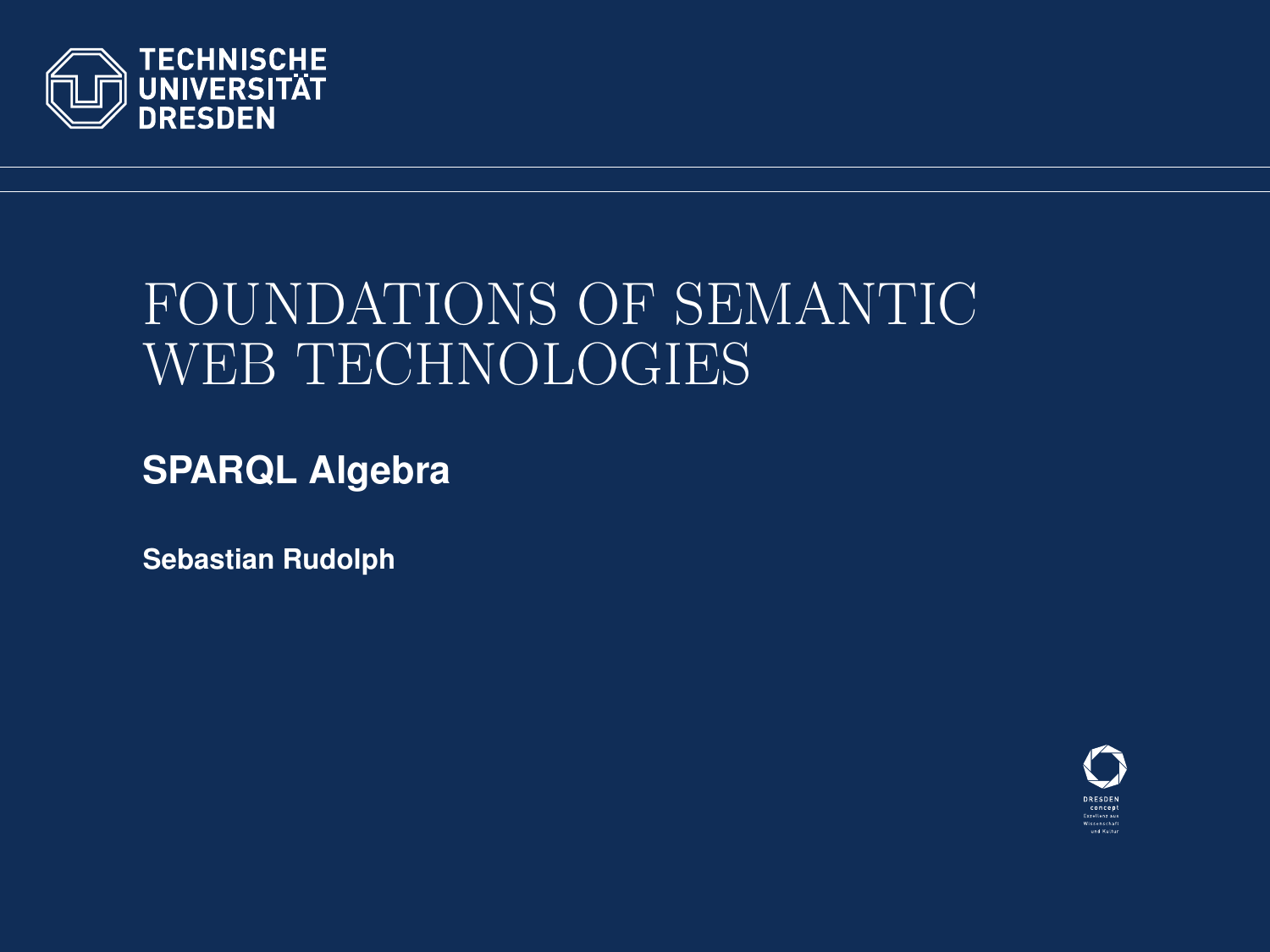

#### The SPARQL Query Language

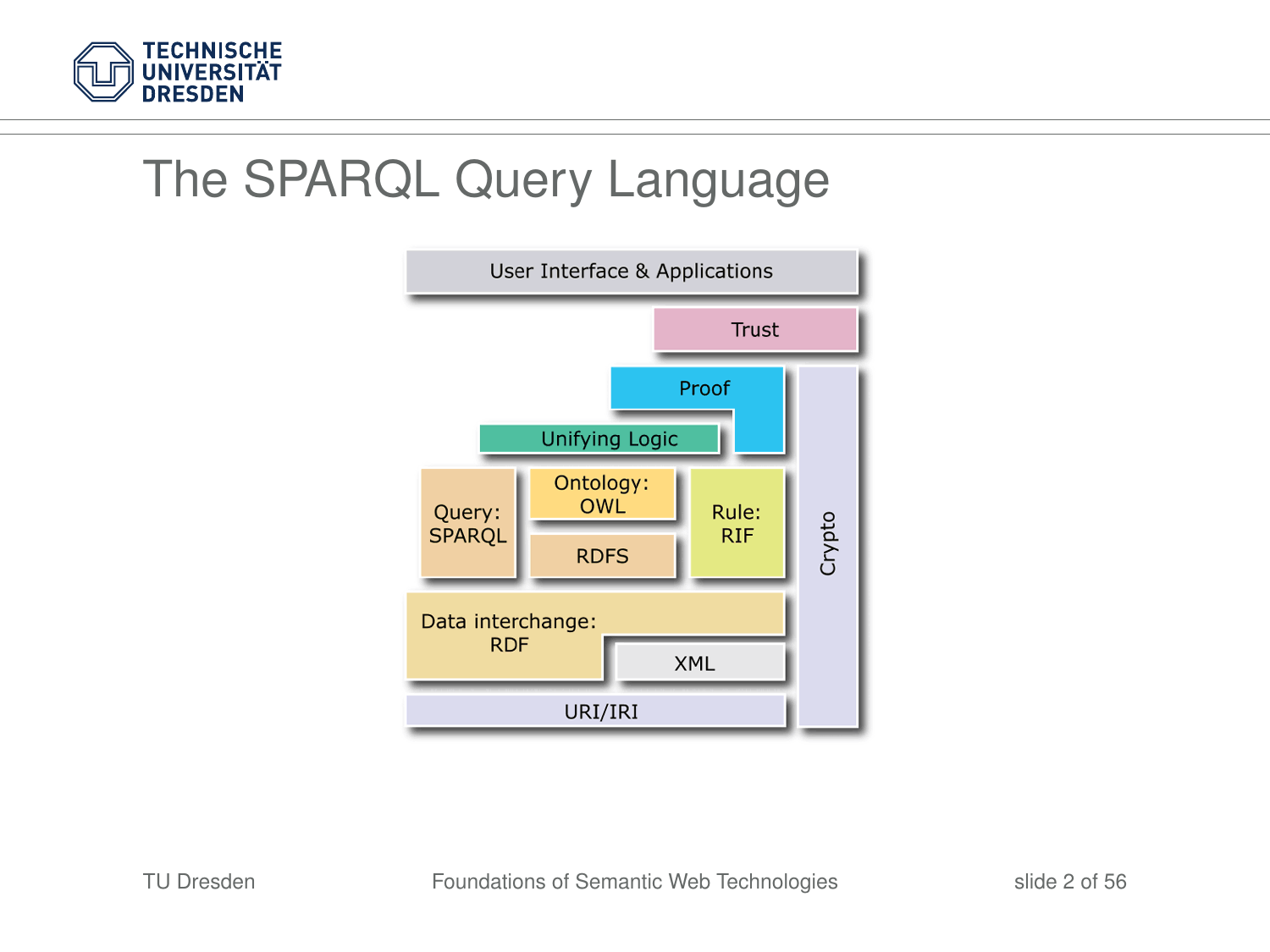

#### The SPARQL Query Language

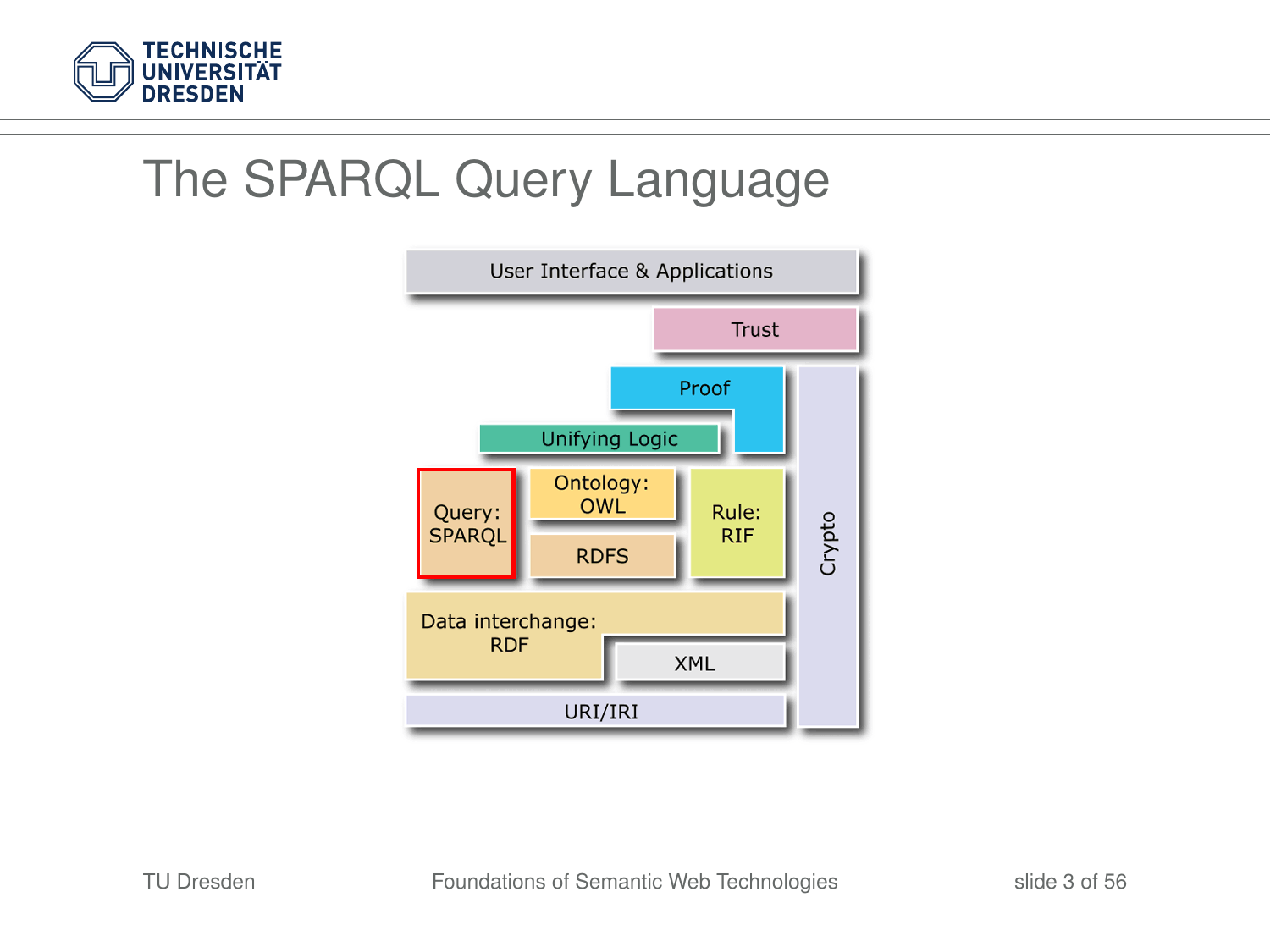

# Agenda





- [Evaluation of the SPARQL Algebra](#page-22-0)
- [SPARQL Algebra Transformation](#page-42-0)



[Operators for the Modifiers](#page-49-0)

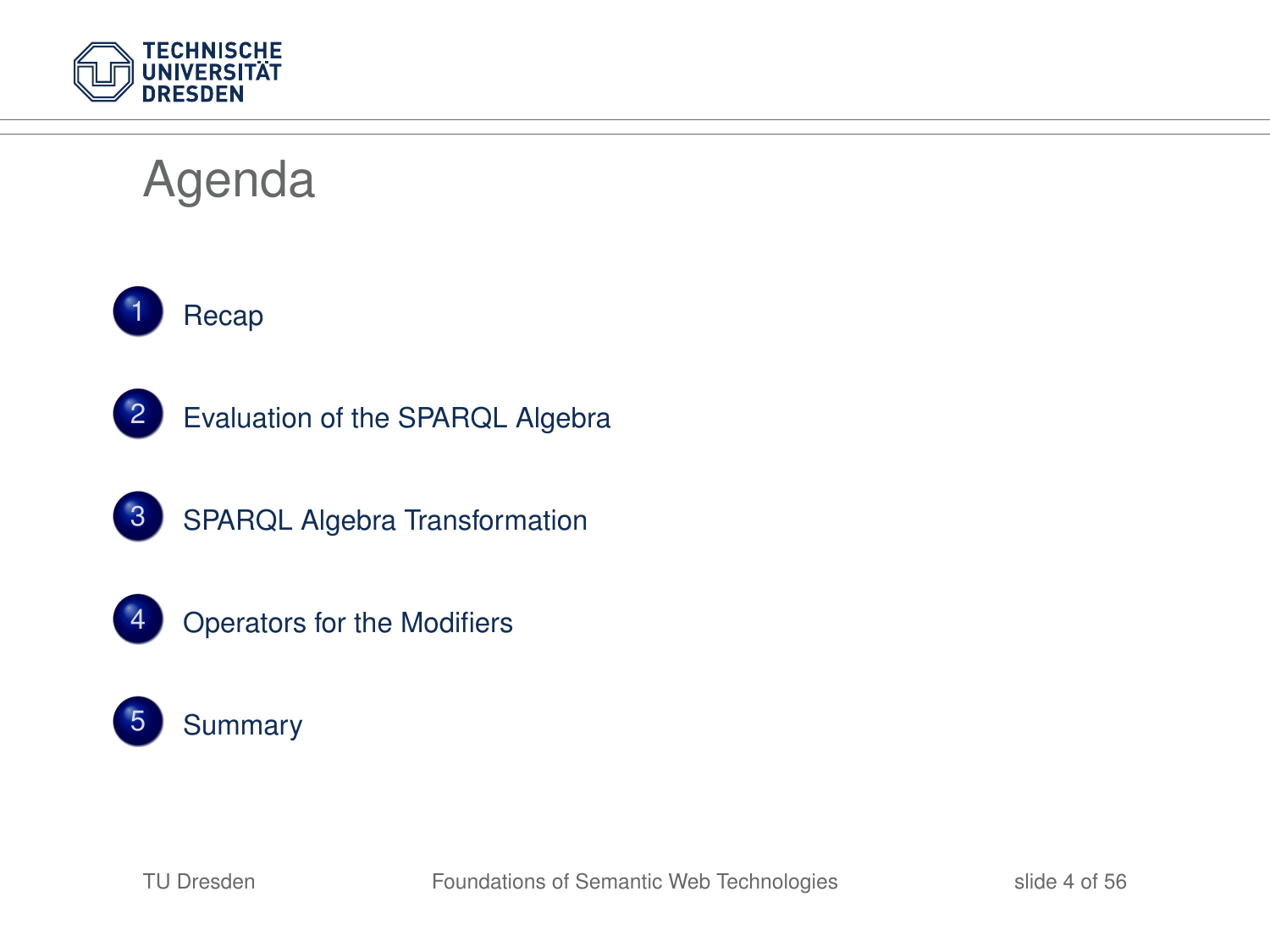

# Agenda



- [Evaluation of the SPARQL Algebra](#page-22-0)
- 3 [SPARQL Algebra Transformation](#page-42-0)
- **[Operators for the Modifiers](#page-49-0)**

#### **[Summary](#page-53-0)**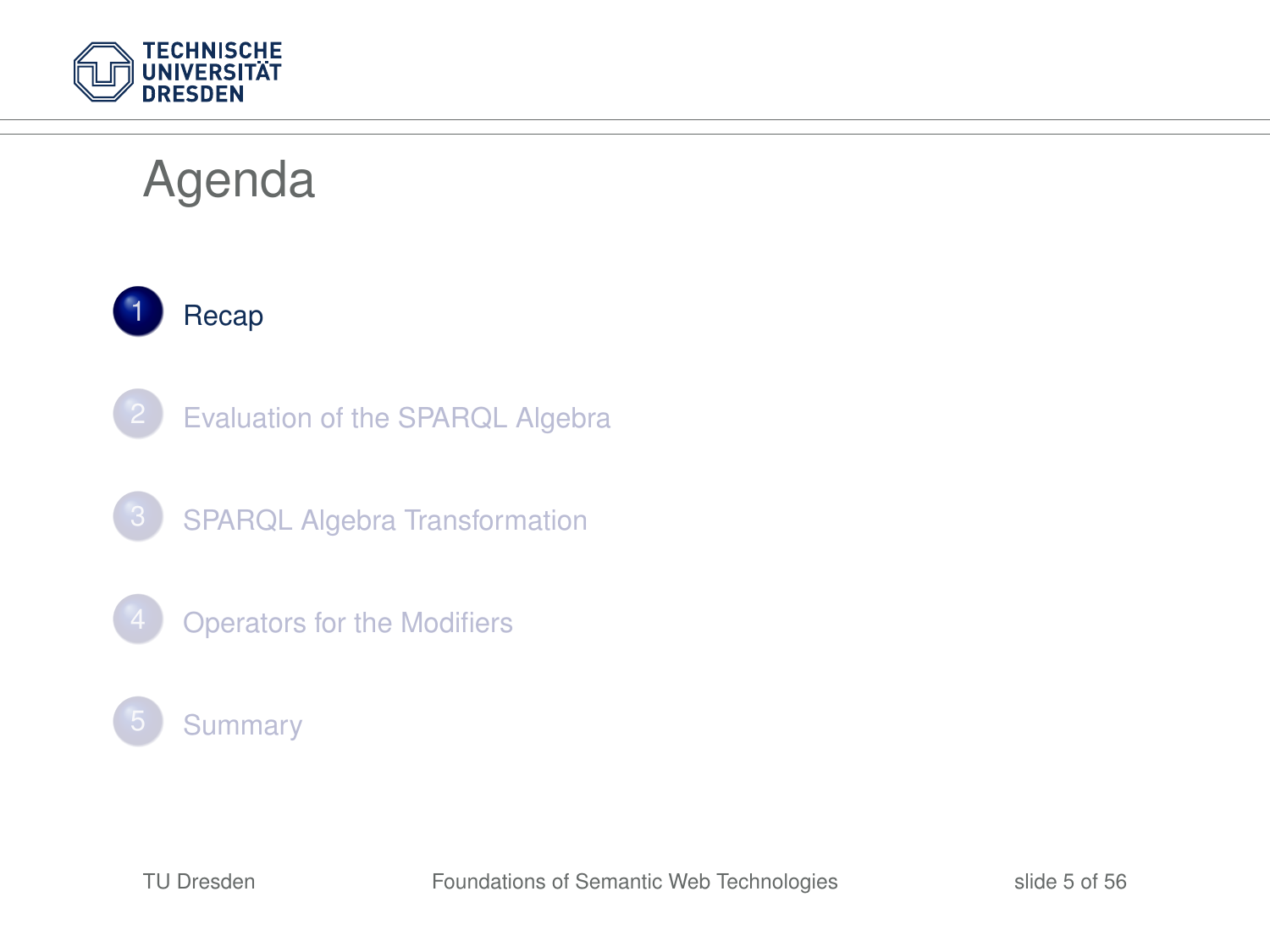

#### Recap: Introduced SPARQL Features

| <b>Basic Structure</b>      |
|-----------------------------|
| PREFTX                      |
| <b>WHERE</b>                |
|                             |
| <b>Graph Patterns</b>       |
| <b>Basic Graph Patterns</b> |
| $\{ \ldots \}$              |
| OPTIONAL                    |
| UNTON                       |

| <b>Filter</b>   |
|-----------------|
| <b>BOUND</b>    |
| isURT           |
| <i>i</i> sBLANK |
| isLITERAL       |
| <b>STR</b>      |
| <b>T.ANG</b>    |
| <b>DATATYPE</b> |
| sameTERM        |
| langMATCHES     |
| REGEX           |

<span id="page-5-0"></span>

| <b>Modifiers</b> |                       |
|------------------|-----------------------|
| ORDER BY         |                       |
| <b>T.TMTT</b>    |                       |
| OFFSET           |                       |
| DISTINCT         |                       |
|                  |                       |
|                  | <b>Output Formats</b> |
| <b>SELECT</b>    |                       |
| CONSTRUCT        |                       |
| ASK              |                       |
| DESCRIBE         |                       |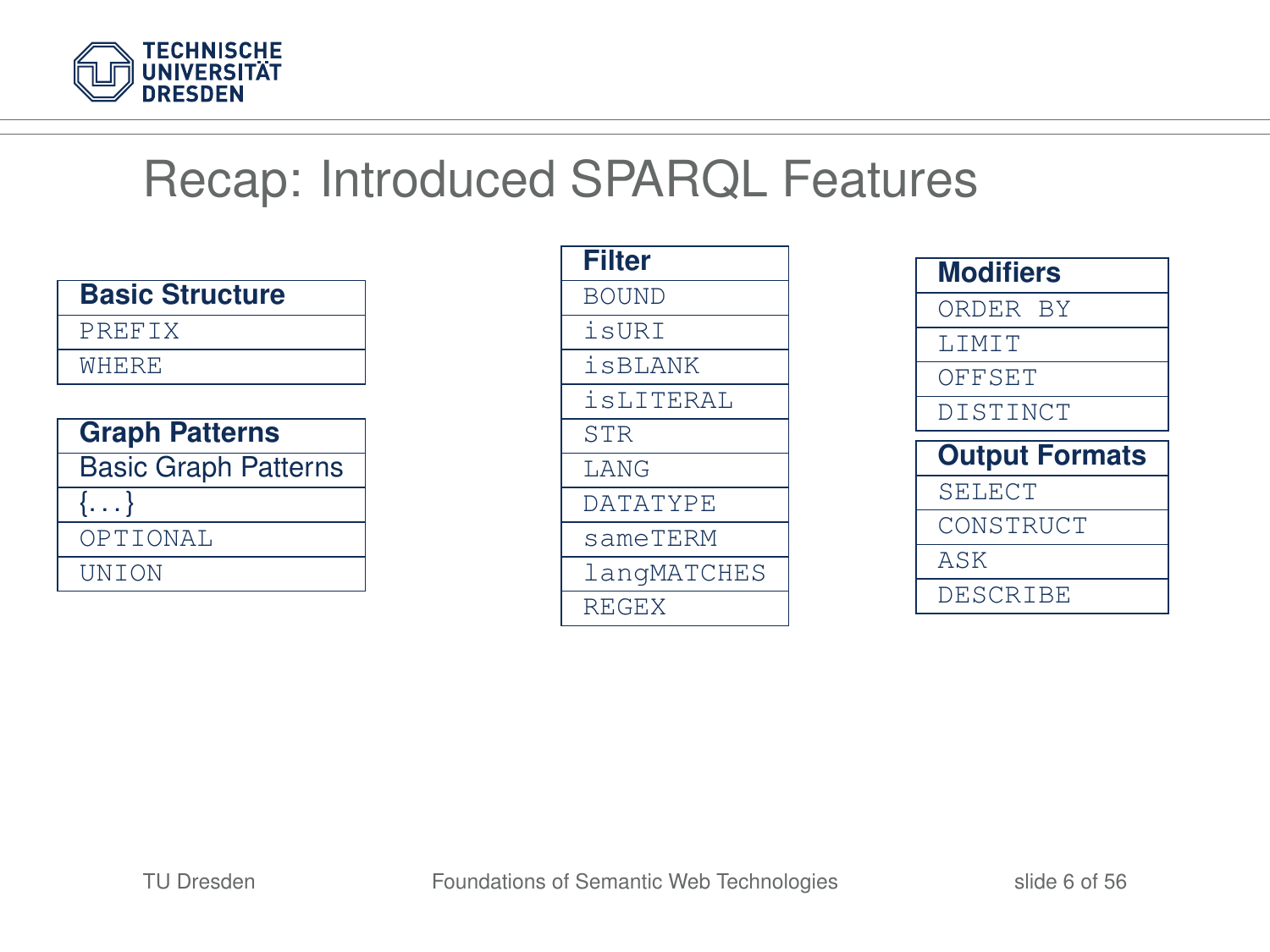

```
{ ?book ex:price ?price .
 FILTER (?price < 15)
 OPTIONAL { ?book ex:title ?title }
  { ?book ex:author ex:Shakespeare } UNION
  { ?book ex:author ex:Marlowe }
}
```
#### Semantics of a SPARQL query:



1 Transformation of the query into an algebra expression

2 Evaluation of the algebra expression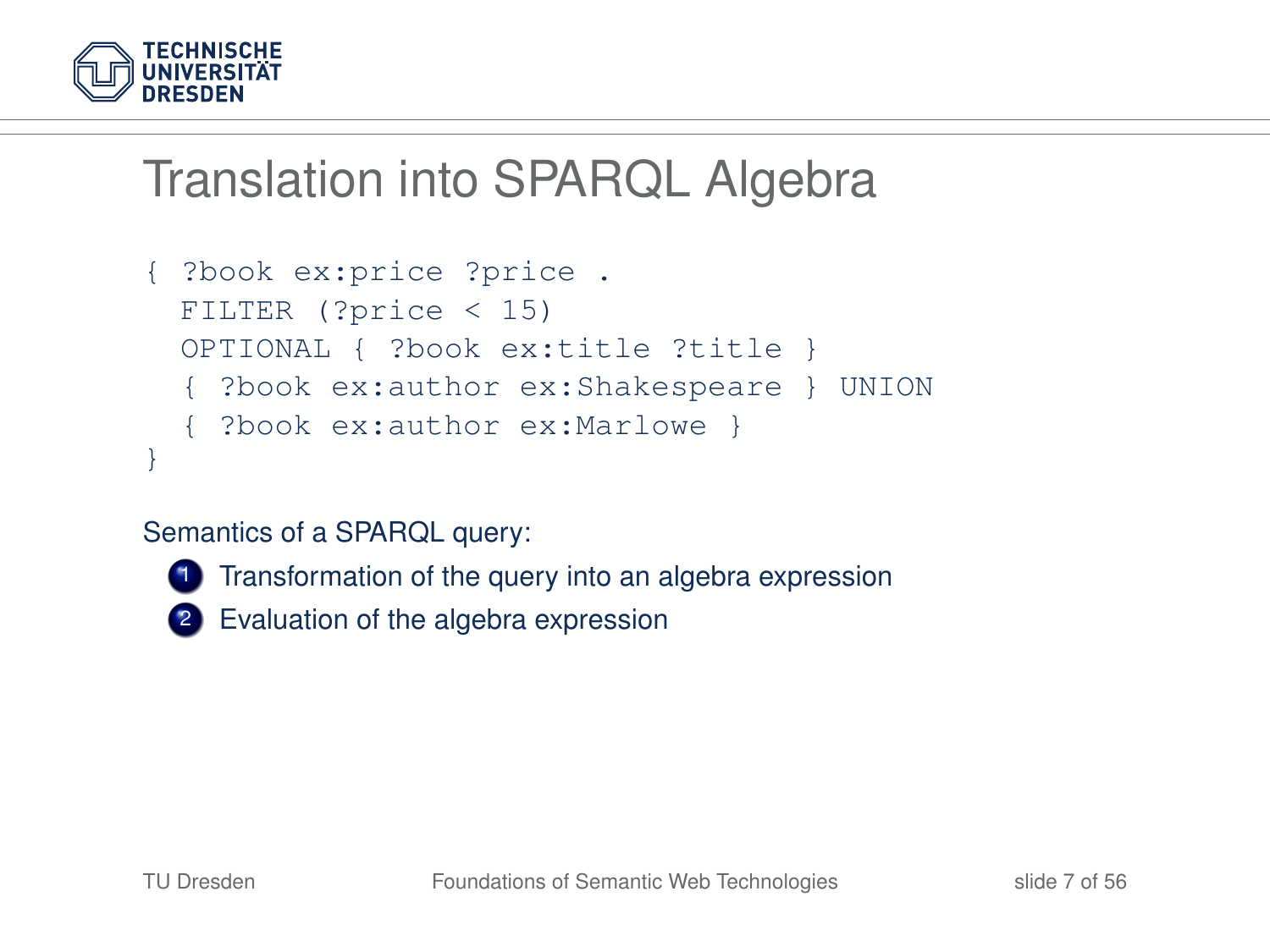

```
{ ?book ex:price ?price
 FILTER (?price < 15)
 OPTIONAL { ?book ex:title ?title }
  { ?book ex:author ex:Shakespeare } UNION
  { ?book ex:author ex:Marlowe }
}
```
Attention: Filters apply to the whole group in which they occur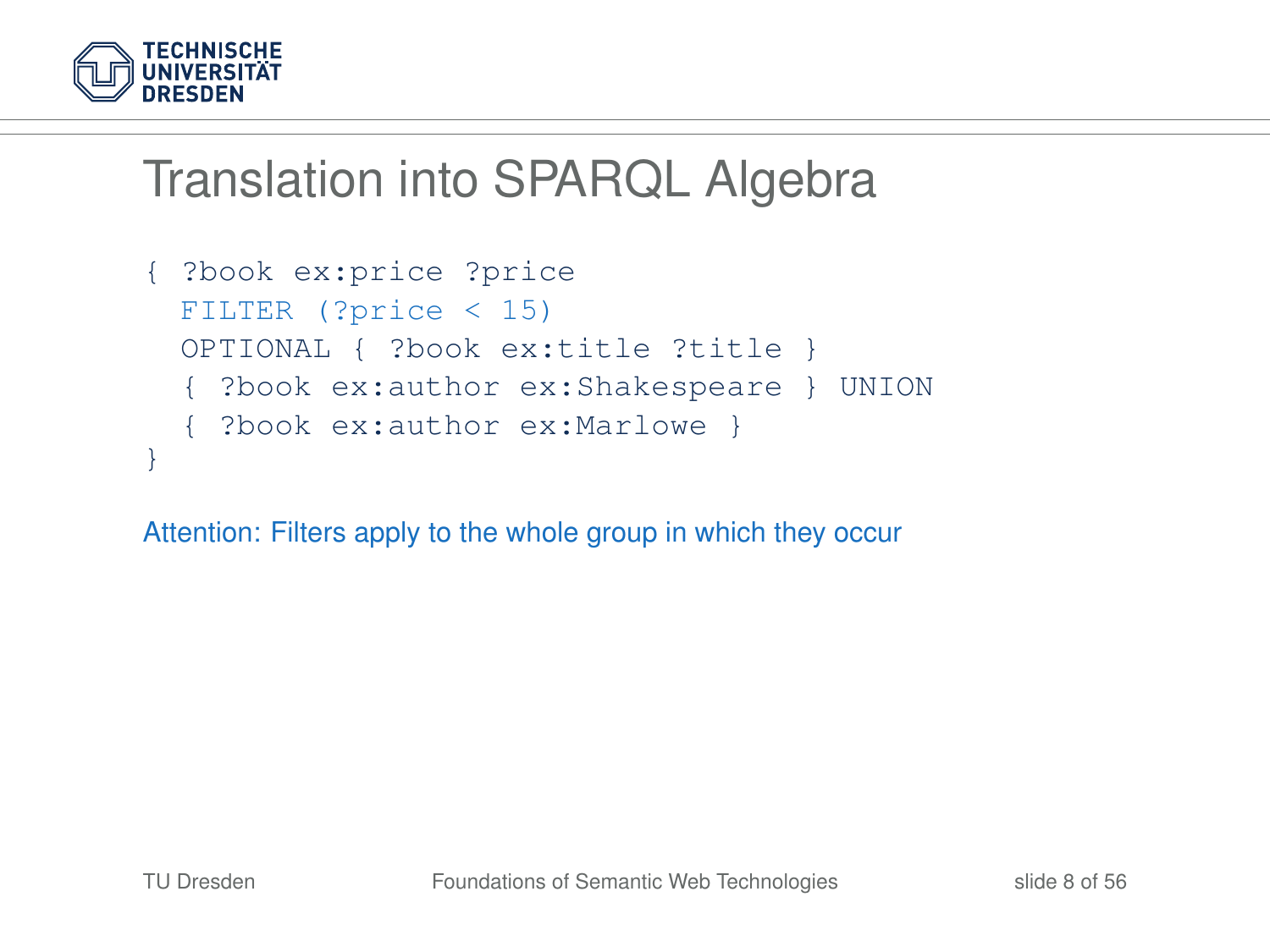

```
{ ?book ex:price ?price
 OPTIONAL { ?book ex:title ?title }
  { ?book ex:author ex:Shakespeare } UNION
  { ?book ex:author ex:Marlowe }
 FILTER (?price < 15)
}
```


**1** Expand abbreviated IRIs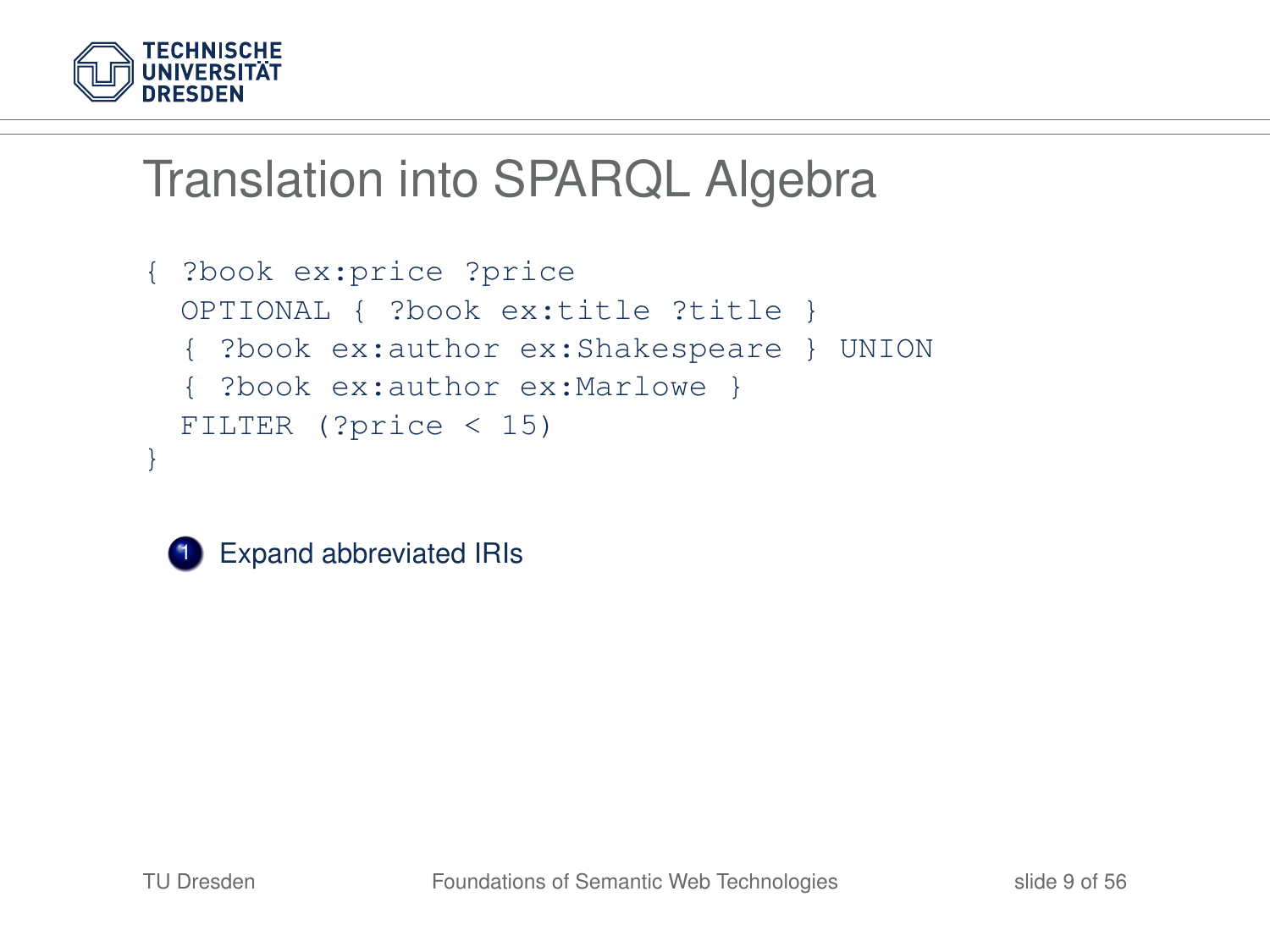

```
{ ?book <http://ex.org/price> ?price
 OPTIONAL { ?book <http://ex.org/title> ?title }
  { ?book <http://ex.org/author>
                  <http://ex.org/Shakespeare> } UNION
  { ?book <http://ex.org/author>
                  <http://ex.org/Marlowe> }
 FILTER (?price < 15)
}
```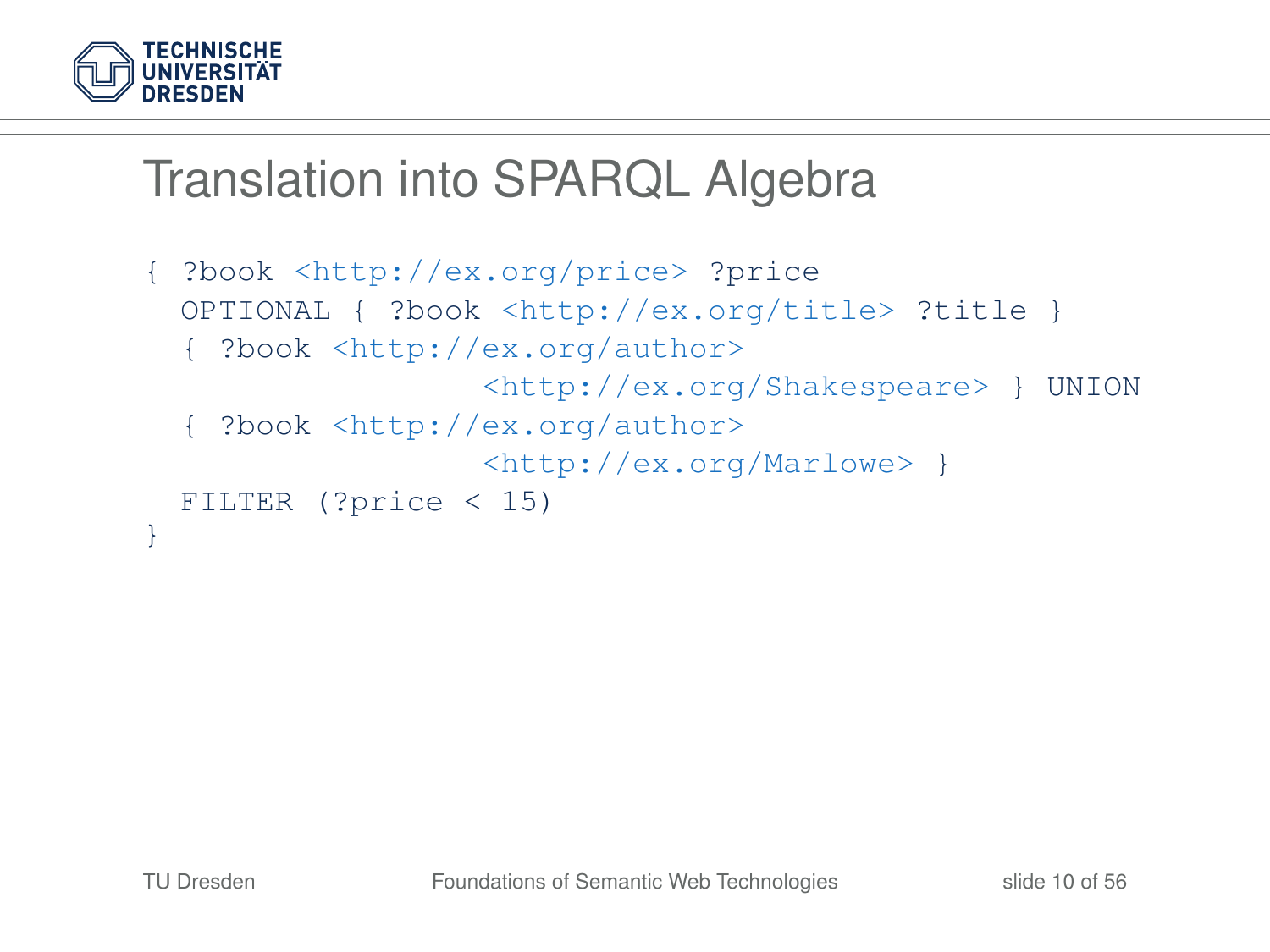

```
{ ?book <http://ex.org/price> ?price
 OPTIONAL { ?book <http://ex.org/title> ?title }
  { ?book <http://ex.org/author>
                  <http://ex.org/Shakespeare> } UNION
   { ?book <http://ex.org/author>
                  <http://ex.org/Marlowe> }
 FILTER (?price < 15)
}
```
2. Replace triple patterns with operator Bgp(·)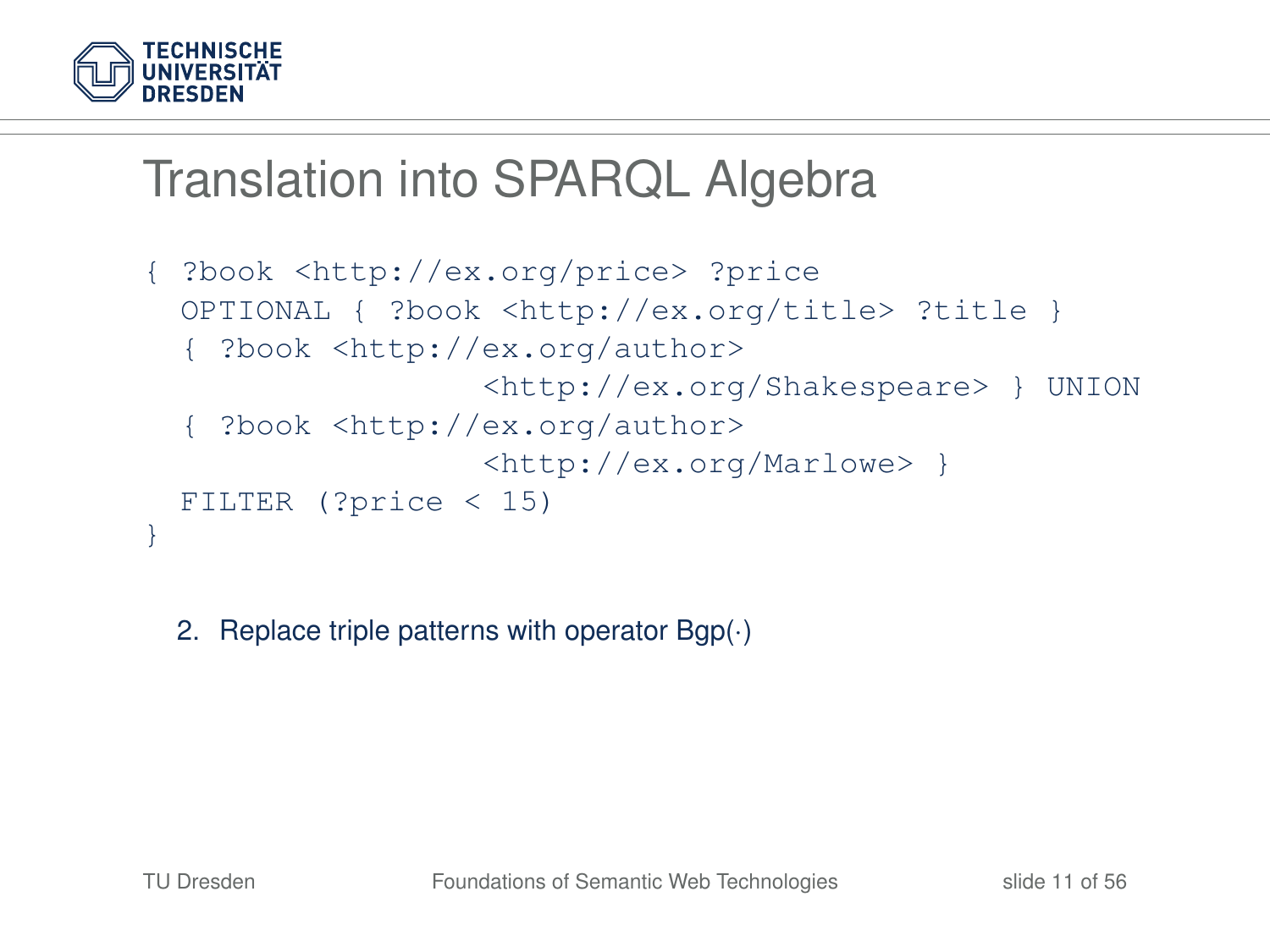

```
{ Bgp(?book <http://ex.org/price> ?price)
 OPTIONAL {Bgp(?book <http://ex.org/title> ?title)}
  {Bgp(?book <http://ex.org/author>
                  <http://ex.org/Shakespeare>)} UNION
  {Bgp(?book <http://ex.org/author>
                  <http://ex.org/Marlowe>)}
 FILTER (?price < 15)
}
```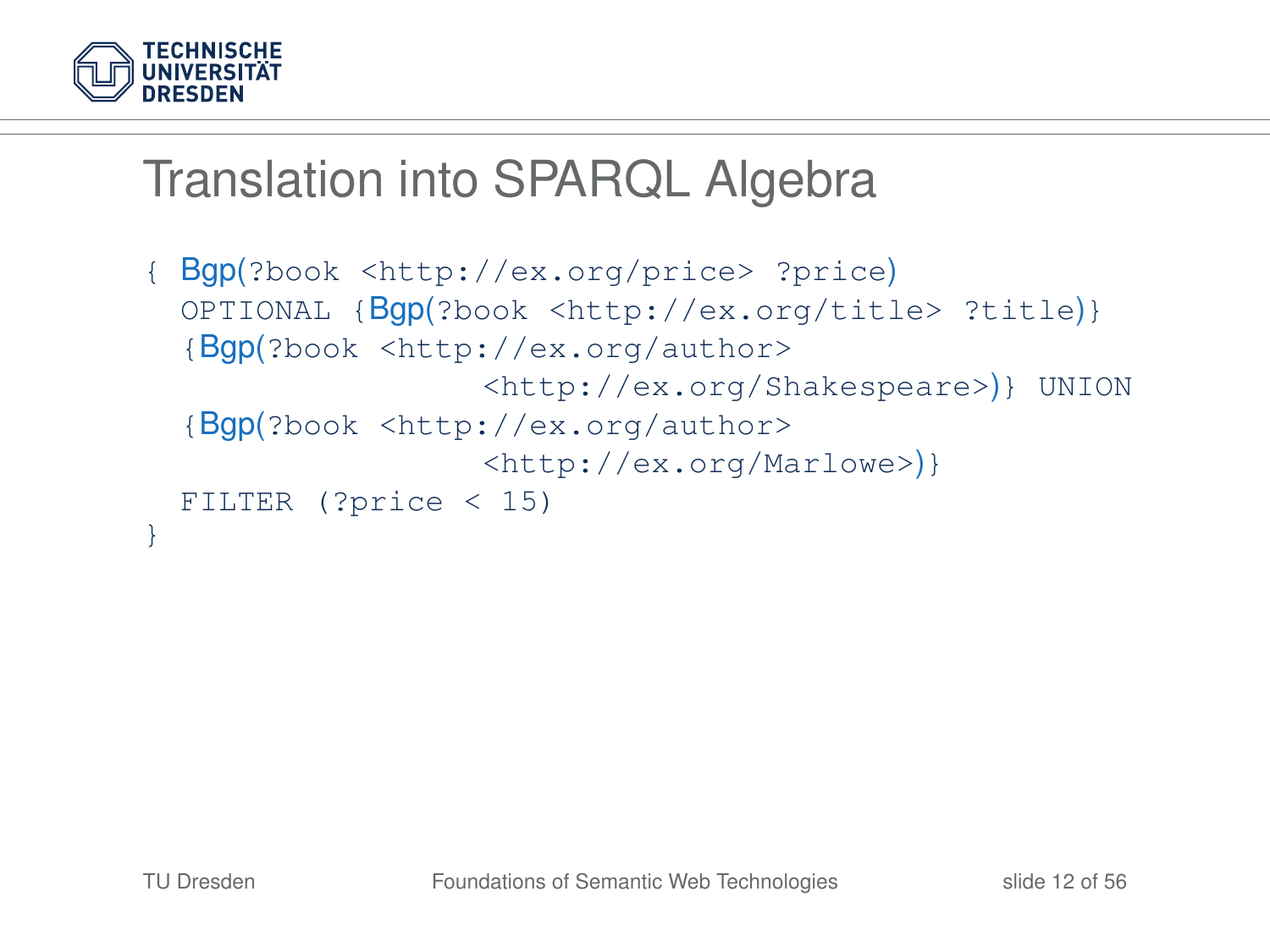

```
{ Bgp(?book <http://ex.org/price> ?price)
 OPTIONAL {Bgp(?book <http://ex.org/title> ?title)}
  {Bgp(?book <http://ex.org/author>
                  <http://ex.org/Shakespeare>)} UNION
  {Bgp(?book <http://ex.org/author>
                  <http://ex.org/Marlowe>)}
 FILTER (?price < 15)
}
```
3. Introduce the LeftJoin(·) operator for optional parts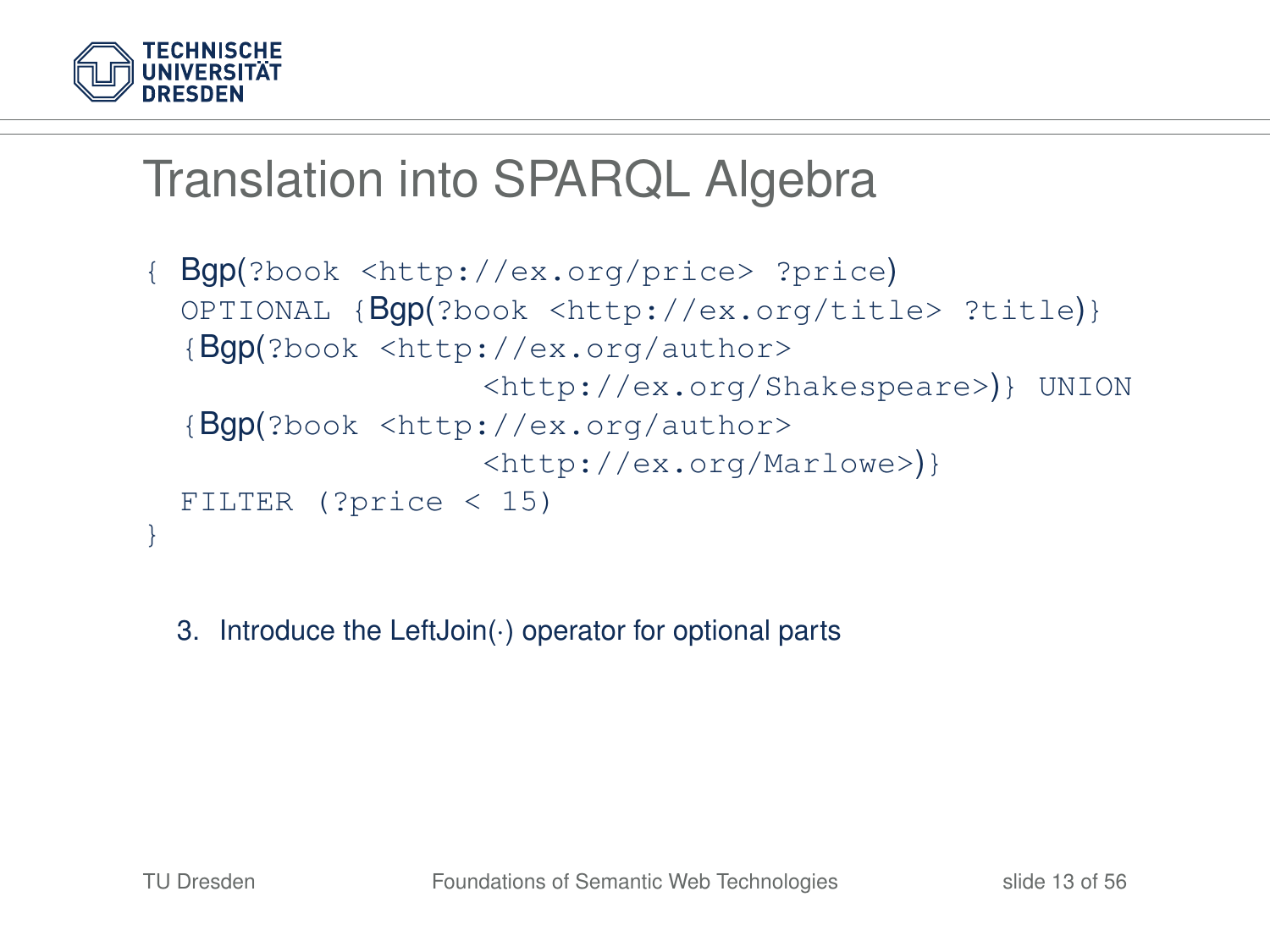

```
{ LeftJoin(Bgp(?book <http://ex.org/price> ?price),
        Bgp(?book <http://ex.org/title> ?title),
        true)
  {Bgp(?book <http://ex.org/author>
                   <http://ex.org/Shakespeare>)} UNION
  {Bgp(?book <http://ex.org/author>
                  <http://ex.org/Marlowe>)}
 FILTER (?price < 15)
}
```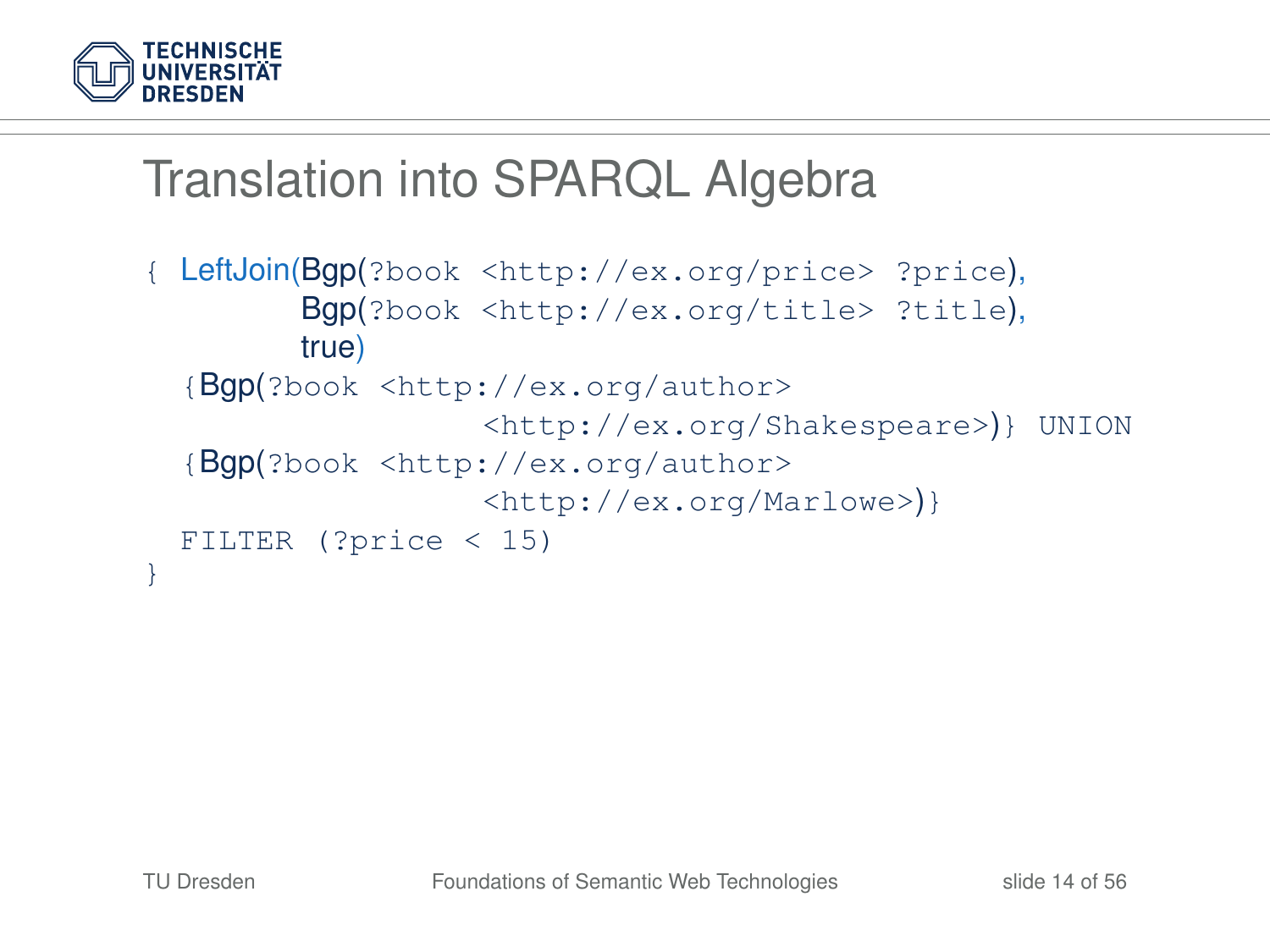

```
LeftJoin(Bgp(?book <http://ex.org/price> ?price),
        Bgp(?book <http://ex.org/title> ?title),
        true)
  {Bgp(?book <http://ex.org/author>
                   <http://ex.org/Shakespeare>)} UNION
  {Bgp(?book <http://ex.org/author>
                   <http://ex.org/Marlowe>)}
 FILTER (?price < 15)
}
```
- 4. Combine alternative graph patterns with Union(·) operator
- $\rightarrow$  Refers to neighbouring patterns and has higher precedence than conjunction (left associative)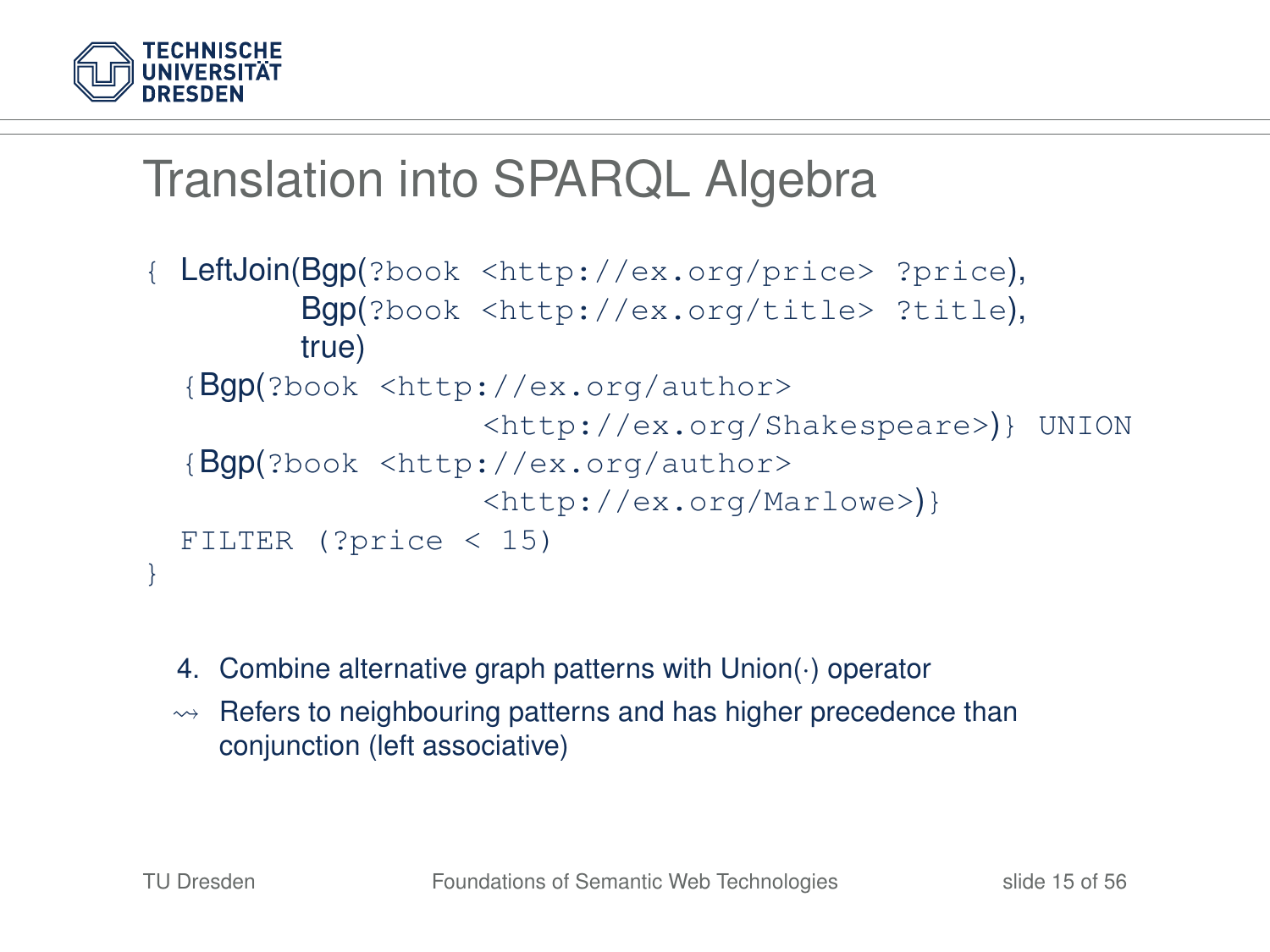

```
LeftJoin(Bgp(?book <http://ex.org/price> ?price),
        Bgp(?book <http://ex.org/title> ?title),
        true)
 Union(Bgp(?book <http://ex.org/author>
                      <http://ex.org/Shakespeare>),
       Bgp(?book <http://ex.org/author>
                      <http://ex.org/Marlowe>))
 FILTER (?price < 15)
}
```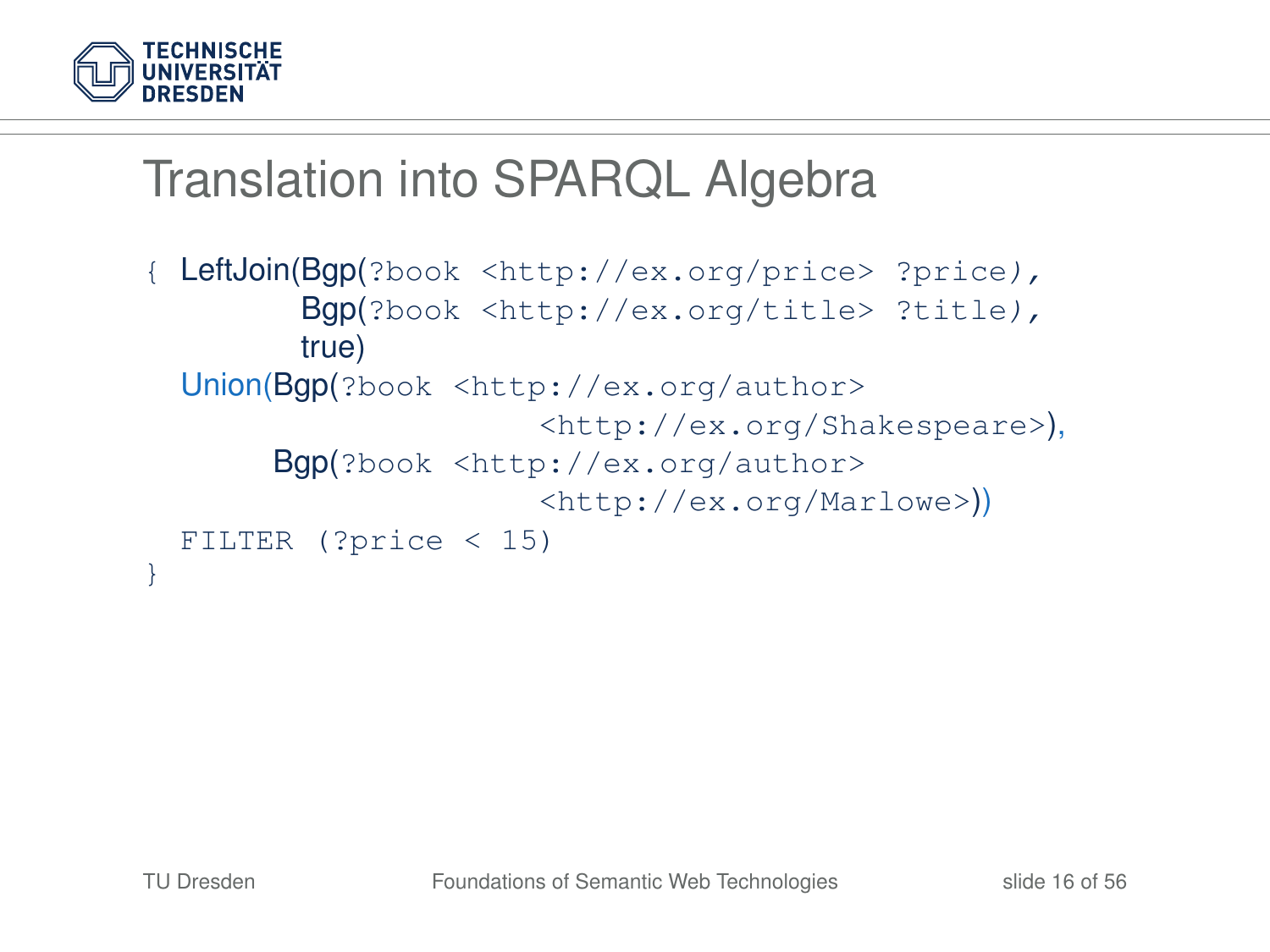

```
LeftJoin(Bgp(?book <http://ex.org/price> ?price),
        Bgp(?book <http://ex.org/title> ?title),
        true)
 Union(Bgp(?book <http://ex.org/author>
                      <http://ex.org/Shakespeare>),
       Bgp(?book <http://ex.org/author>
                      <http://ex.org/Marlowe>))
 FILTER (?price < 15)
}
```
5. Apply Join(·) operator to join non-filter elements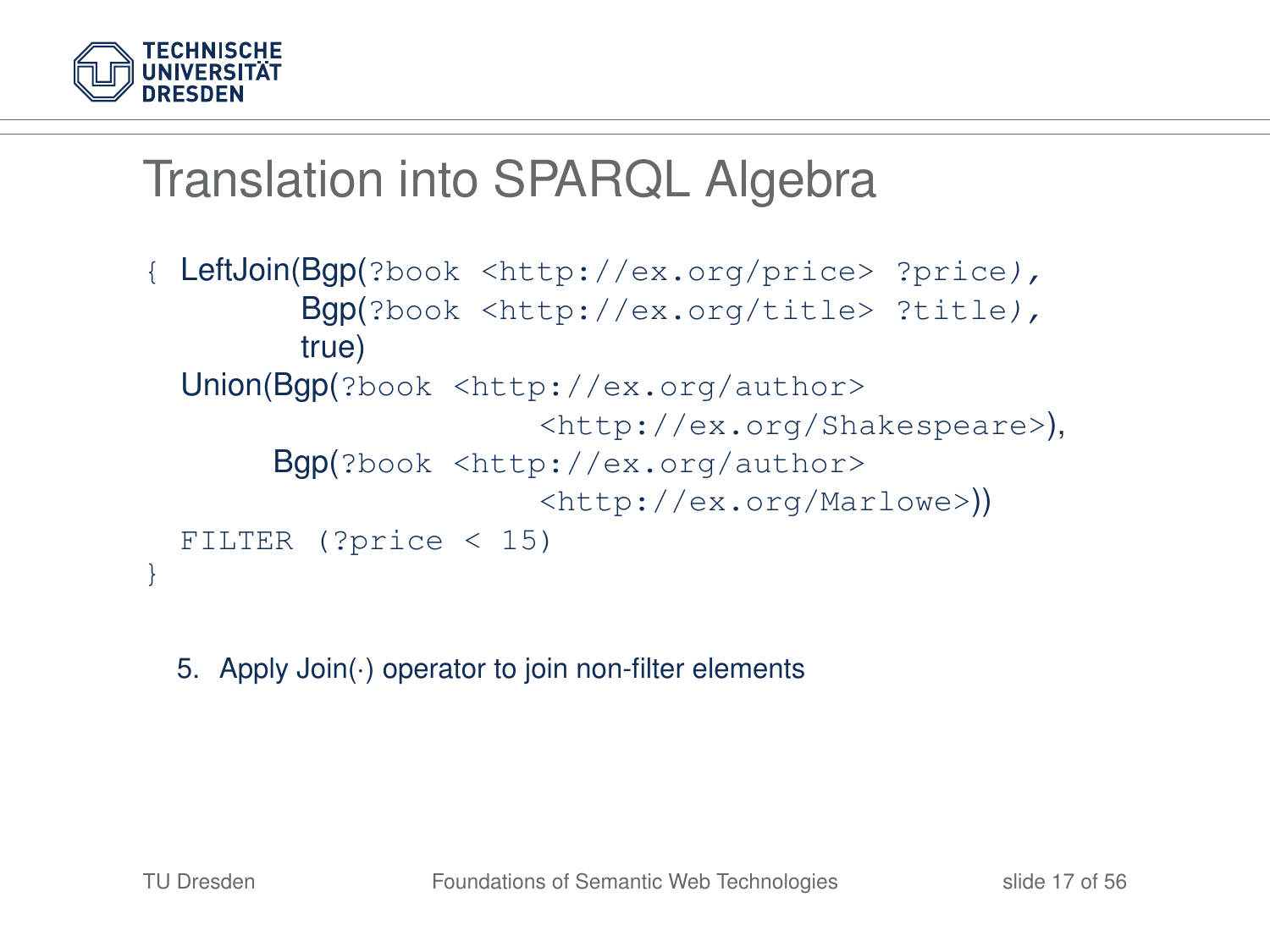

```
{ Join(
  LeftJoin(Bgp(?book <http://ex.org/price> ?price),
         Bgp(?book <http://ex.org/title> ?title),
         true),
  Union(Bgp(?book <http://ex.org/author>
                      <http://ex.org/Shakespeare>),
        Bgp(?book <http://ex.org/author>
                      <http://ex.org/Marlowe>)))
  FILTER (?price < 15)
}
```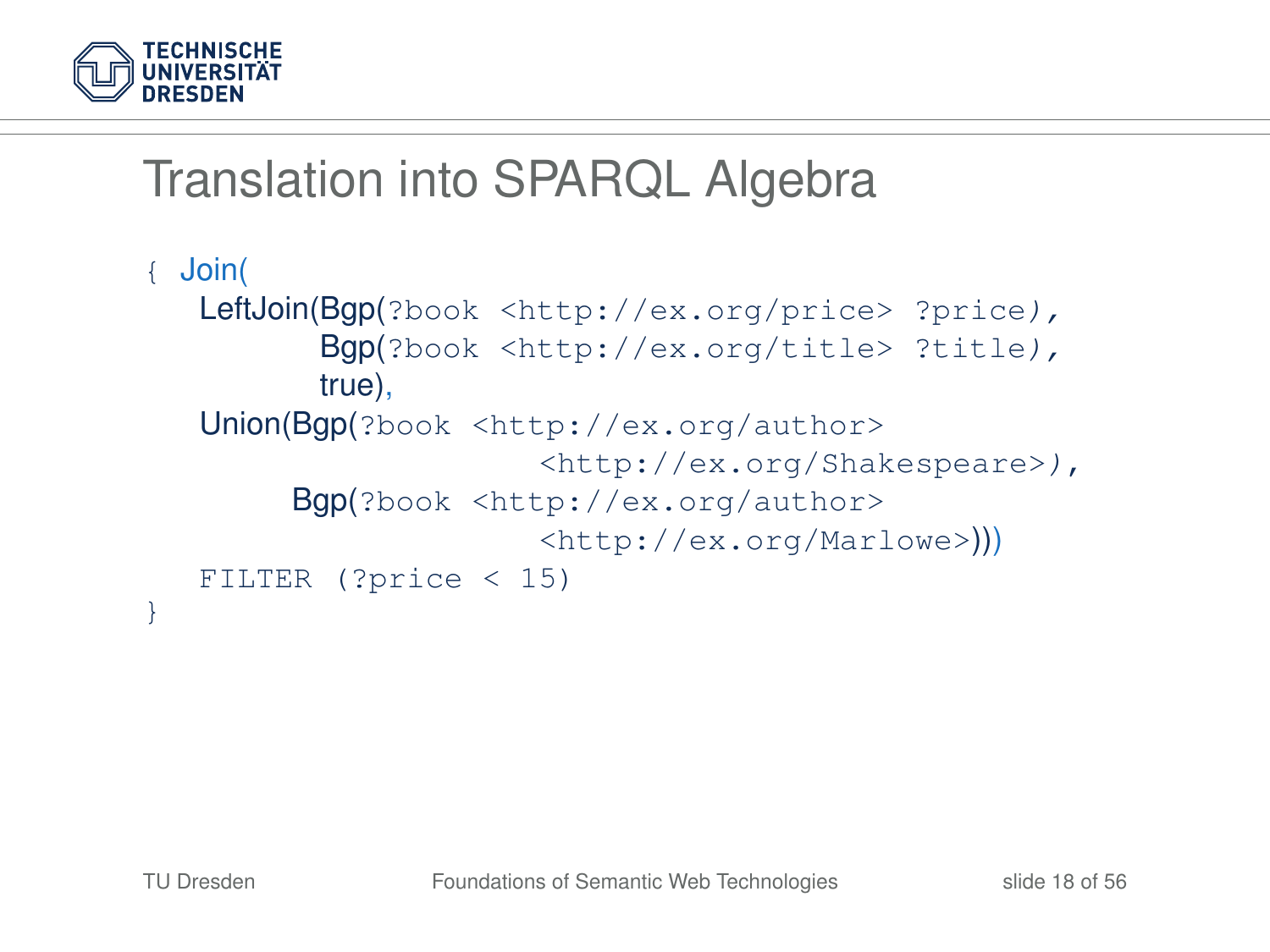

```
{ Join(
  LeftJoin(Bgp(?book <http://ex.org/price> ?price),
         Bgp(?book <http://ex.org/title> ?title),
         true),
  Union(Bgp(?book <http://ex.org/author>
                      <http://ex.org/Shakespeare>),
        Bgp(?book <http://ex.org/author>
                      <http://ex.org/Marlowe>)))
  FILTER (?price < 15)
}
```
6. Translate a group with filters with the Filter(·) operator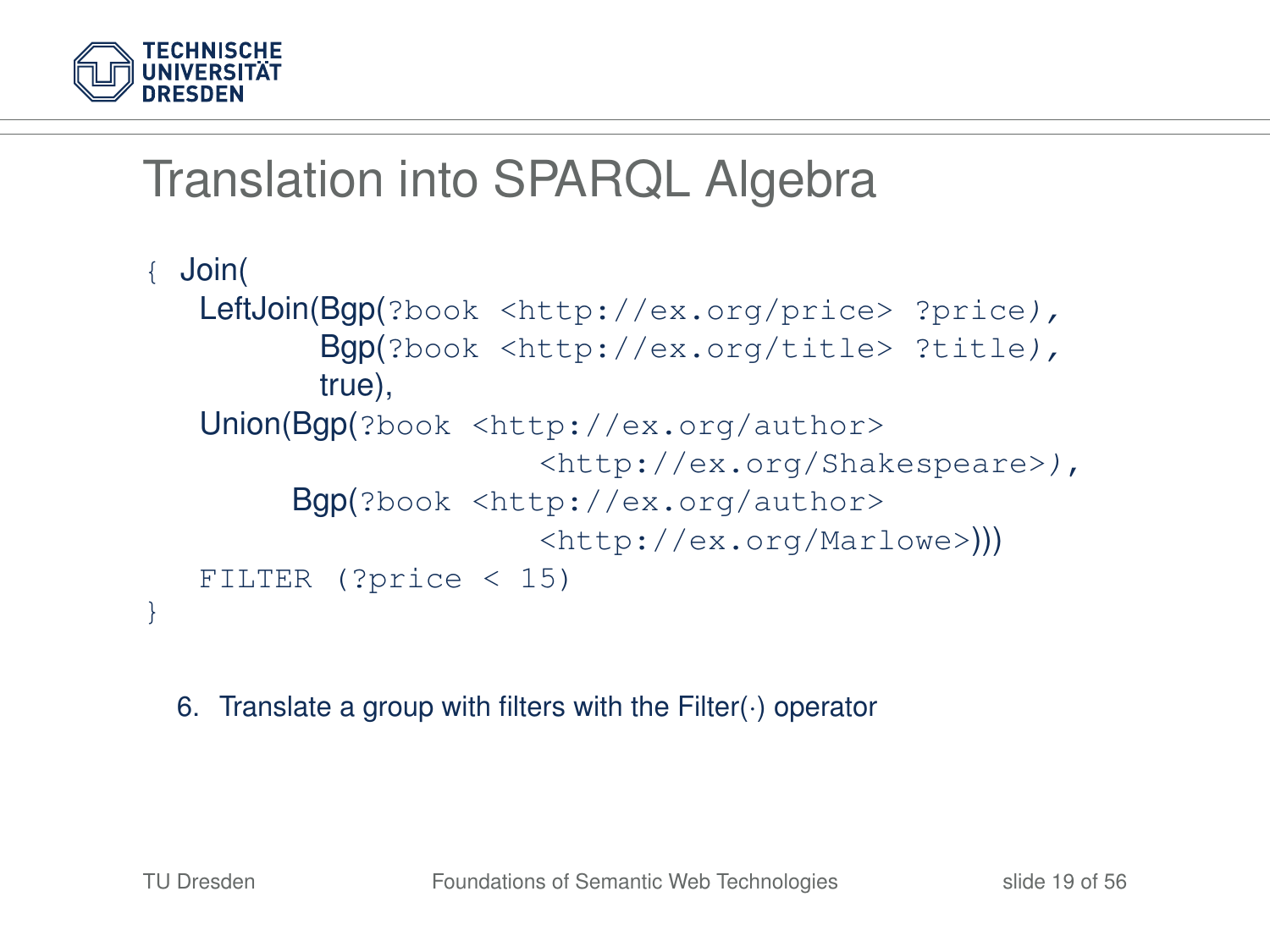

```
Filter(?price < 15,
    Join(
     LeftJoin(Bgp(?book <http://ex.org/price> ?price),
            Bgp(?book <http://ex.org/title> ?title),
            true),
     Union(Bgp(?book <http://ex.org/author>
                   <http://ex.org/Shakespeare>),
          Bgp(?book <http://ex.org/author>
                   <http://ex.org/Marlowe>))))
```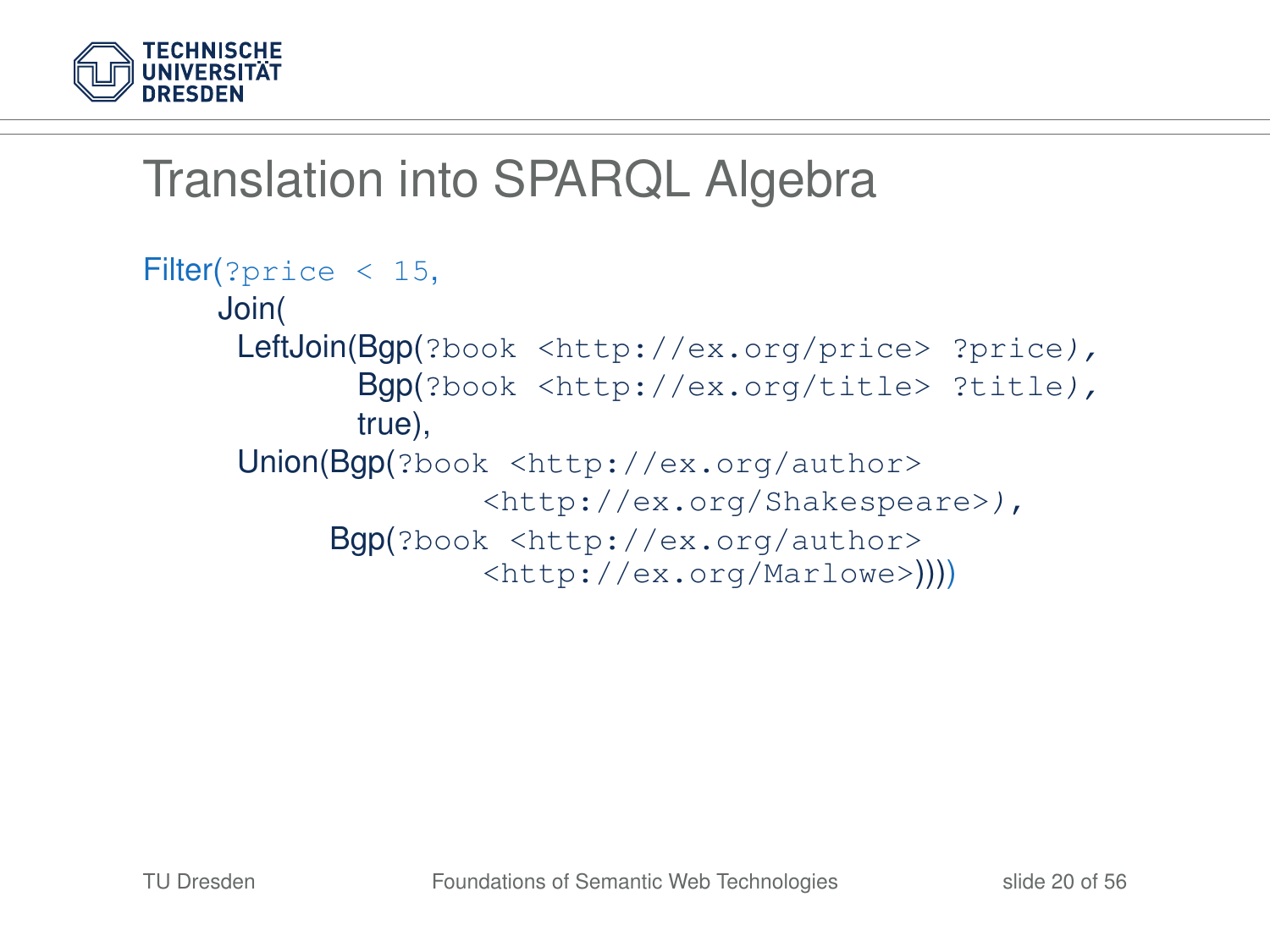

```
Filter(?price < 15,
    Join(
     LeftJoin(Bgp(?book <http://ex.org/price> ?price),
            Bgp(?book <http://ex.org/title> ?title),
            true),
     Union(Bgp(?book <http://ex.org/author>
                   <http://ex.org/Shakespeare>),
          Bgp(?book <http://ex.org/author>
                   <http://ex.org/Marlowe>))))
```
• Online translation tool: <http://sparql.org/query-validator.html>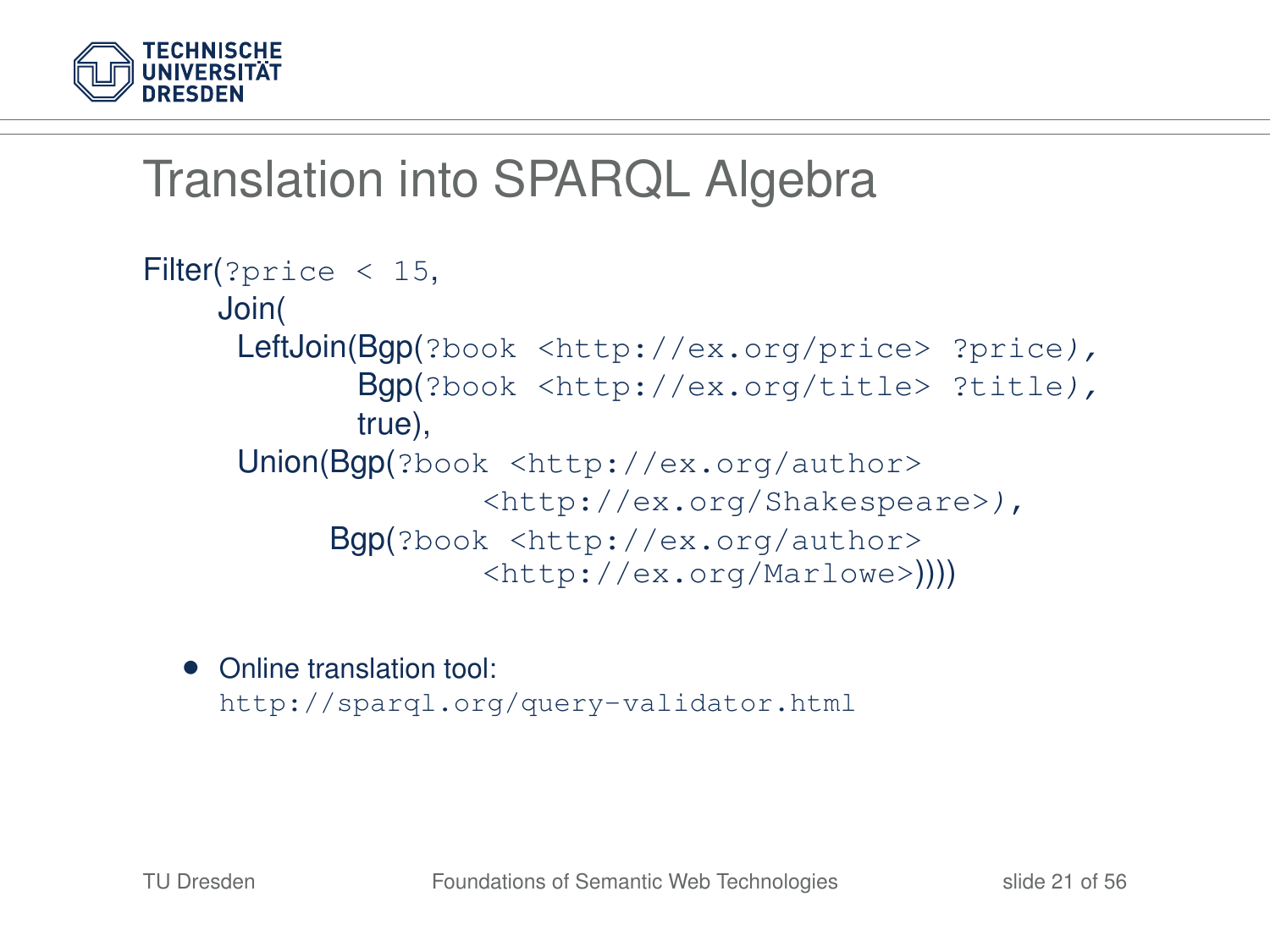

# Agenda



2 [Evaluation of the SPARQL Algebra](#page-22-0)

3 [SPARQL Algebra Transformation](#page-42-0)

**[Operators for the Modifiers](#page-49-0)** 

#### **[Summary](#page-53-0)**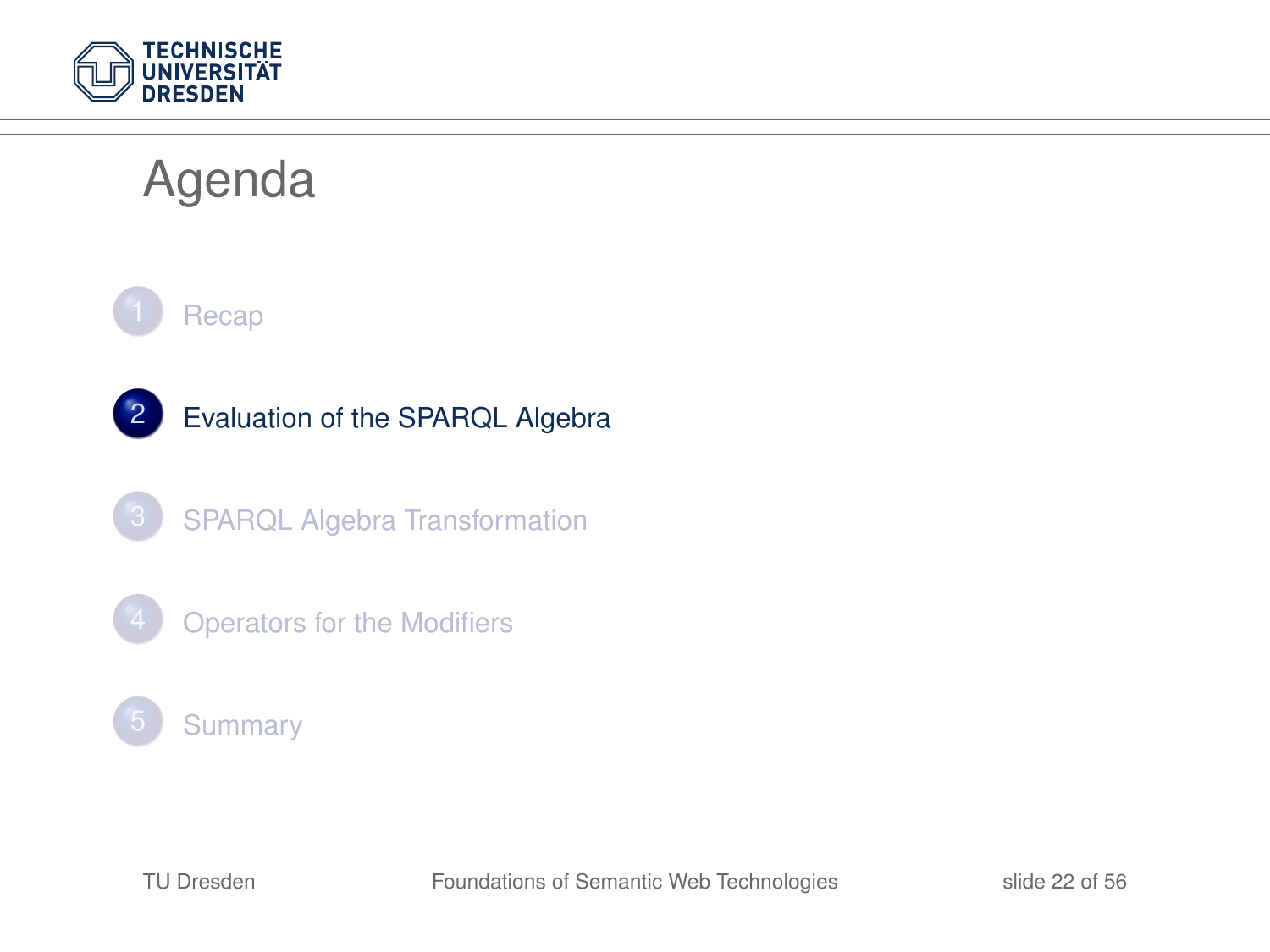

# Semantics of the SPARQL Algebra **Operations**

<span id="page-22-0"></span>

| Bqp(P)                                | match/evaluate pattern P                                               |
|---------------------------------------|------------------------------------------------------------------------|
| $\overline{\mathsf{Join}(M_1,\,M_2)}$ | conjunctive join of solutions $M_1$ and $M_2$                          |
| Union $(M_1, M_2)$                    | union of solutions $M_1$ with $M_2$                                    |
|                                       | LeftJoin $(M_1, M_2, F)$ optional join of $M_1$ with $M_2$ with filter |
|                                       | constraint $F$ (true if no filter given)                               |
| Filter $(F, M)$                       | filter solutions $M$ with constraint $F$                               |
| Z                                     | empty pattern (identity for join)                                      |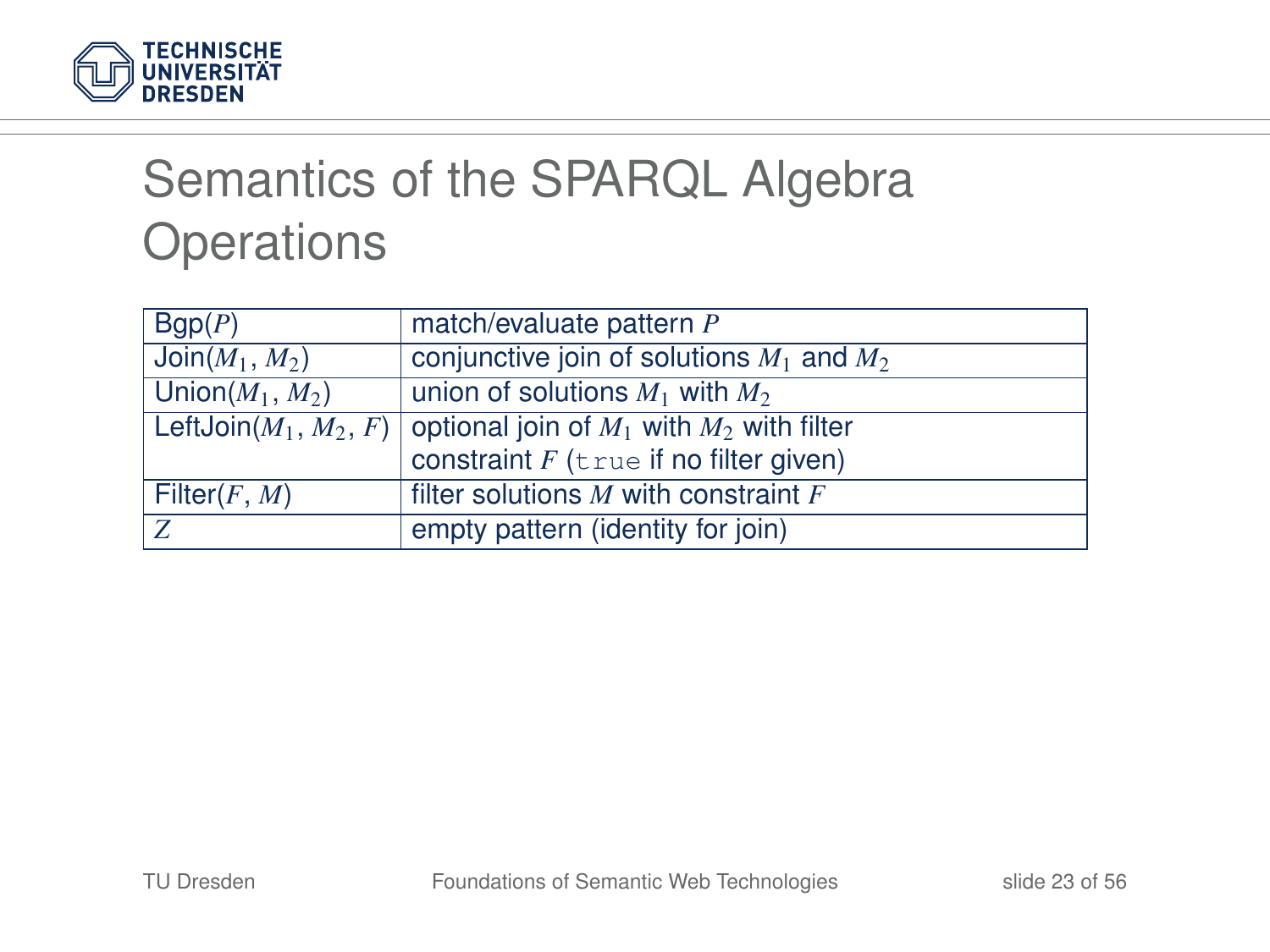

## SPARQL Solutions

#### Solutions as partial functions

- Domain: variables from the query
- Range: IRIs ∪ blank nodes ∪ RDF literals
- Assignment  $\sigma$  for blank nodes in the query
- Evaluation  $[\mathsf{Bgp}(P)]_{\mathsf{G}}$  of a BGP *P* over a graph *G* results in a multi set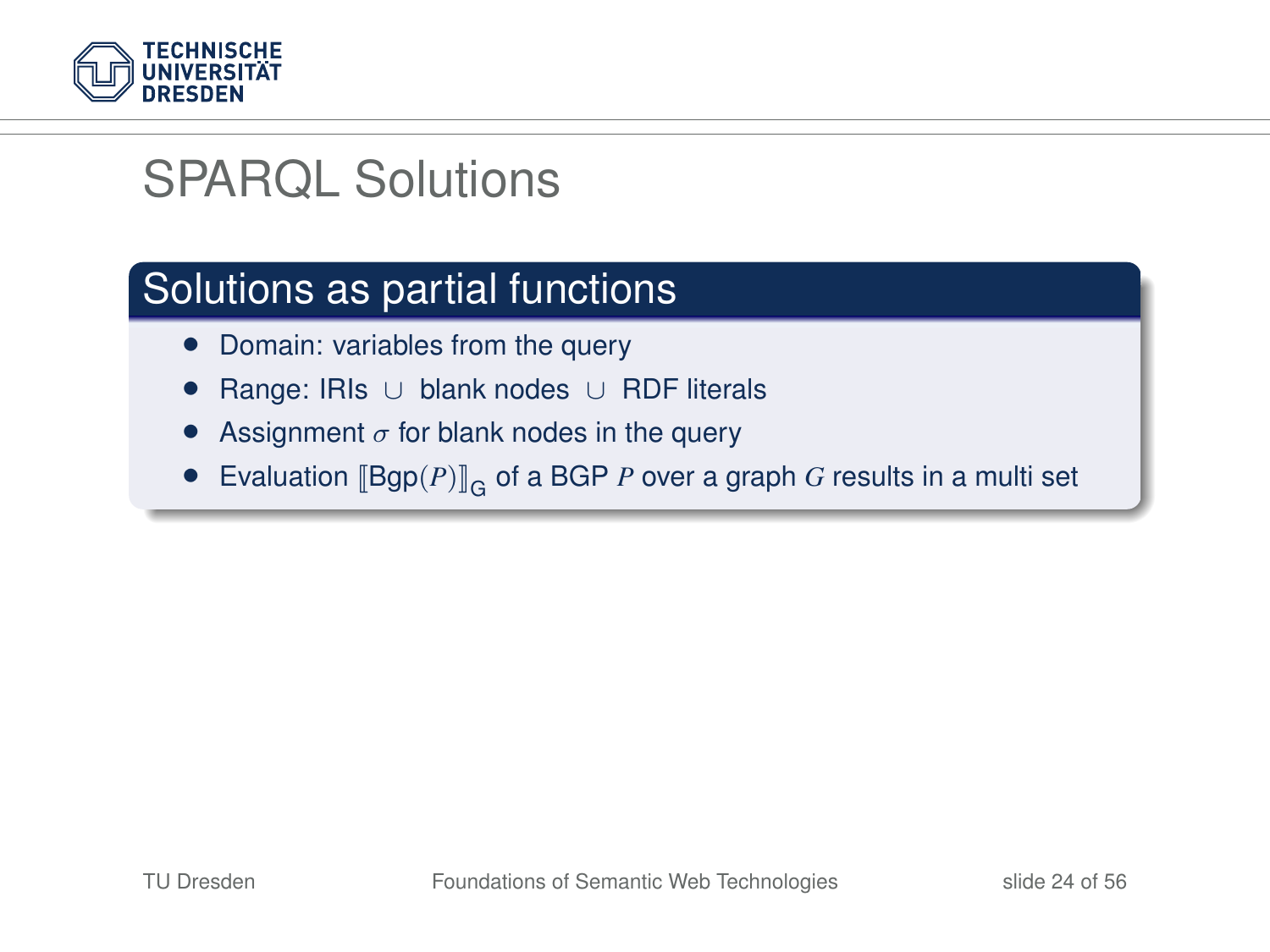

# Union of Solutions

#### Definition (Compatibility & Union)

Two solutions  $\mu_1$  and  $\mu_2$  are compatible if  $\mu_1(x) = \mu_2(x)$  for all x, for which  $\mu_1$  and  $\mu_2$  are defined. The union of two compatible solutions  $\mu_1$  and  $\mu_2$  is defined as:

> $(\mu_1 \cup \mu_2)(x) = \begin{cases} \mu_1(x) & \text{if } x \in \text{dom}(\mu_1) \\ \mu_2(x) & \text{otherwise} \end{cases}$  $\mu_2(x)$  otherwise

 $\rightarrow$  simple intuition: union of matching table rows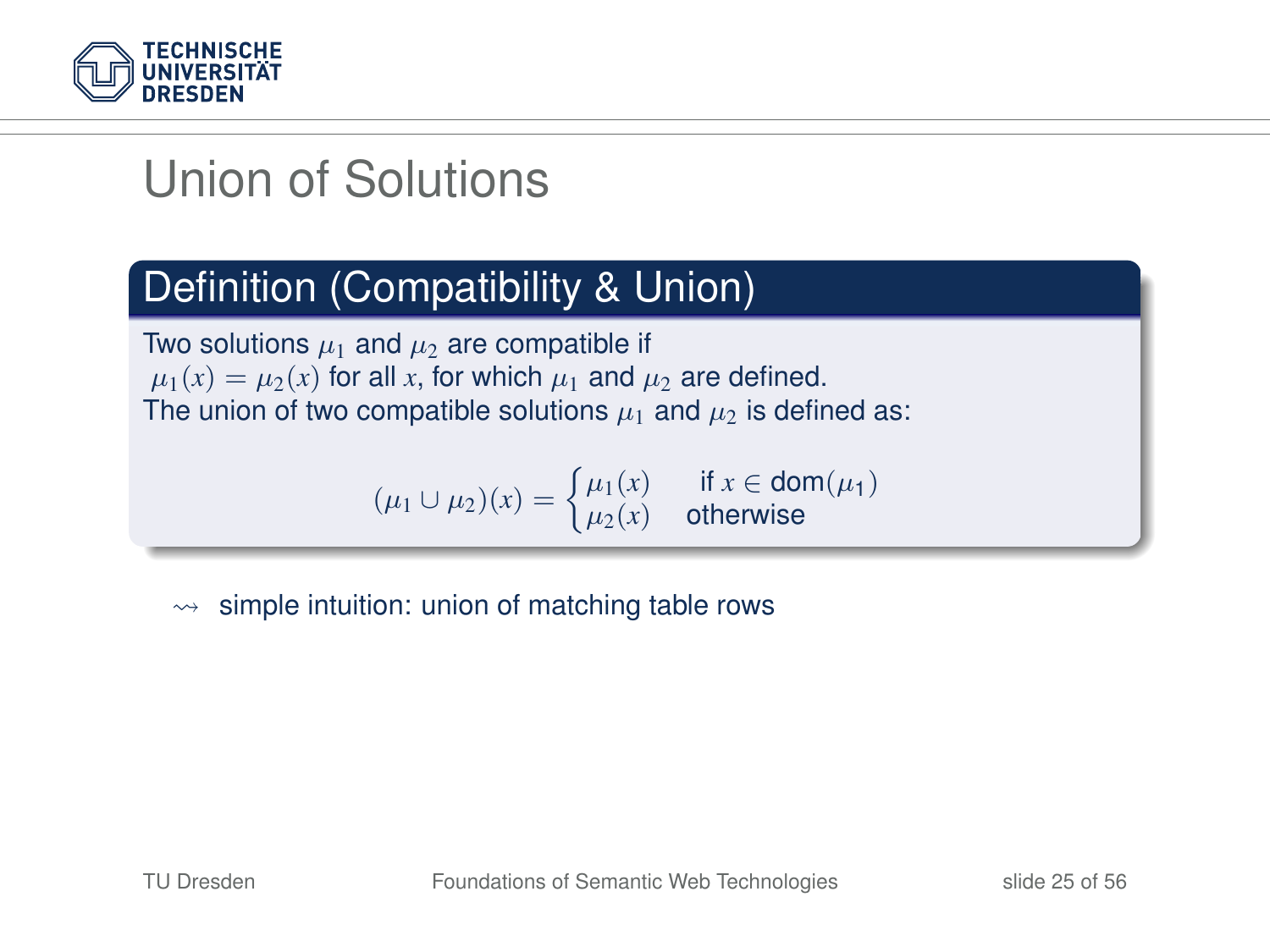

# Union of Solutions

#### Definition (Compatibility & Union)

Two solutions  $\mu_1$  and  $\mu_2$  are compatible if  $\mu_1(x) = \mu_2(x)$  for all x, for which  $\mu_1$  and  $\mu_2$  are defined. The union of two compatible solutions  $\mu_1$  and  $\mu_2$  is defined as:

> $(\mu_1 \cup \mu_2)(x) = \begin{cases} \mu_1(x) & \text{if } x \in \text{dom}(\mu_1) \\ \mu_2(x) & \text{otherwise} \end{cases}$  $\mu_2(x)$  otherwise

- $\rightarrow$  simple intuition: union of matching table rows
- We now also define the evaluation of the other SPARQL algebra operators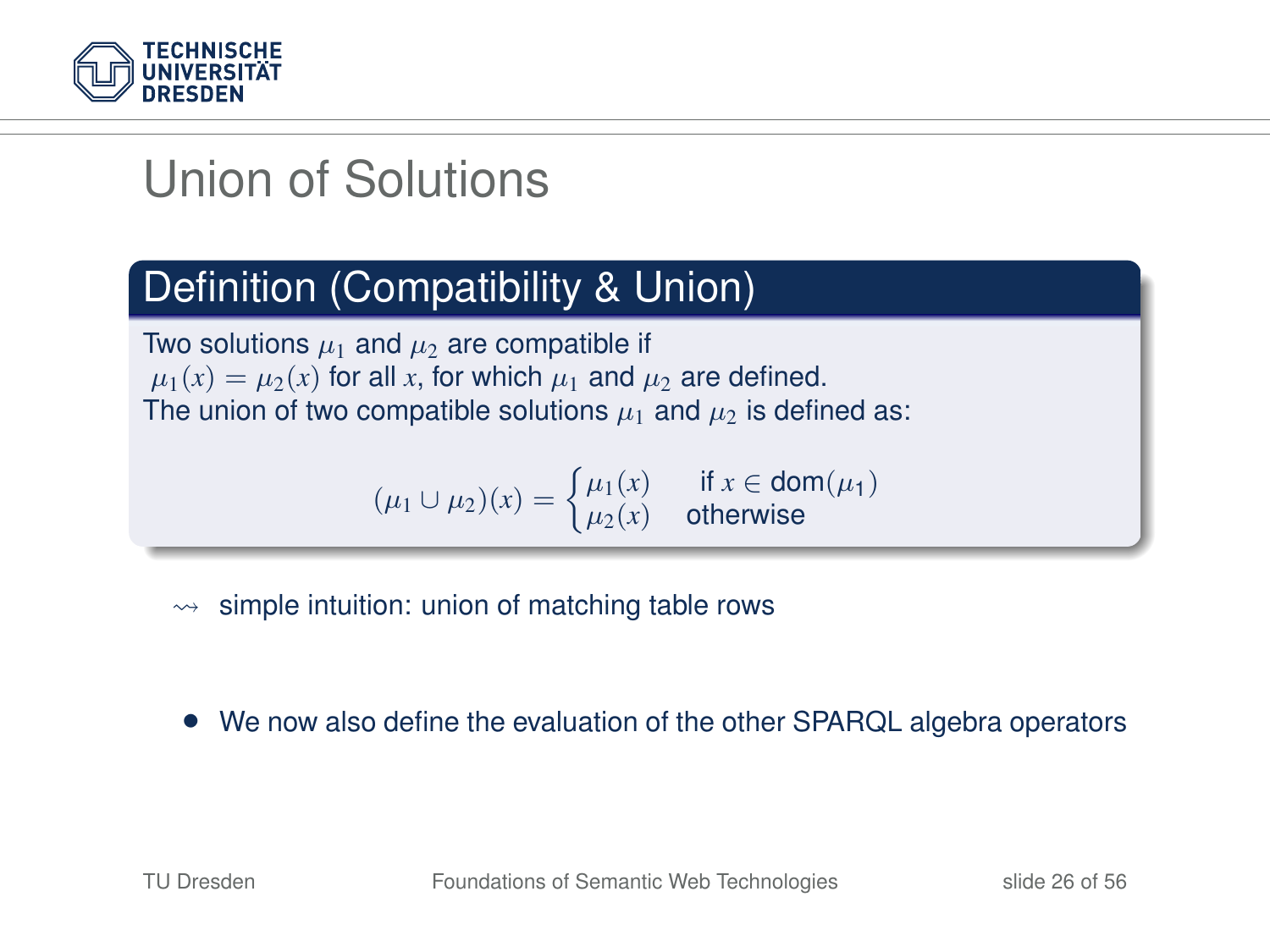

### Evaluation of Join $(\cdot)$

For the evaluation of Join(*A*1, *A*2) over a graph *G* with *A*1, *A*<sup>2</sup> algebra objects, we define:

- Let  $M_1 = [A_1]_{G}$
- Let  $M_2 = [A_2]_G$
- Let  $J(\mu) = \{(\mu_1, \mu_2) | M_1(\mu_1) > 0, M_2(\mu_2) > 0,$  $\mu_1$  and  $\mu_2$  are compatible and  $\mu = \mu_1 \cup \mu_2$  }

 $\rightarrow$  *J* defines compatible pairs of solutions from  $M_1$  and  $M_2$ 

The evaluation  $[\![\mathsf{Join}(A_1, A_2)]\!]_{\mathsf{G}}$  results in

$$
\left\{(\mu, n) \mid n = \sum_{(\mu_1, \mu_2) \in J(\mu)} \left( M_1(\mu_1) * M_2(\mu_2) \right) > 0 \right\}
$$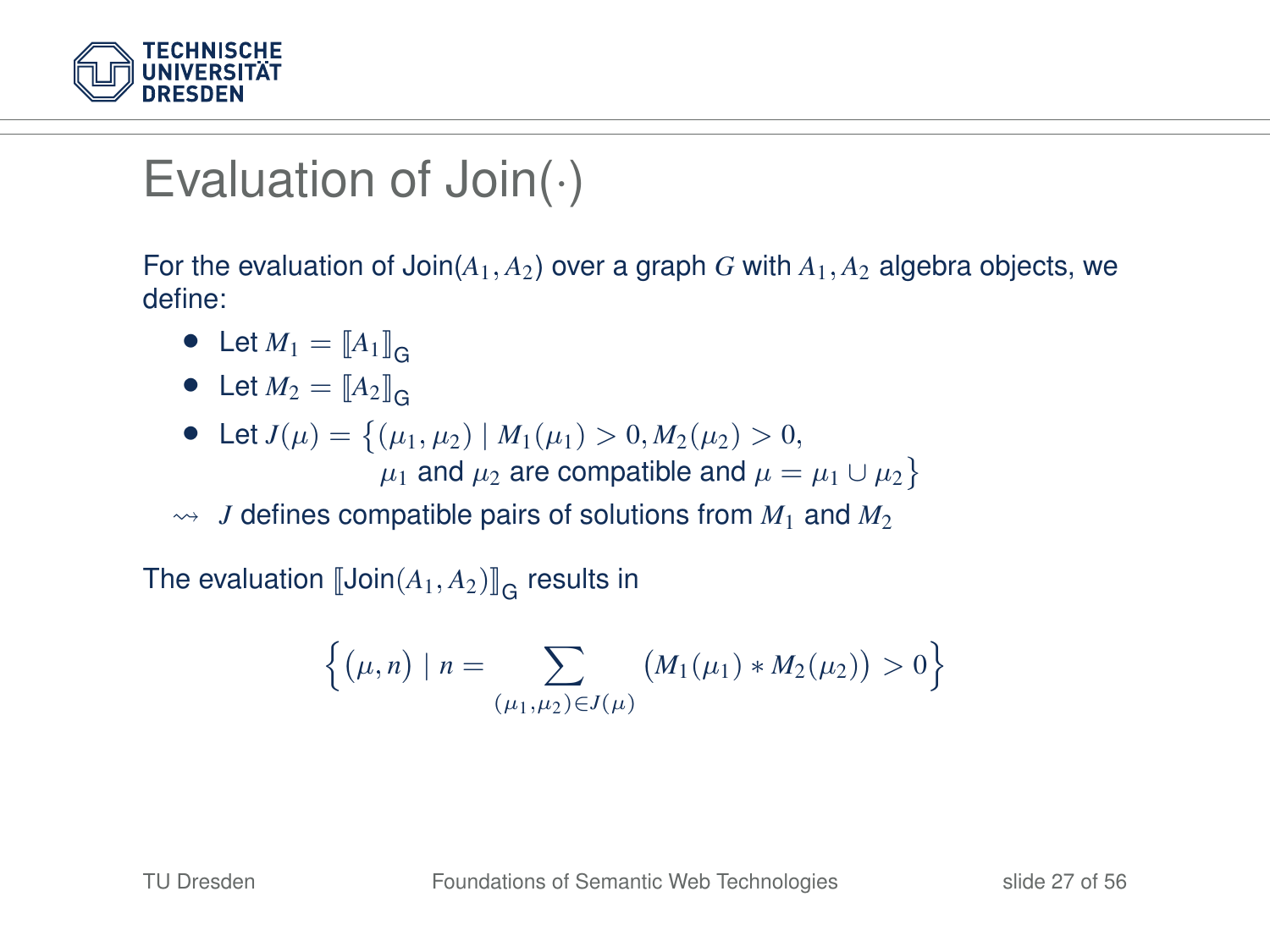

#### Example to Join(.)

We consider  $Join(A_1, A_2)$  over a graph *G* with  $\llbracket A_1 \rrbracket_G = M_1$ ,  $\llbracket A_2 \rrbracket_G = M_2$  and:

$$
M_1 = \{ ((\mu_1 : ? \times \mapsto \text{ex} : \text{a}, ? \text{y} \mapsto \text{ex} : \text{b}), 2),
$$
  
\n
$$
((\mu_2 : ? \times \mapsto \text{ex} : \text{a}, 1)) \}
$$
  
\n
$$
M_2 = \{ ((\mu_3 : ? \text{y} \mapsto \text{ex} : \text{b}, ? \text{z} \mapsto \text{ex} : \text{c}, 3)) \}
$$
  
\n
$$
\mu = ? \text{x} \mapsto \text{ex} : \text{a}, ? \text{y} \mapsto \text{ex} : \text{b}, ? \text{z} \mapsto \text{ex} : \text{c}
$$
  
\n
$$
J(\mu) = \{ (\mu_1, \mu_3), (\mu_2, \mu_3) \}
$$
  
\n
$$
\text{Join}(M_1, M_2) = \left\{ (\mu, n) \mid n = \sum_{(\mu_1, \mu_2) \in J(\mu)} (M_1(\mu_1) * M_2(\mu_2)) > 0 \right\}
$$
  
\n
$$
= \{ (\mu, 9) \}
$$
  
\n
$$
n = 2 * 3 + 1 * 3 = 6 + 3 = 9
$$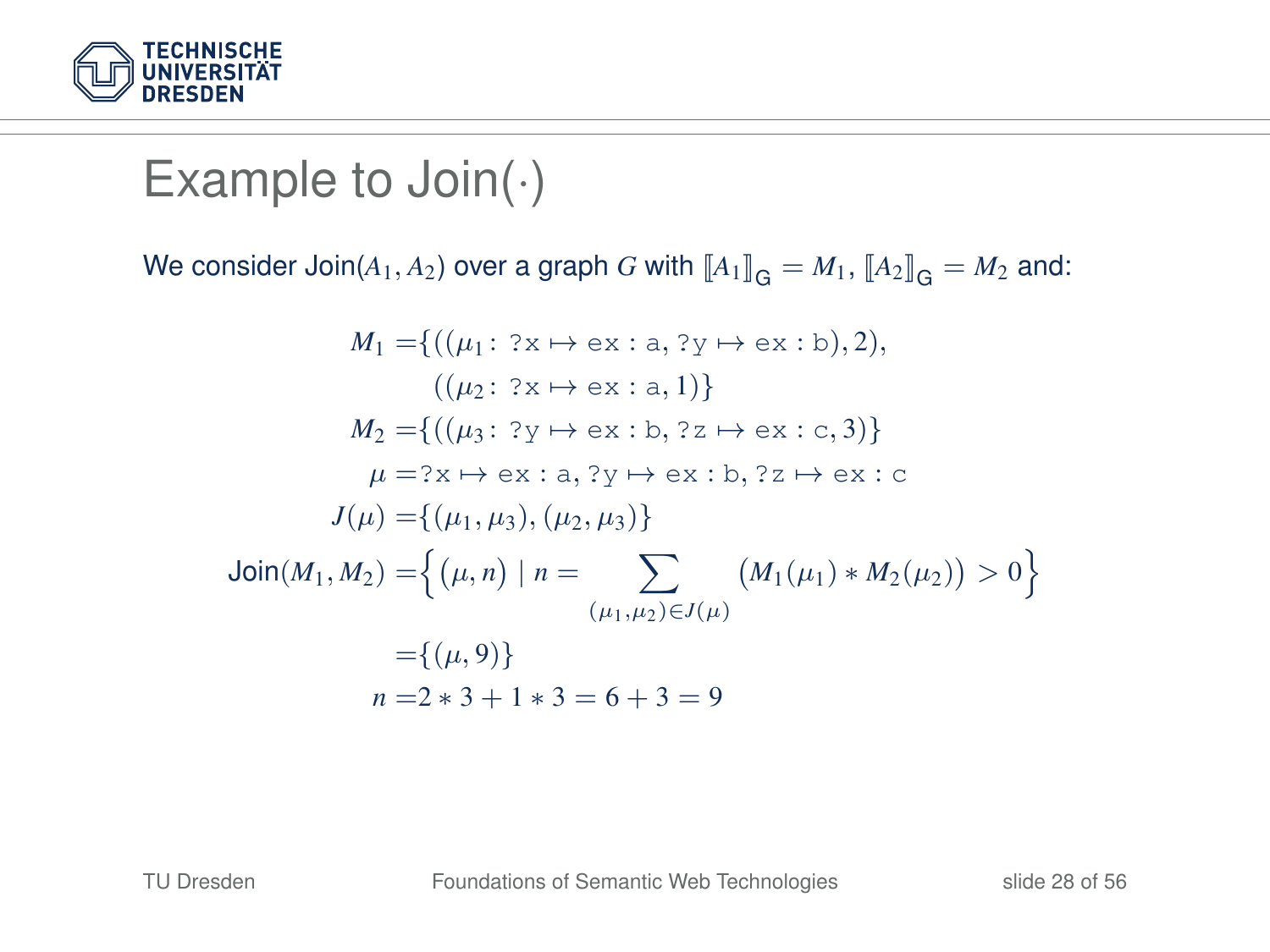

# Evaluation of Union(·)

The evaluation of Union( $A_1, A_2$ ) over a graph *G*, written  $[\![\mathsf{Union}(A_1, A_2)]\!]_G$ , with  $A_4$ , algebra objects results in: *A*1, *A*<sup>2</sup> algebra objects results in:

$$
\left\{ (\mu, n) \mid M_1 = \llbracket A_1 \rrbracket_{\mathbf{G}}, M_2 = \llbracket A_2 \rrbracket_{\mathbf{G}}, n = M_1(\mu) + M_2(\mu) > 0 \right\}
$$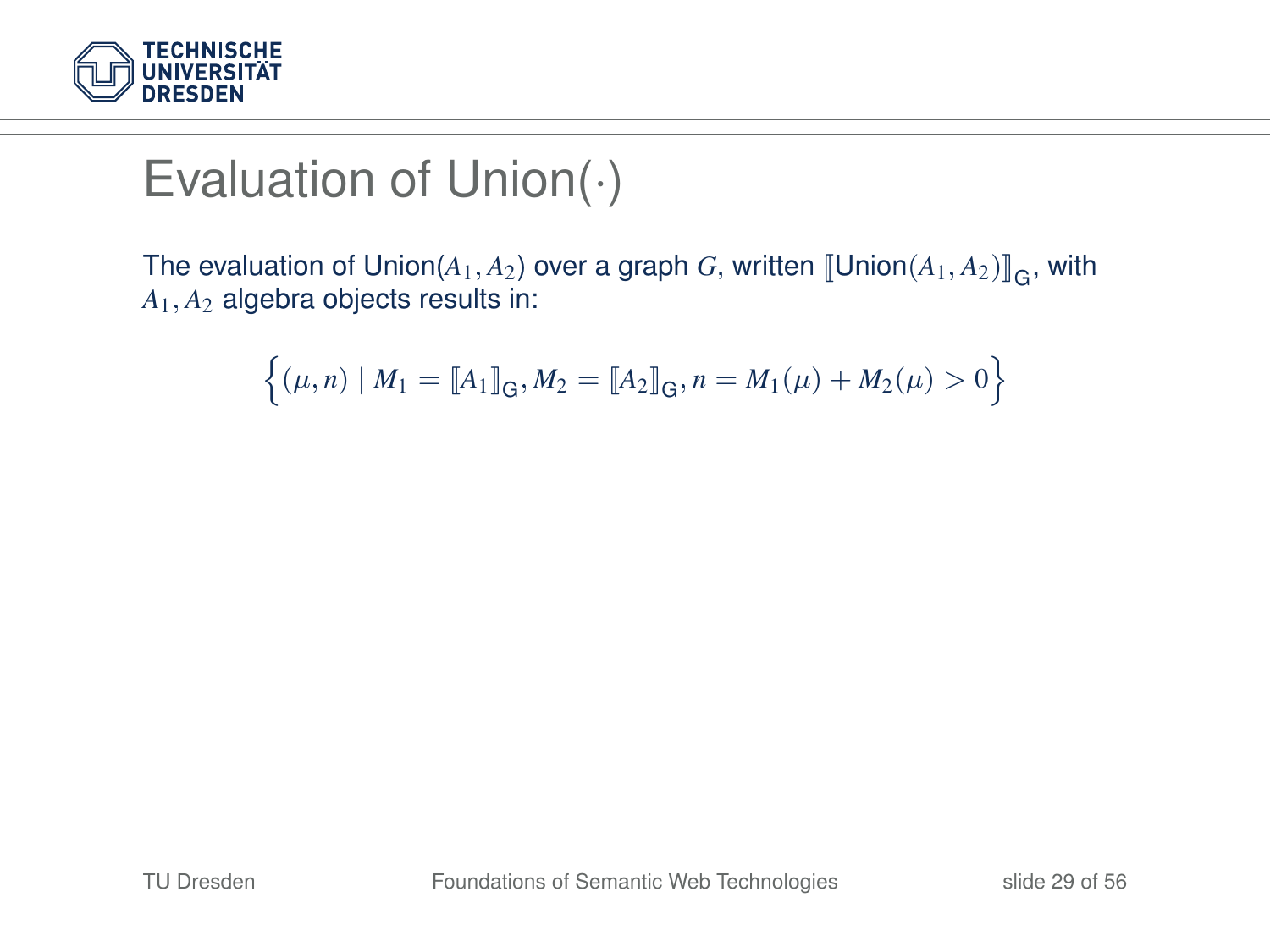

# Evaluation of Filter(·)

The evaluation of Filter(*F*, *A*) over a graph *G*, written [Filter(*F*, *A*)]<sub>G</sub>, with *F* a<br>filter condition and *A* an algebra object results in: filter condition and *A* an algebra object results in:

$$
\left\{(\mu, n) \mid M = \llbracket A \rrbracket_{\mathsf{G}}, M(\mu) = n > 0 \text{ and } \llbracket \mu(F) \rrbracket = \mathsf{true} \right\}
$$

 $\llbracket \mu(F) \rrbracket$  is the Boolean result of evaluating the filter condition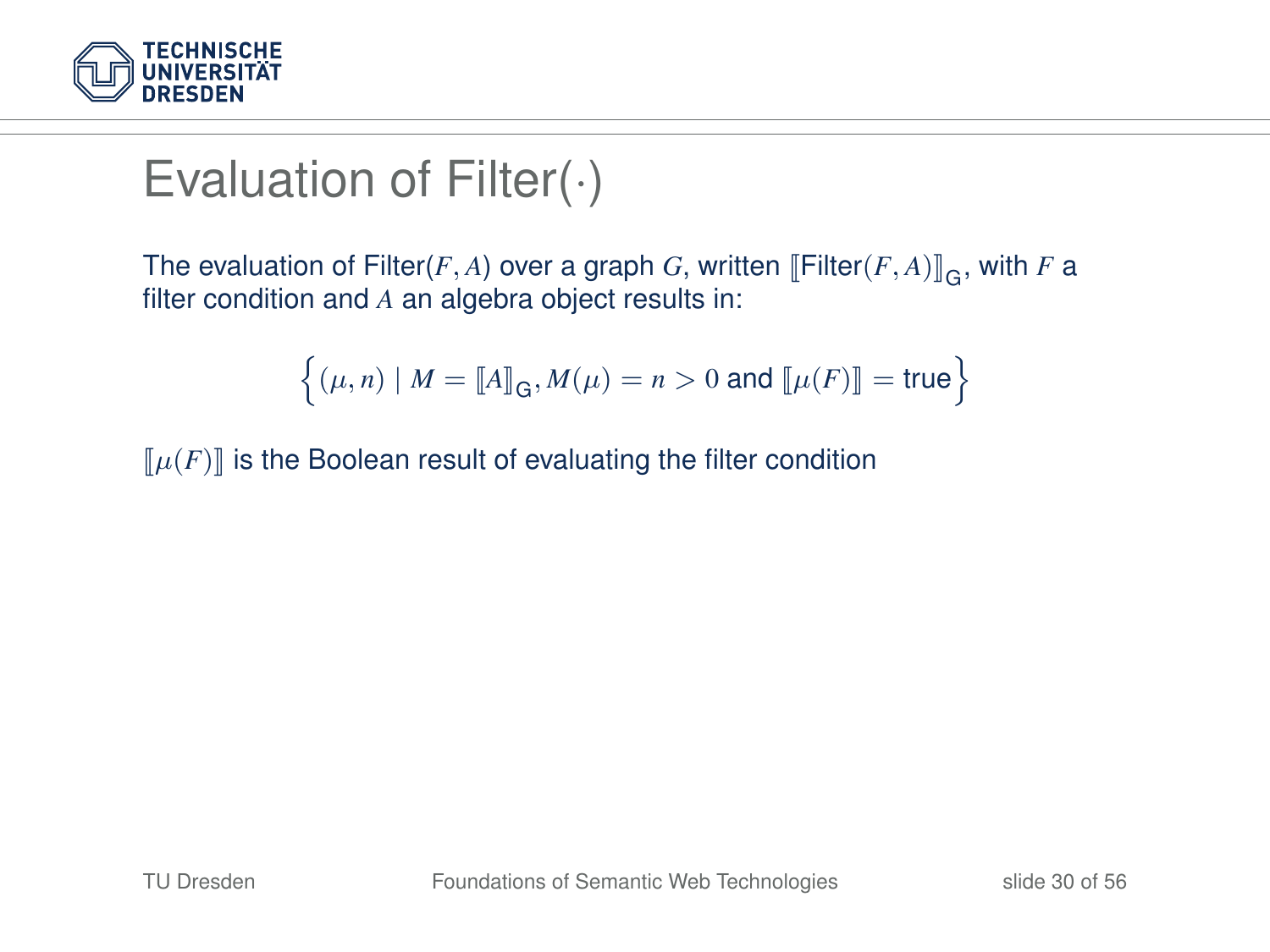

# Evaluation of LeftJoin(·)

The evaluation of LeftJoin(*A*1, *A*2, *F*) over a graph *G* with *F* a filter condition and *A*1, *A*<sup>2</sup> algebra objects is defined as:

- $M_1 = [A_1]_G$
- $M_2 = [A_2]_G$

The evaluation  $[\textsf{LeftJoin}(A_1, A_2, F)]_{\mathsf{G}}$  of LeftJoin $(A_1, A_2, F)$  over  $G$  results in

 $\llbracket$ Filter(*F*, Join(*A*<sub>1</sub>, *A*<sub>2</sub>)) $\rrbracket$ <sub>G</sub> ∪  $\Big\{ \big(\mu_1, M_1(\mu_1)\big) \ | \ \text{for all} \ \mu_2 \ \text{with} \ M_2(\mu_2) > 0 : \mu_1 \ \text{and} \ \mu_2 \ \text{are}$ incompatible or  $[\![(\mu_1 \cup \mu_2)(F)]\!] = \texttt{false}$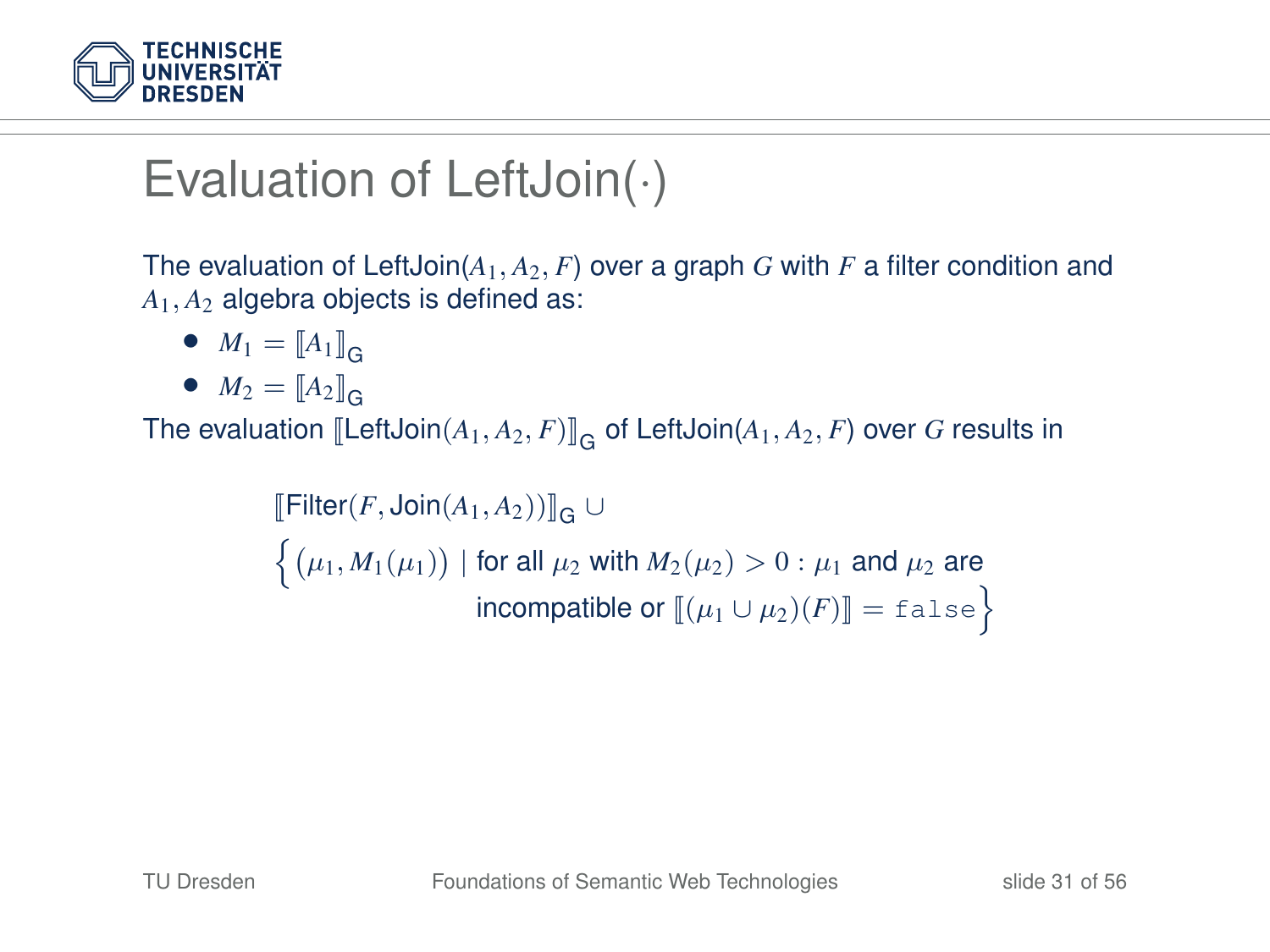

Example

```
@prefix ex: <http://eg.org/> .
@prefix xsd: <http://www.w3.org/2001/XMLSchema#> .
                ex:author ex:Shakespeare ;
                ex:price "10.50"^^xsd:decimal .
ex:Macbeth ex:author ex:Shakespeare .
ex:Tamburlaine ex:author ex:Marlowe ;
               ex:price "17"^^xsd:integer .
ex:DoctorFaustus ex:author ex:Marlowe ;
                ex:price "12"^^xsd:integer ;
     ex:title "The Tragical History of Doctor Faustus".
ex:RomeoJulia ex:author ex:Brooke ;
                ex:price "9"^^xsd:integer .
{ ?book ex:price ?price . FILTER (?price < 15)
 OPTIONAL { ?book ex:title ?title . }
  { ?book ex:author ex:Shakespeare . } UNION
 { ?book ex:author ex:Marlowe . }
```
 $\lambda$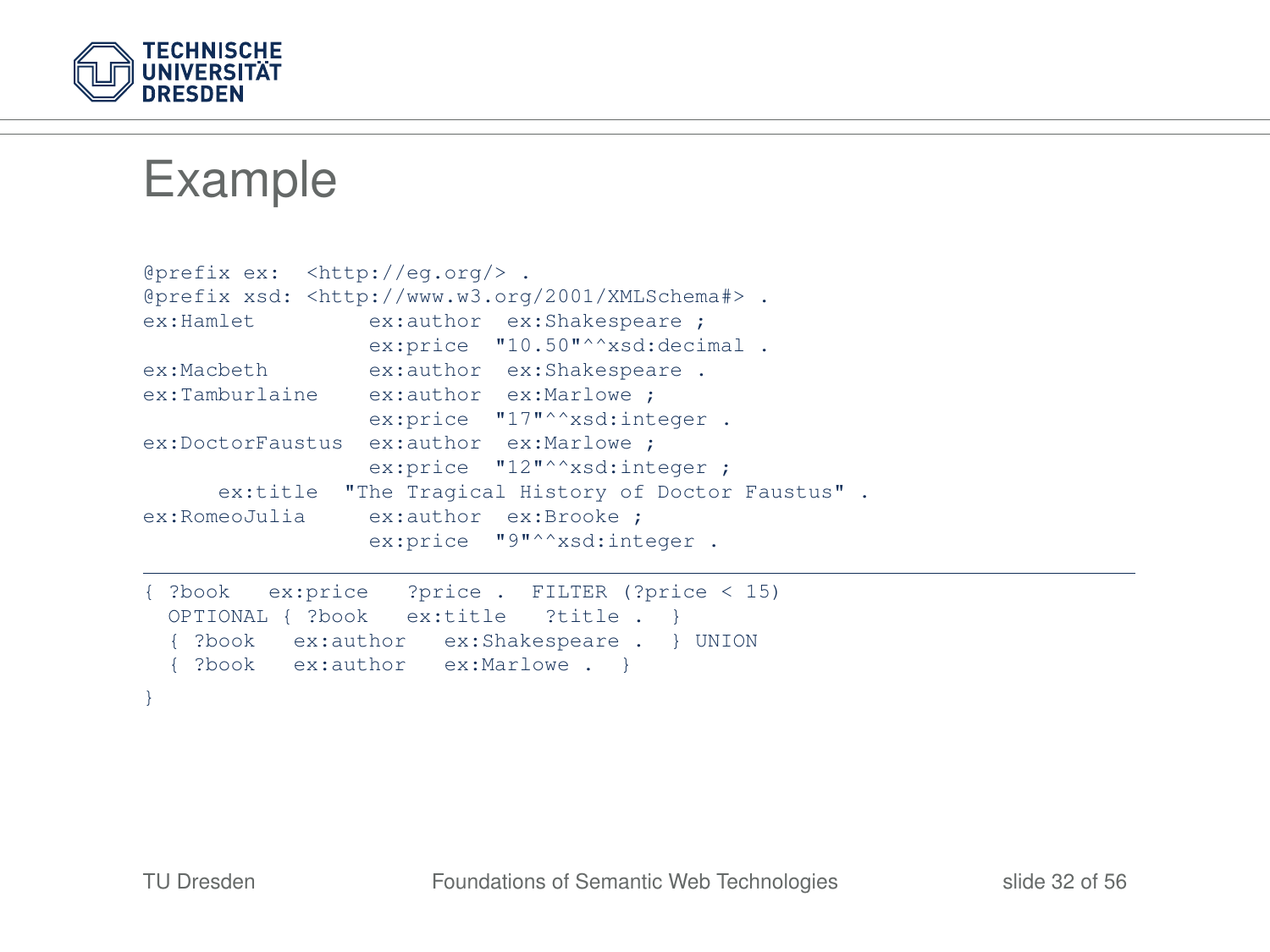

```
@prefix ex: <http://eg.org/> .
@prefix xsd: <http://www.w3.org/2001/XMLSchema#> .
ex:Hamlet ex:author ex:Shakespeare ;
                ex:price "10.50"^^xsd:decimal .
ex:Macbeth ex:author ex:Shakespeare .
ex:Tamburlaine ex:author ex:Marlowe ;
               ex:price "17"^^xsd:integer .
ex:DoctorFaustus ex:author ex:Marlowe ;
                ex:price "12"^^xsd:integer ;
     ex:title "The Tragical History of Doctor Faustus" .
ex:RomeoJulia ex:author ex:Brooke ;
                ex:price "9"^^xsd:integer .
```

```
Filter(?price < 15,
  Join(LeftJoin(Bgp(?book <http://eg.org/price> ?price),
            Bgp(?book <http://eg.org/title> ?title), true),
     Union(Bgp(?book <http://eg.org/author>
                 <http://eg.org/Shakespeare>),
           Bgp(?book <http://eg.org/author>
                 <http://eg.org/Marlowe>))))
```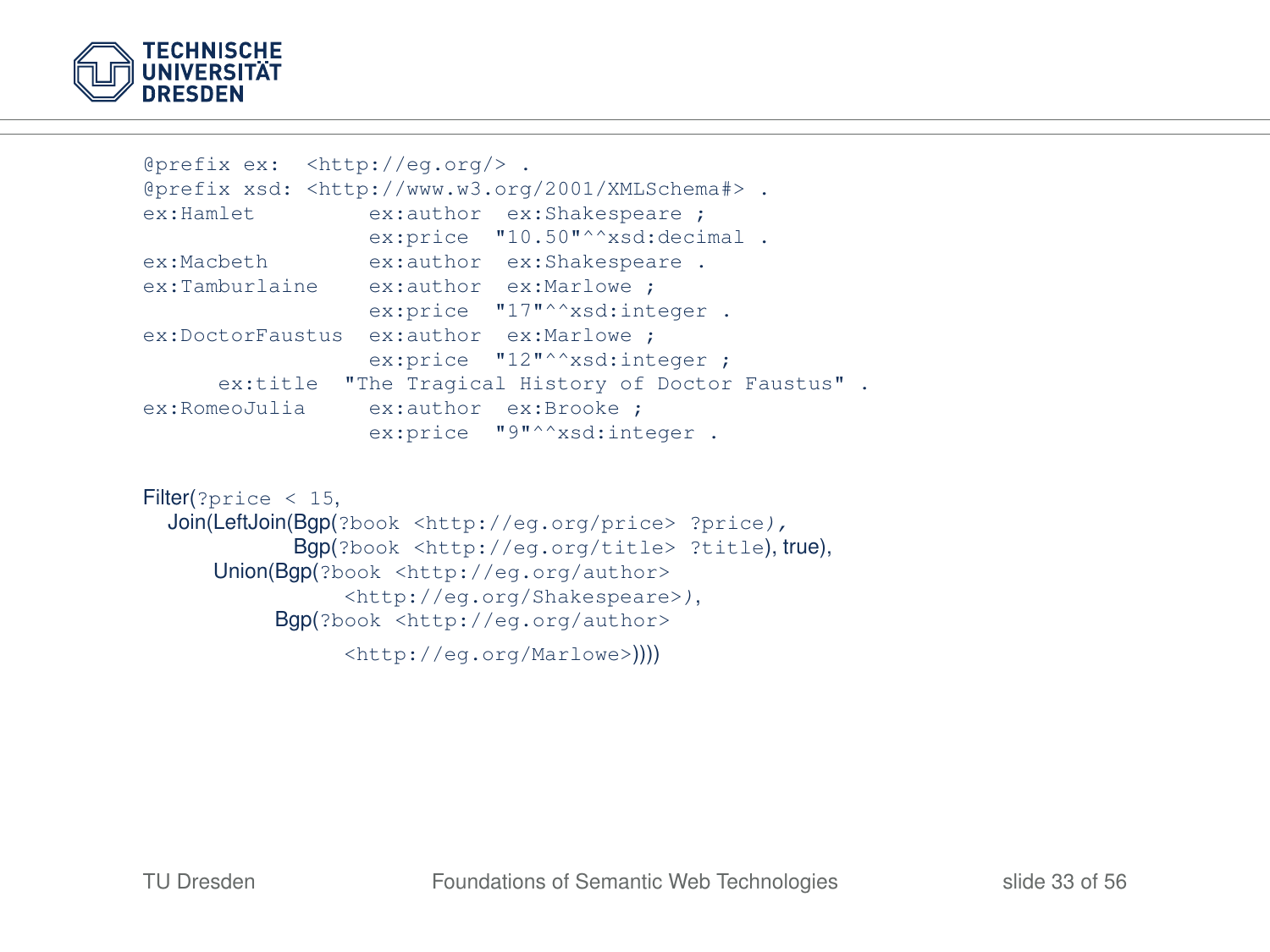

# Example Evaluation (1)

```
Filter(?price < 15,
    Join(
     LeftJoin(Bgp(?book <http://eg.org/price> ?price),
            Bgp(?book <http://eg.org/title> ?title),
            true),
     Union(Bgp(?book <http://eg.org/author>
                   <http://eg.org/Shakespeare>),
          Bgp(?book <http://eg.org/author>
                   <http://eg.org/Marlowe>))))
```
#### book

ex:Tamburlaine

ex:DoctorFaustus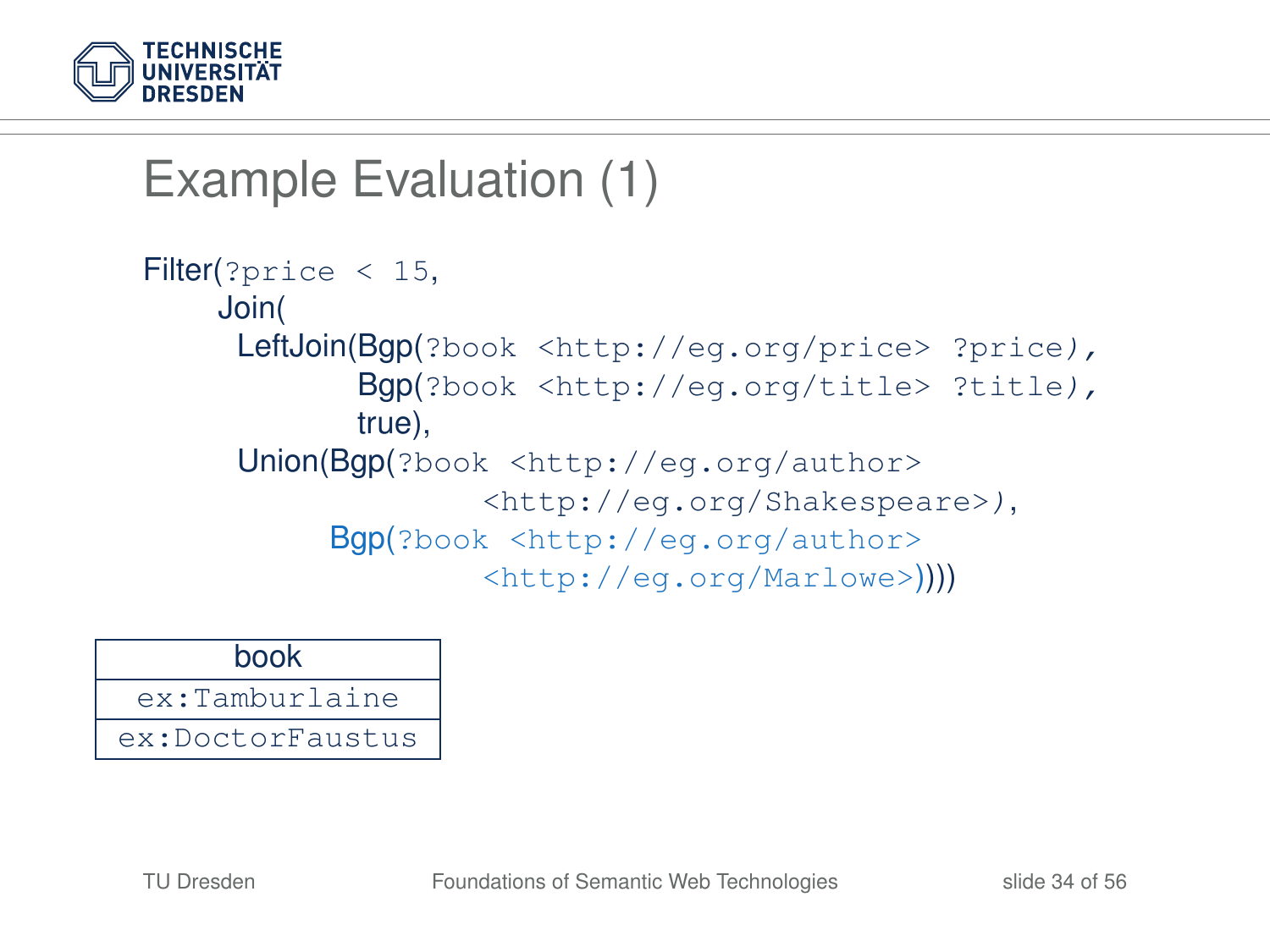

# Example Evaluation (1)

```
Filter(?price < 15,
    Join(
     LeftJoin(Bgp(?book <http://eg.org/price> ?price),
            Bgp(?book <http://eg.org/title> ?title),
            true),
     Union(Bgp(?book <http://eg.org/author>
                   <http://eg.org/Shakespeare>),
          Bgp(?book <http://eg.org/author>
                   <http://eg.org/Marlowe>))))
```
#### book

ex:Tamburlaine

ex:DoctorFaustus

| book       |
|------------|
| ex:Macbeth |
| ex:Hamlet  |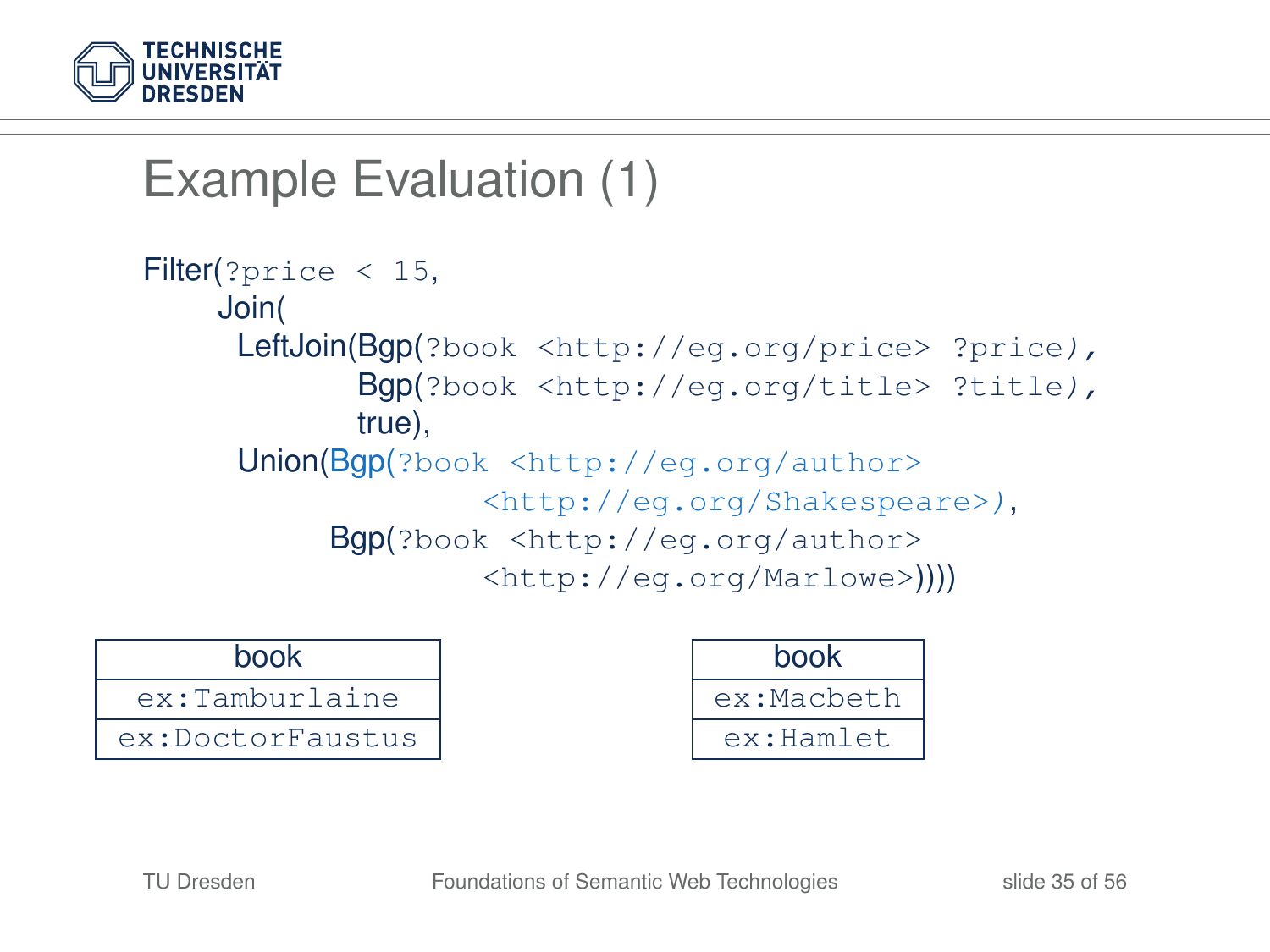

# Example Evaluation (2)

```
Filter(?price < 15,
    Join(
     LeftJoin(Bgp(?book <http://eg.org/price> ?price),
            Bgp(?book <http://eg.org/title> ?title),
            true),
     Union(Bgp(?book <http://eg.org/author>
                   <http://eg.org/Shakespeare>),
          Bgp(?book <http://eg.org/author>
                   <http://eg.org/Marlowe>))))
```

| book             |
|------------------|
| ex:Hamlet        |
| ex:Macbeth       |
| ex:Tamburlaine   |
| ex:DoctorFaustus |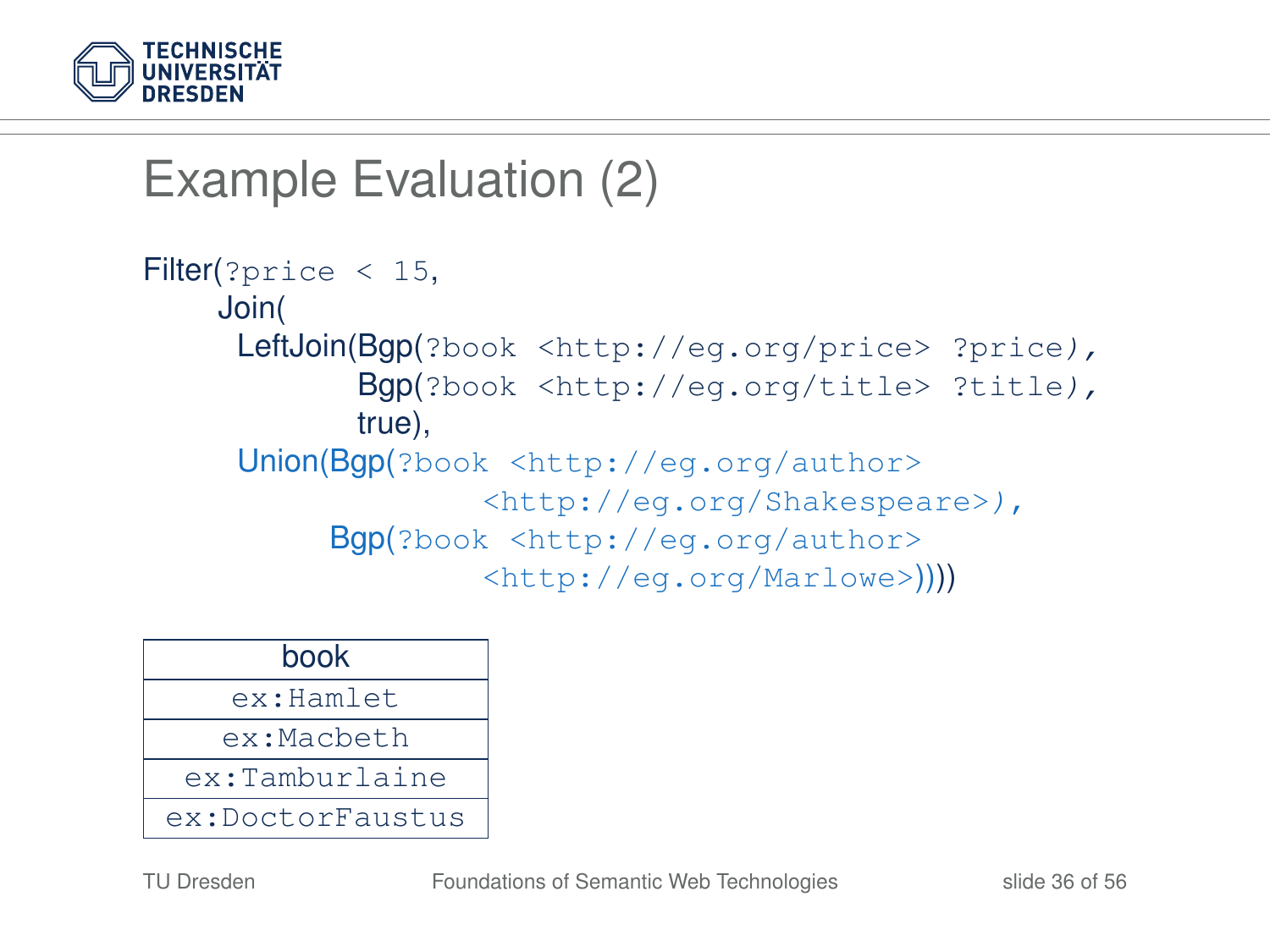

# Example Evaluation (3)

```
Filter(?price < 15,
    Join(
     LeftJoin(Bgp(?book <http://eg.org/price> ?price),
            Bgp(?book <http://eg.org/title> ?title),
            true),
     Union(Bgp(?book <http://eg.org/author>
                   <http://eg.org/Shakespeare>),
          Bgp(?book <http://eg.org/author>
                   <http://eg.org/Marlowe>))))
```

| book             | price |
|------------------|-------|
| ex:Hamlet        | 10.5  |
| ex:Tamburlaine   | 17    |
| ex:DoctorFaustus | 12    |
| ex:RomeoJulia    |       |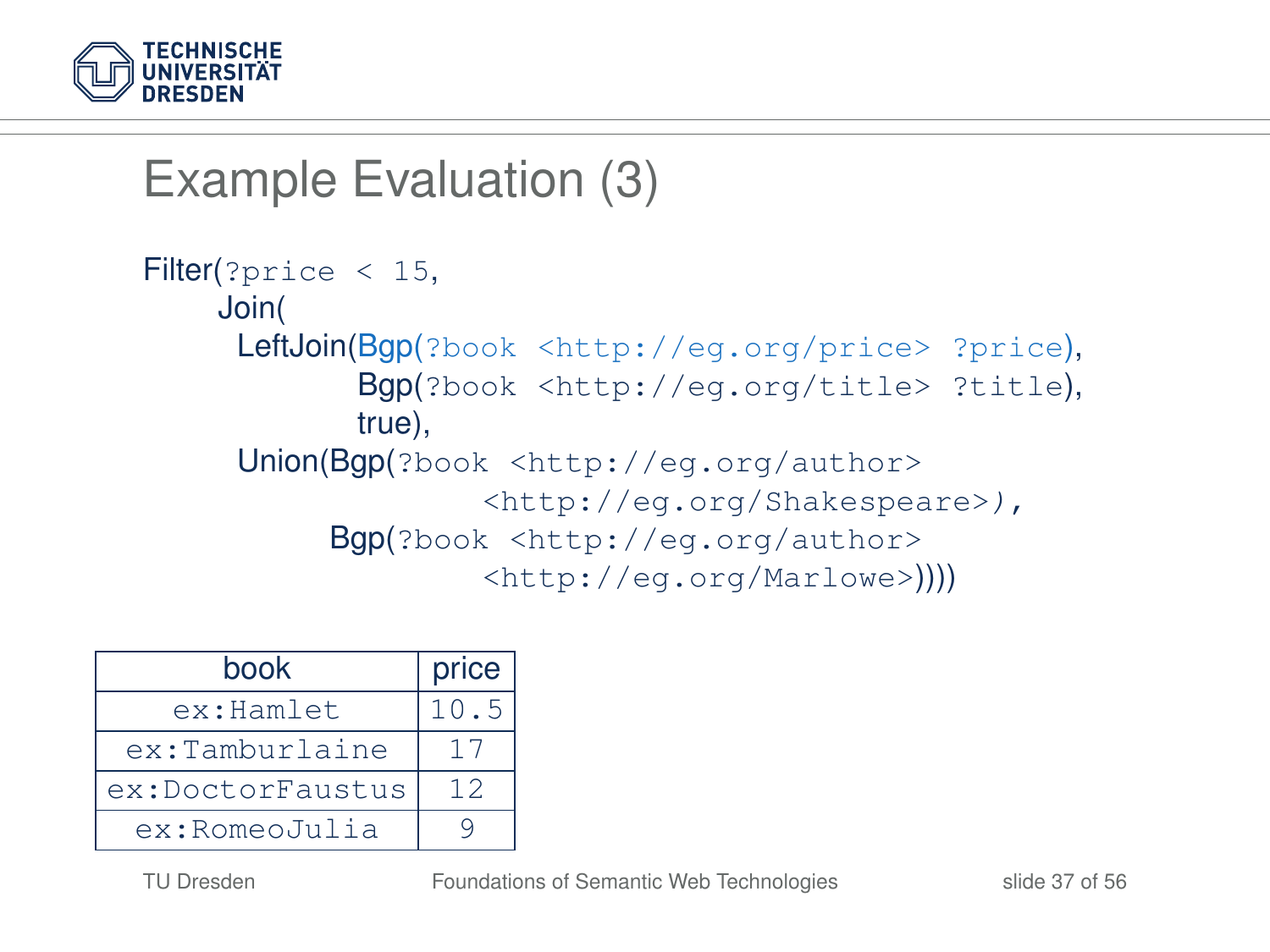

## Example Evaluation (3)

```
Filter(?price < 15,
    Join(
     LeftJoin(Bgp(?book <http://eg.org/price> ?price),
            Bgp(?book <http://eg.org/title> ?title),
            true),
     Union(Bgp(?book <http://eg.org/author>
                   <http://eg.org/Shakespeare>),
          Bgp(?book <http://eg.org/author>
                   <http://eg.org/Marlowe>))))
```

| book             | price |
|------------------|-------|
| ex:Hamlet        | 10.5  |
| ex:Tamburlaine   | 17    |
| ex:DoctorFaustus | 12    |
| ex:RomeoJulia    |       |

| title                                  |  |  |  |  |  |
|----------------------------------------|--|--|--|--|--|
| ex:DoctorFaustus "The Tragical History |  |  |  |  |  |
| of Doctor Faustus"                     |  |  |  |  |  |
|                                        |  |  |  |  |  |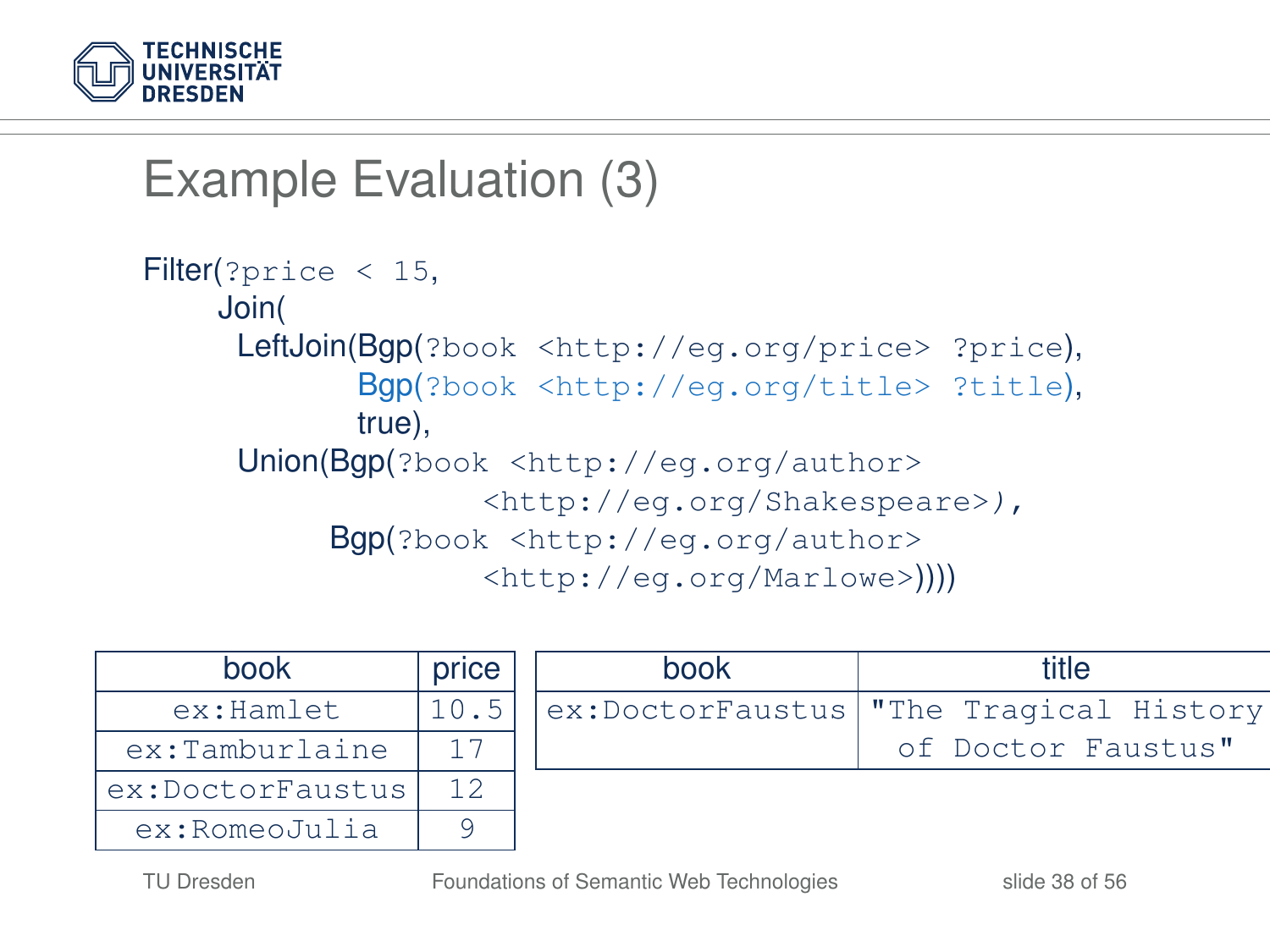

## Example Evaluation (4)

```
Filter(?price < 15,
    Join(
     LeftJoin(Bgp(?book <http://eq.org/price> ?price),
            Bgp(?book <http://eg.org/title> ?title),
            true),
     Union(Bgp(?book <http://eg.org/author>
                   <http://eg.org/Shakespeare>),
          Bgp(?book <http://eg.org/author>
                   <http://eg.org/Marlowe>))))
```

| book             | price | ʻitle |                                          |  |  |  |  |
|------------------|-------|-------|------------------------------------------|--|--|--|--|
| ex:Hamlet        | 10.5  |       |                                          |  |  |  |  |
| ex:Tamburlaine   |       |       |                                          |  |  |  |  |
| ex:DoctorFaustus | 12    |       | "The Tragical History of Doctor Faustus" |  |  |  |  |
| ex:RomeoJulia    |       |       |                                          |  |  |  |  |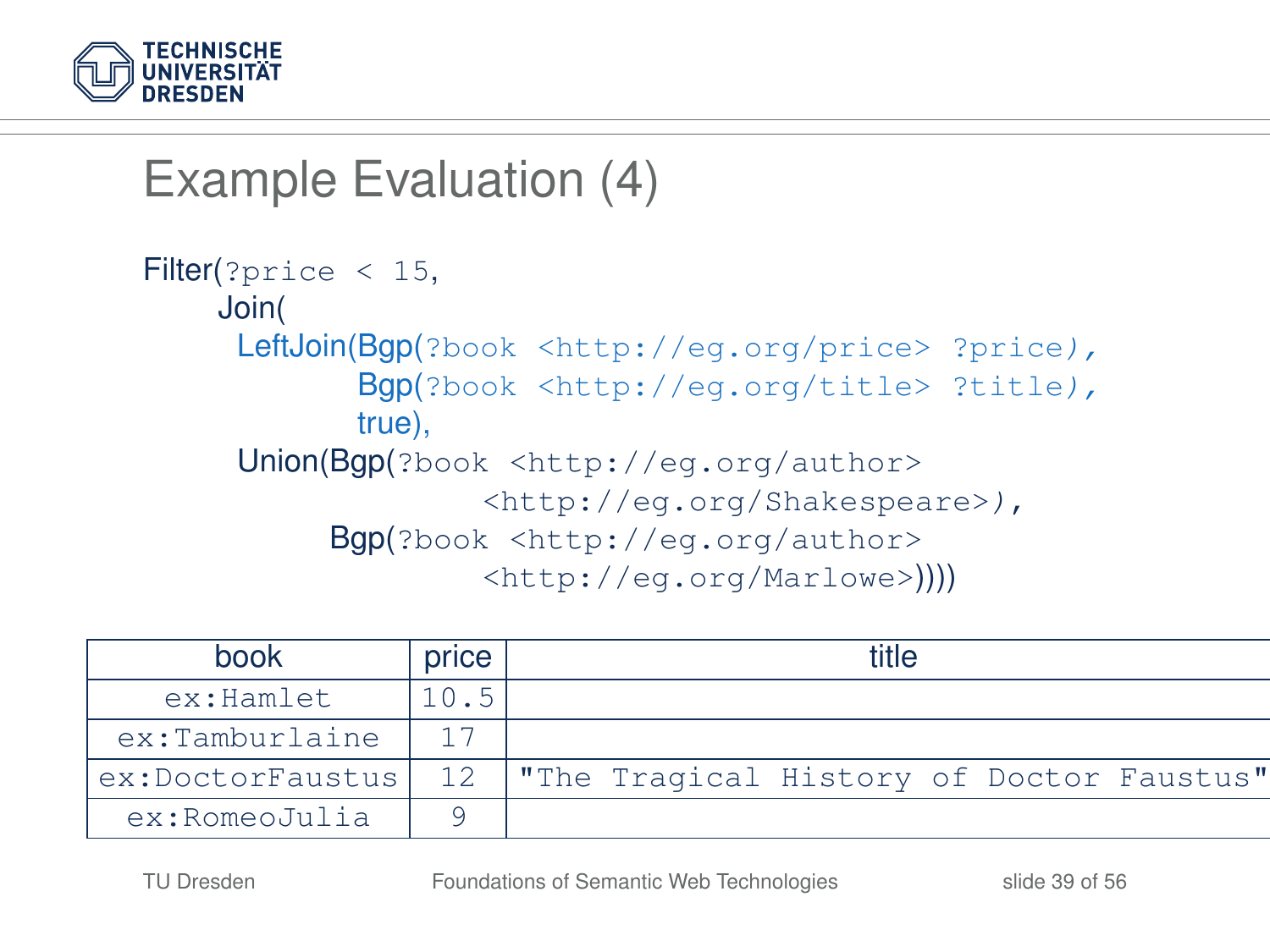

### Example Evaluation (5)

```
Filter(?price < 15,
    Join(
     LeftJoin(Bgp(?book <http://eq.org/price> ?price),
            Bgp(?book <http://eg.org/title> ?title),
            true),
     Union(Bgp(?book <http://eg.org/author>
                   <http://eg.org/Shakespeare>),
          Bgp(?book <http://eg.org/author>
                   <http://eg.org/Marlowe>))))
```

| book             | price | title |                                          |  |  |  |  |
|------------------|-------|-------|------------------------------------------|--|--|--|--|
| ex:Hamlet        | 10.5  |       |                                          |  |  |  |  |
| ex:Tamburlaine   |       |       |                                          |  |  |  |  |
| ex:DoctorFaustus | 12    |       | "The Tragical History of Doctor Faustus" |  |  |  |  |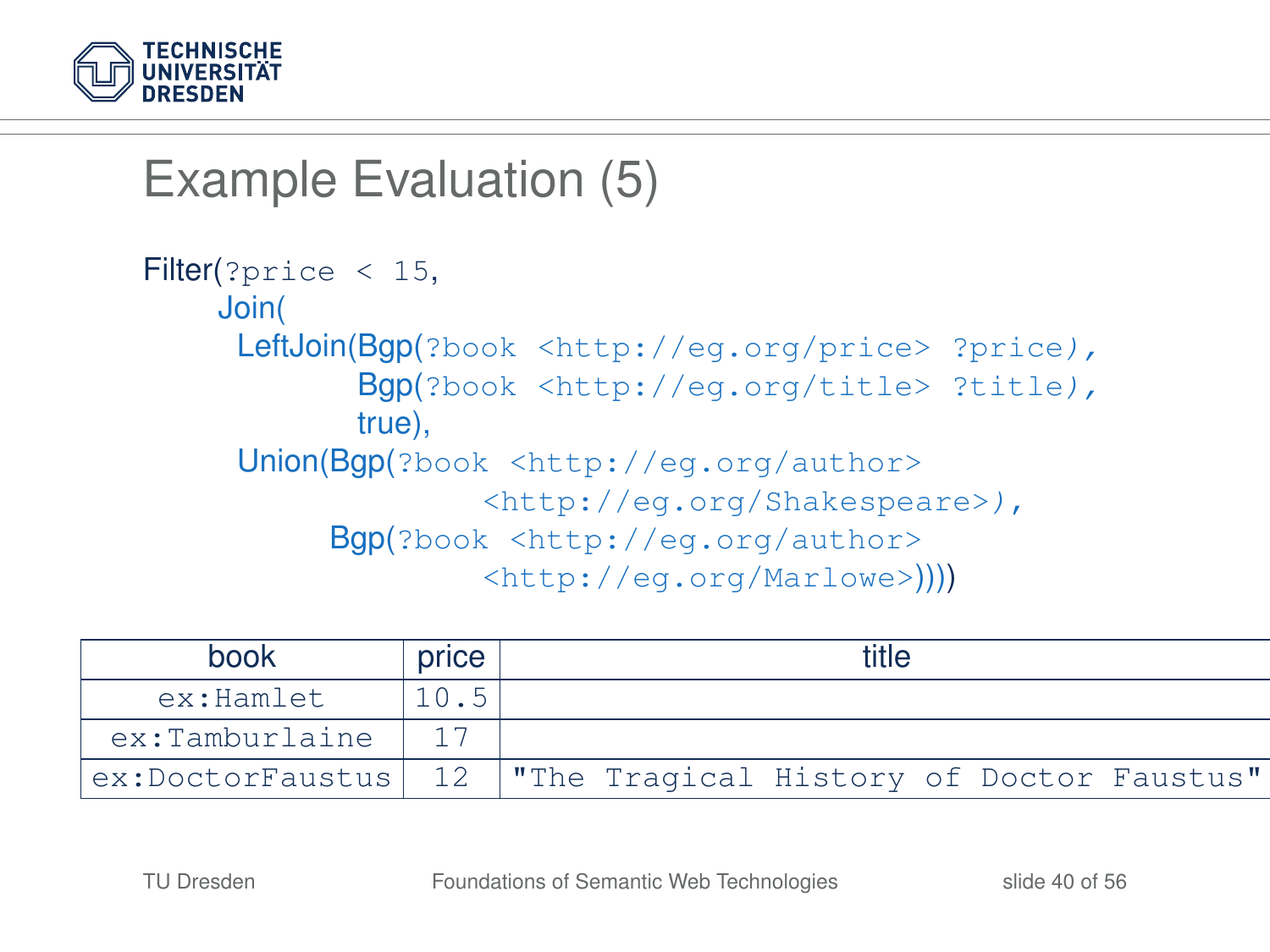

## Example Evaluation (6)

```
Filter(?price < 15,
    Join(
     LeftJoin(Bgp(?book <http://eq.org/price> ?price),
            Bgp(?book <http://eg.org/title> ?title),
            true),
     Union(Bgp(?book <http://eg.org/author>
                   <http://eg.org/Shakespeare>),
          Bgp(?book <http://eg.org/author>
                   <http://eg.org/Marlowe>))))
```

| book             | price | title |                                          |  |  |  |  |
|------------------|-------|-------|------------------------------------------|--|--|--|--|
| ex:Hamlet        | 10.5  |       |                                          |  |  |  |  |
| ex:DoctorFaustus |       |       | "The Tragical History of Doctor Faustus" |  |  |  |  |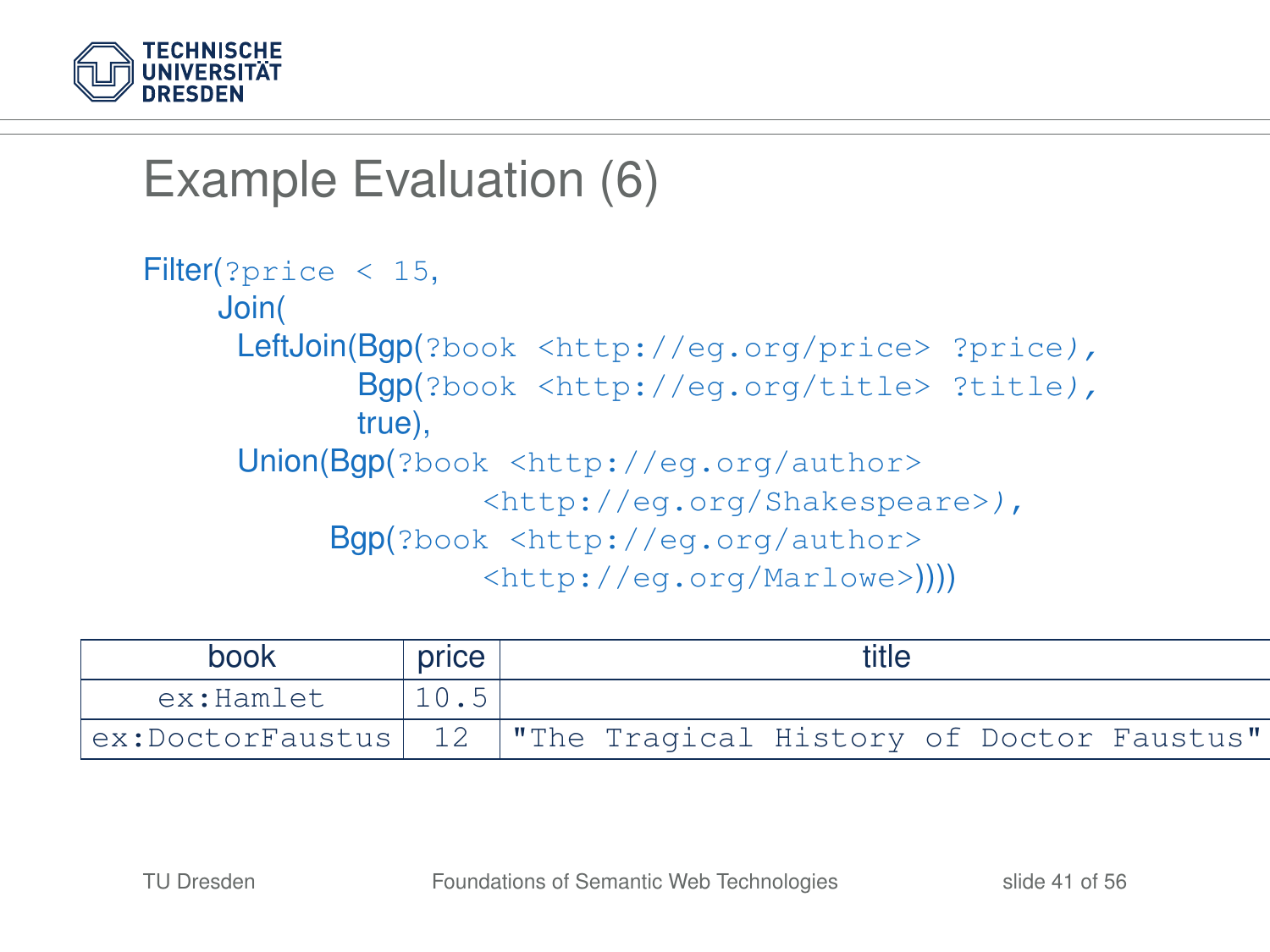

# Agenda









#### **[Summary](#page-53-0)**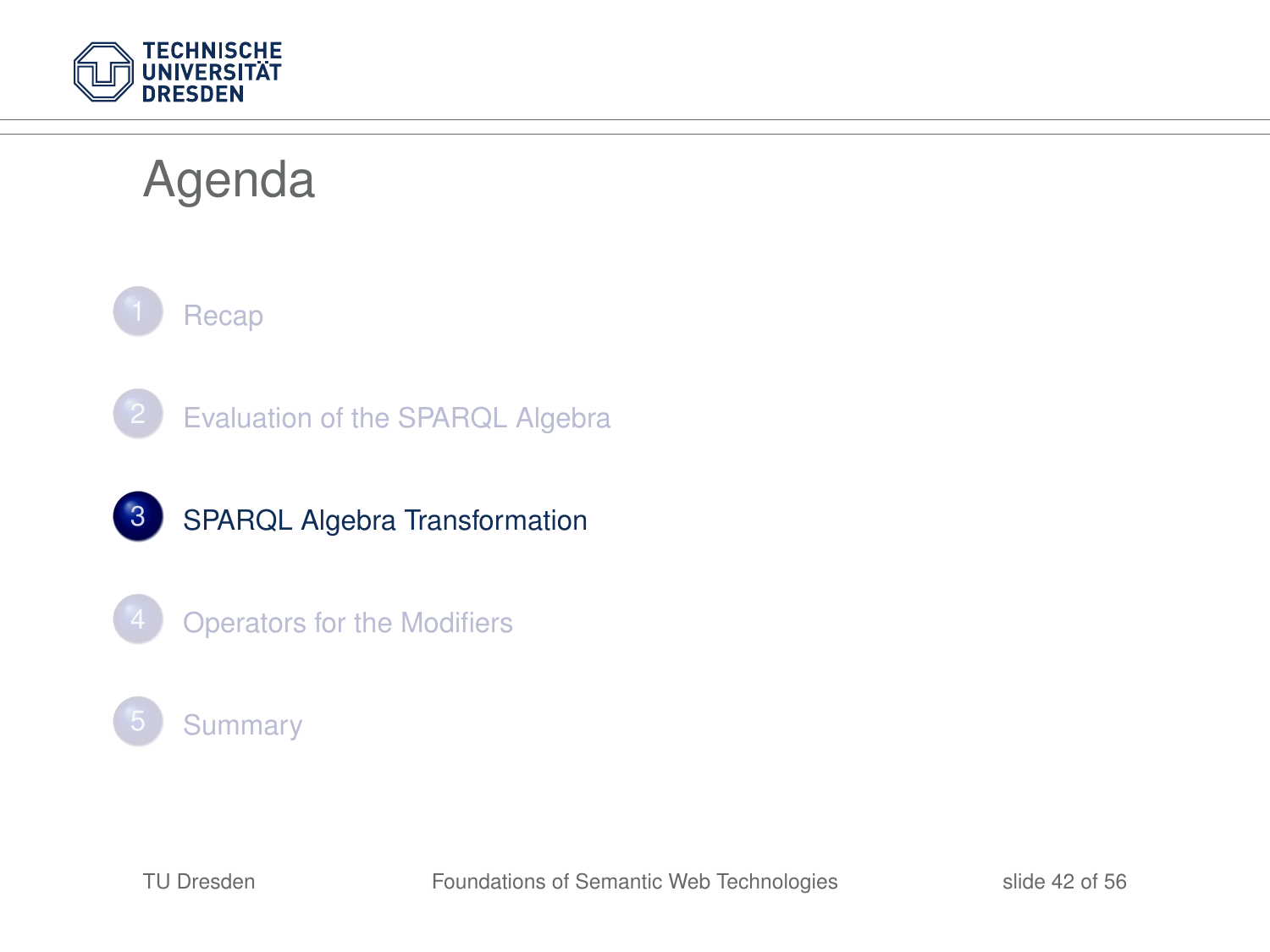

#### Formal Algebra Transformation

- During parsing of a query, a parse tree is constructed
- The parse tree contains objects that correspond to the grammar
- For the transformation, we traverse the parse tree and recursively build the algebra objects
- <span id="page-42-0"></span>• The query pattern is a GroupGraphPattern consisting of the following elements:
	- TriplesBlock
	- Filter
	- OptionalGraphPattern
	- GroupOrUnionGraphPattern
	- GraphGraphPattern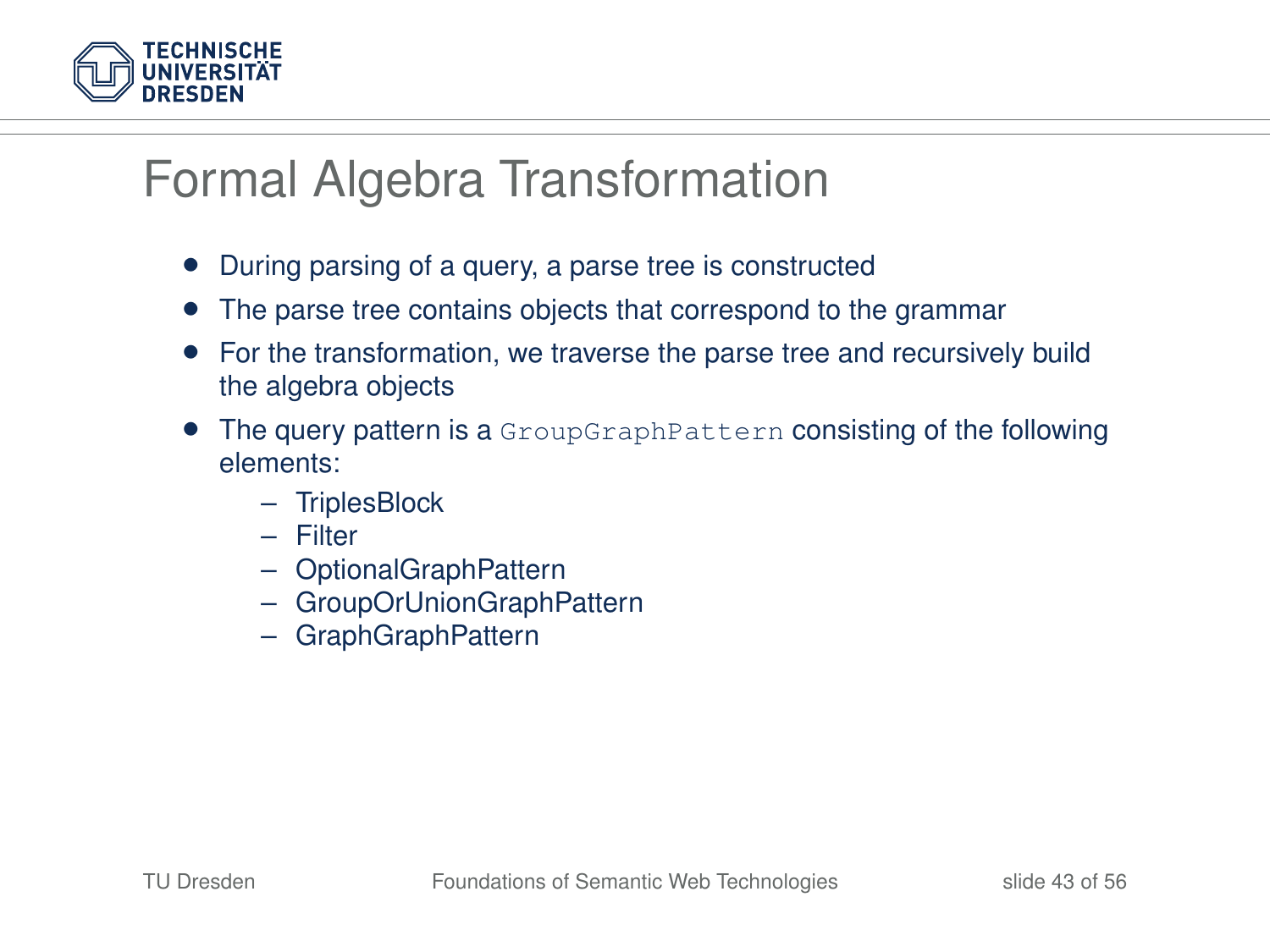

# Part of the SPARQL Grammar

| GroupGraphPattern      | $ ::= \langle \rangle$ TriplesBlock?                    |
|------------------------|---------------------------------------------------------|
|                        | ((GraphPatternNotTriples                                |
|                        | Filter ) " ? TriplesBlock? )*                           |
|                        |                                                         |
| GraphPatternNotTriples | ::= OptionalGraphPattern                                |
|                        | GroupOrUnionGraphPattern                                |
|                        | GraphGraphPattern                                       |
| OptionalGraphPattern   | ::= 'OPTIONAL' GroupGraphPattern                        |
|                        | GroupOrUnionGraphPattern : = GroupGraphPattern ('UNION' |
|                        | GroupGraphPattern)*                                     |
| Filter                 | $ ::= 'FlITER'$ Constraint                              |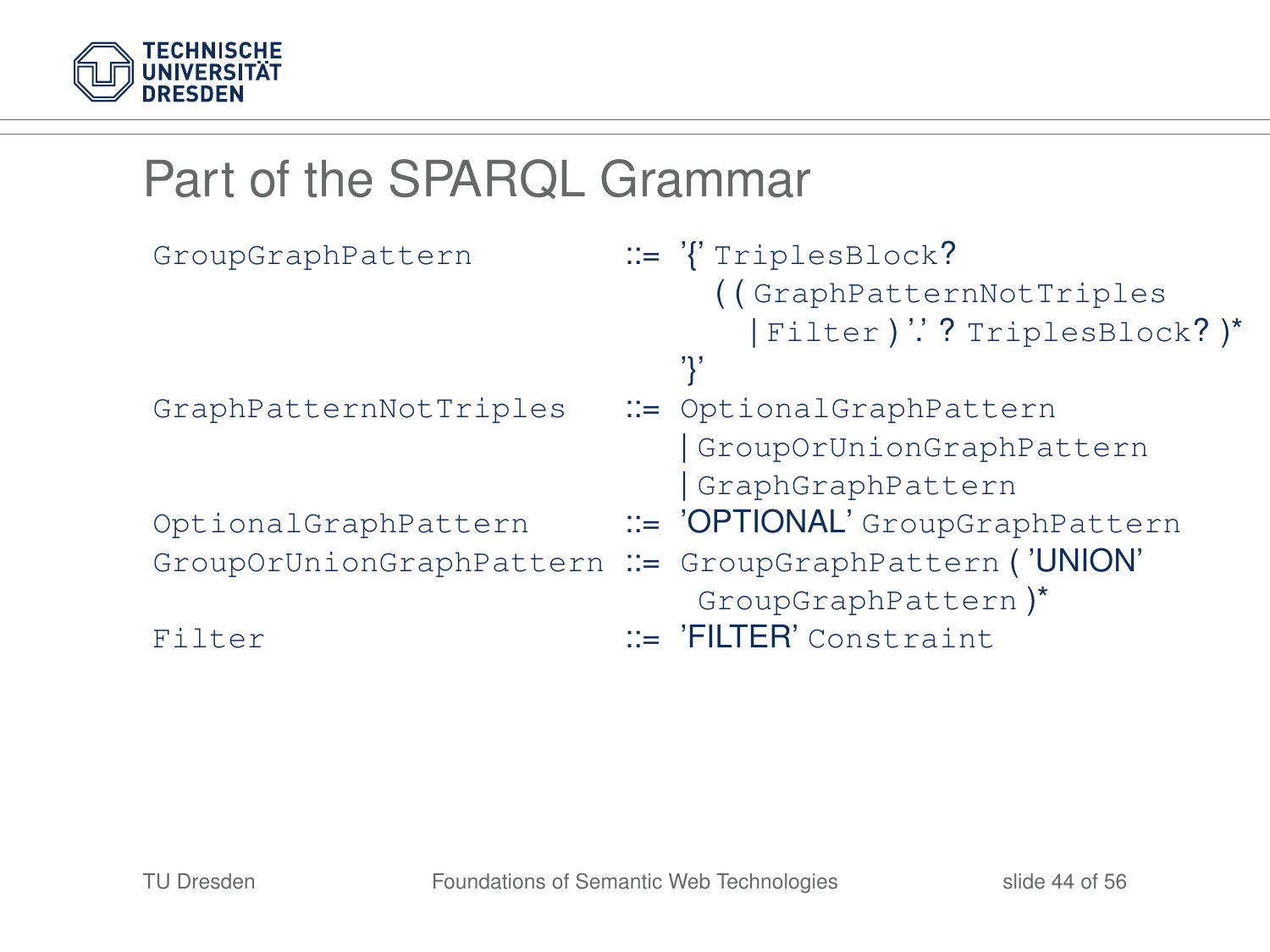

# Transformation of GroupOrUnionGraphPattern

#### translate(GroupOrUnionGraphPattern G)

```
Input: a GroupOrUnionGraphPattern G
                  with elements e_1, \ldots, e_nOutput: a SPARQL algebra expression A
1: for i = 1, \ldots, n do<br>2: if A is undefined
2: if A is undefined then<br>3: A := \text{translate}(e_i)3: A := \text{translate}(e_i)<br>4: else
4: else
             A := Union(A, translate(e<sub>i</sub>))
6: return A
```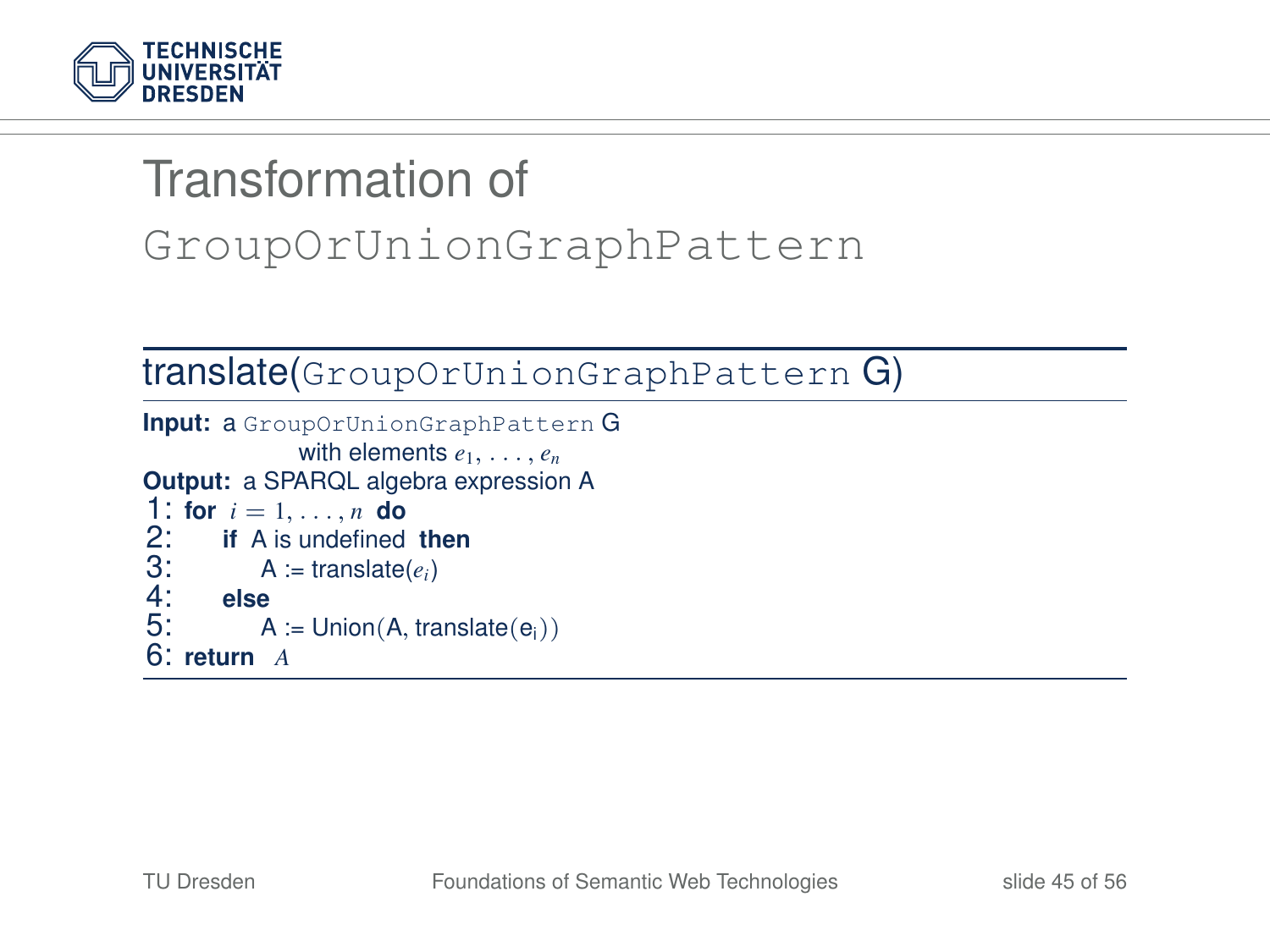

#### Transformation of GraphGraphPattern

#### translate(GraphGraphPattern G)

**Input:** a GraphGraphPattern **Output:** a SPARQL algebra expression A 1: **if** G GRAPH IRI GroupGraphPattern **then**<br>2: A := Graph(IRI, translate(GroupGraphPatte 2: A := Graph(IRI, translate(GroupGraphPattern)) 3: **else if** G GRAPH Var GroupGraphPattern **then** 4: A := Graph(Var, translate(GroupGraphPattern)) 5: **return** A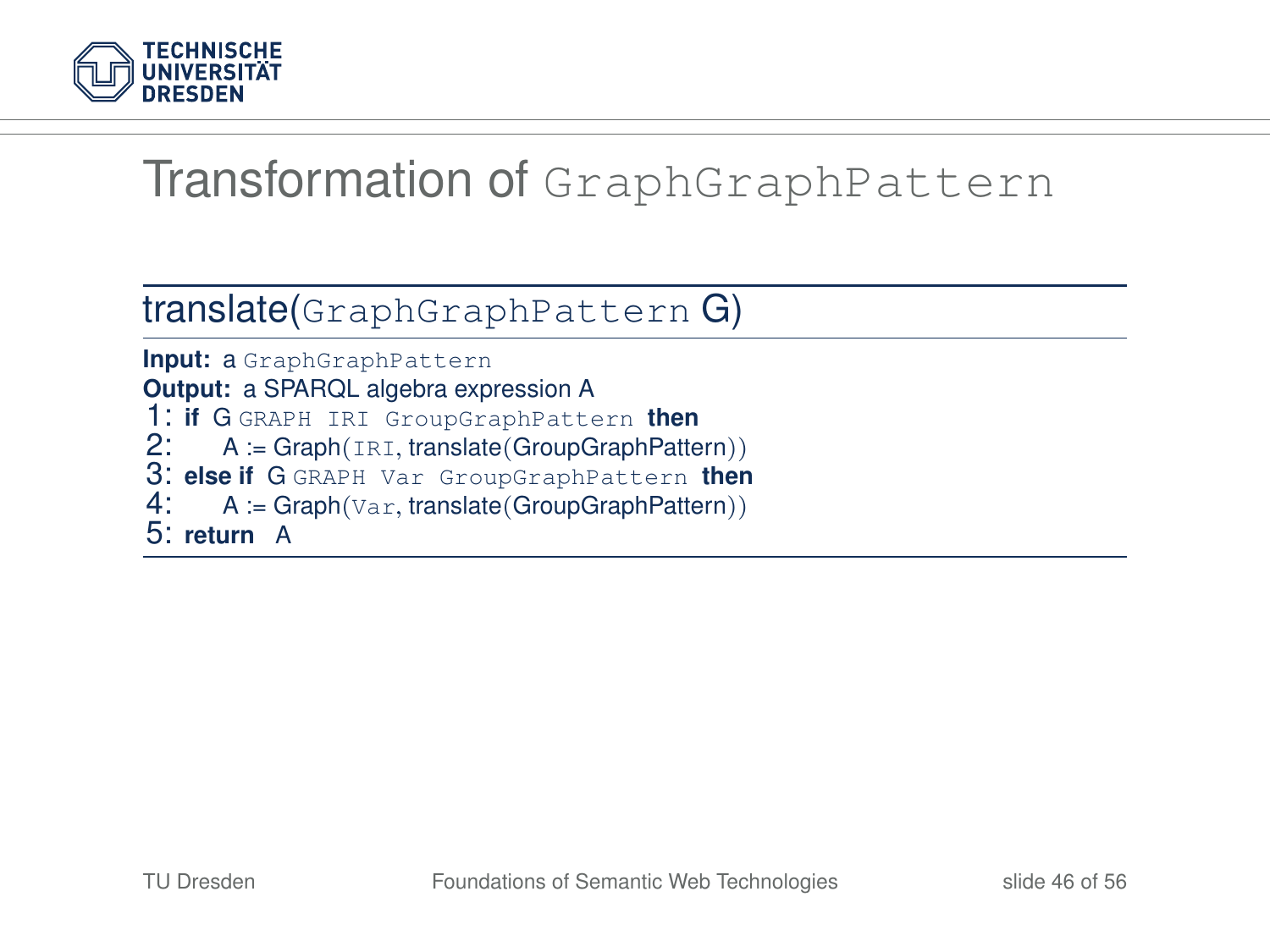

#### Transformation of GroupGraphPattern

#### translate(GroupGraphPattern G)

```
Input: a GroupGraphPattern G = (e_1, \ldots, e_n)Output: a SPARQL algebra expression A
1: A := Z { the empty pattern}
2: F := \emptyset { filter}
3: for i = 1, ..., n do<br>4: if e_i is FILTER( f<br>5: F := F \cup {f}<br>6: else if e_i is OPTIC
          4: if ei is FILTER( f ) then
               5: F := F ∪ {f}
6: else if e_i is OPTIONAL { P } then<br>7: if translate(P) is Filter(F', A') th<br>8: A := LeftJoin(A, A', F')<br>9: else
7: if translate(P) is Filter(F', A') then
B: A := \mathsf{LeftJoin}(A, A', F')9: else
            A := \text{LeftJoin}(A, \text{translate}(P), \text{true})11:<br>12<sup>:</sup>
                 A := Join(A, translate(ei))
13: if F \neq \emptyset then<br>14: A := Filter(
14: A := Filter(\bigwedge_{f \in F} f, A)15: return A
```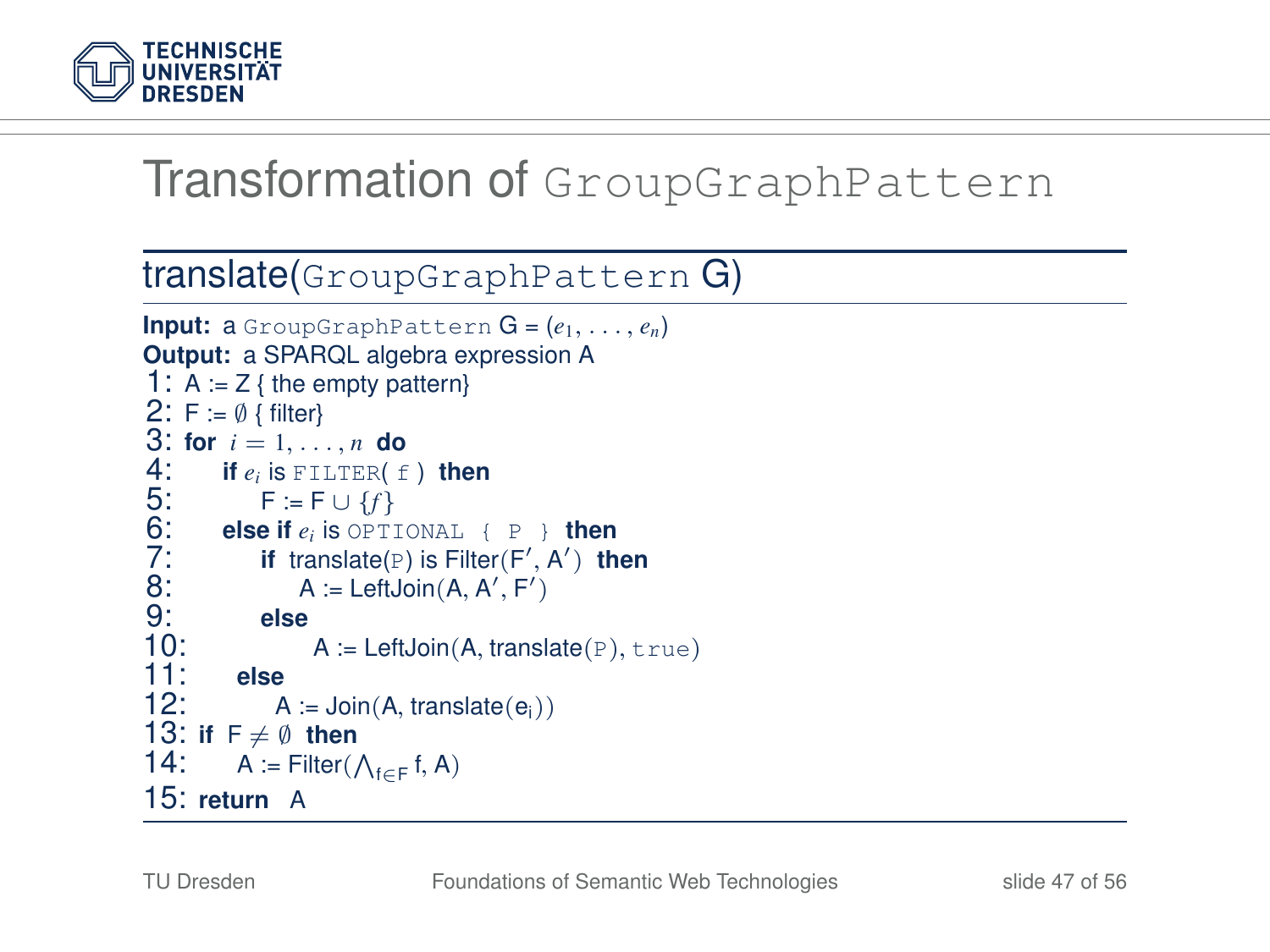

#### Simplification of Algebra Objects

- Groups with just one pattern (without filters) result in  $Join(Z, A)$  and can be substituted by A
- The empty pattern is the identity for joins:
	- Replace Join $(Z, A)$  by A
	- Replace Join(A, Z) by A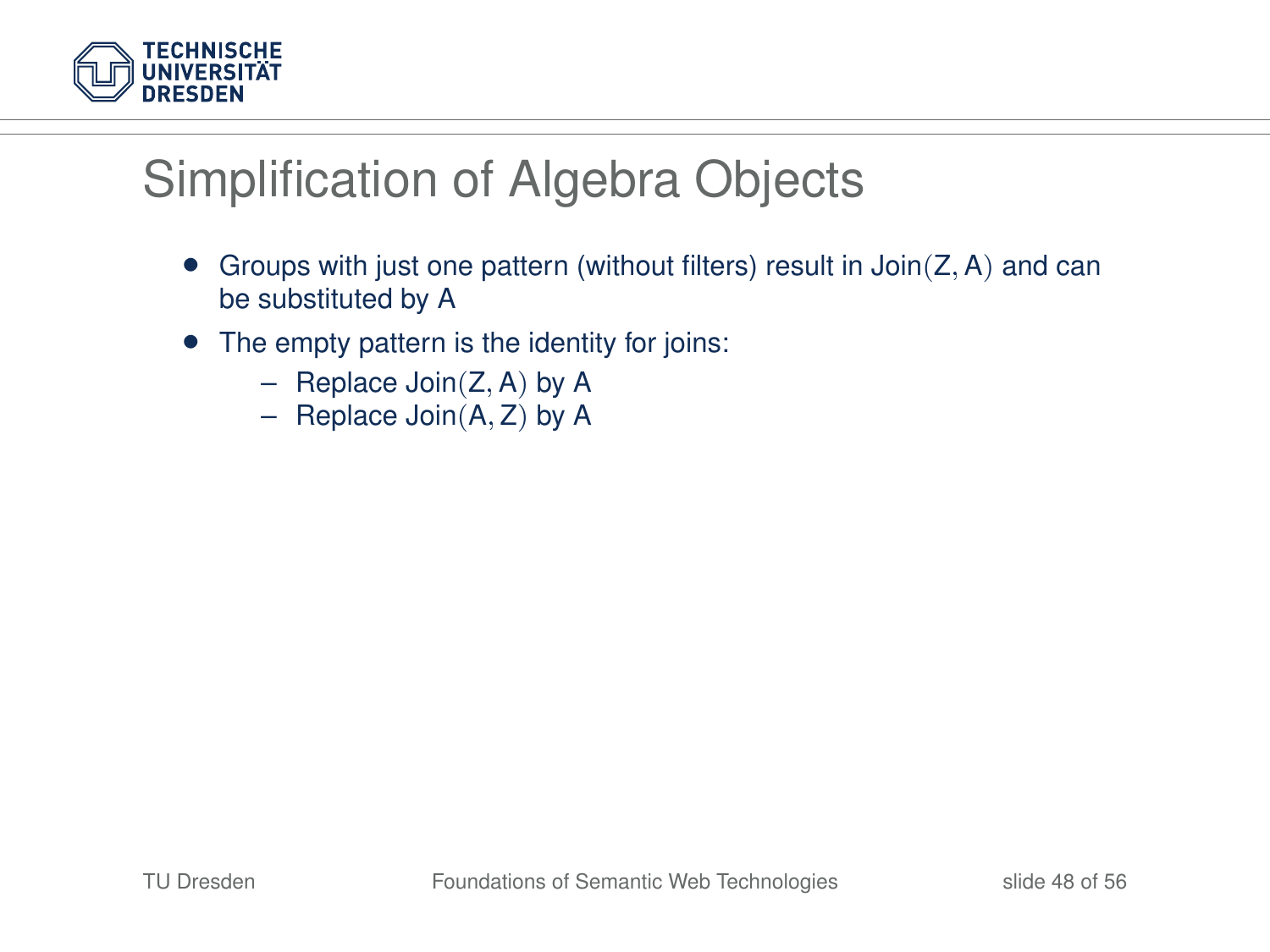

# Agenda



- [Evaluation of the SPARQL Algebra](#page-22-0)
- 3 [SPARQL Algebra Transformation](#page-42-0)
- 4 [Operators for the Modifiers](#page-49-0)

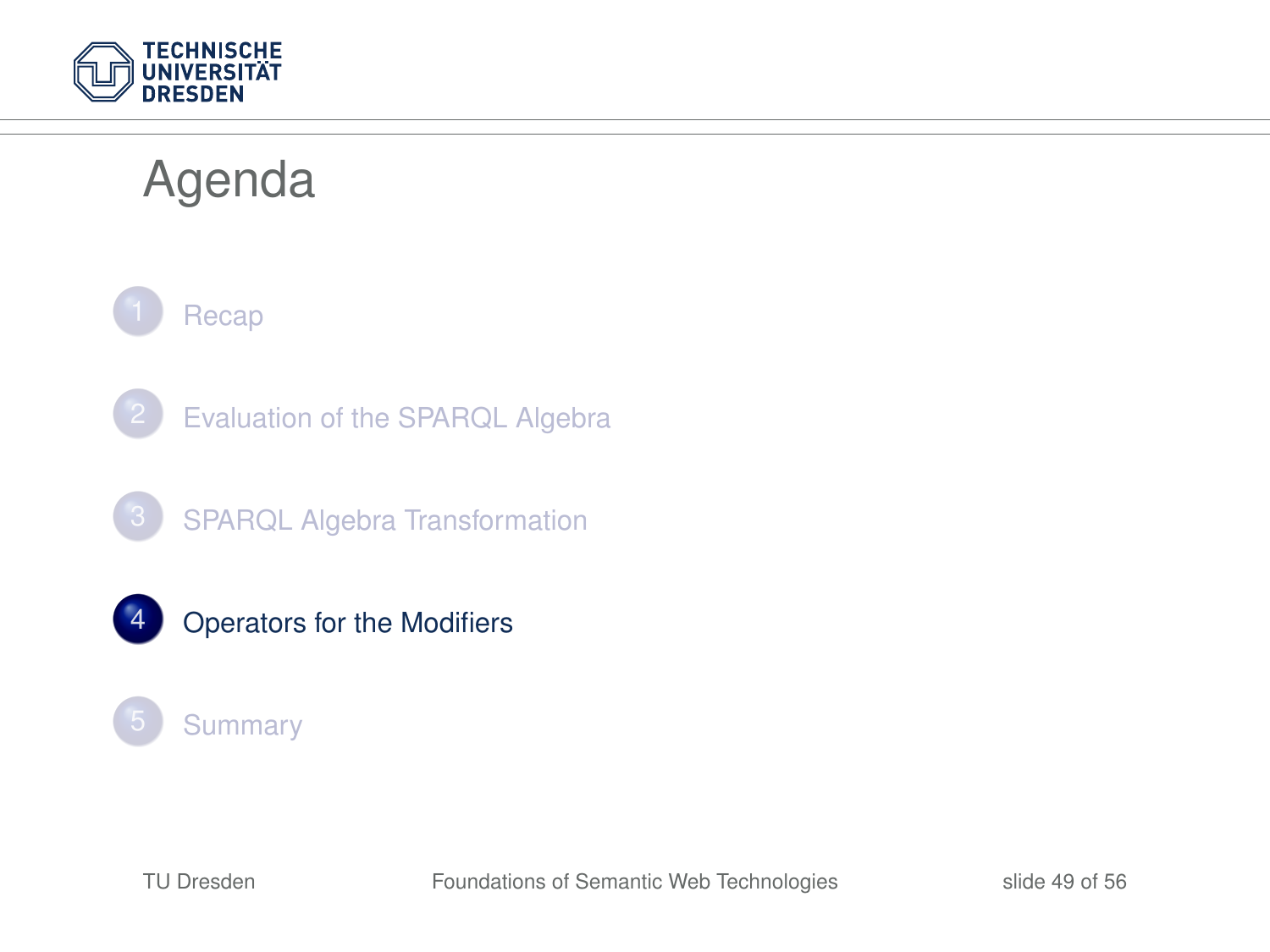

#### Operators for Representing the Modifiers

<span id="page-49-0"></span>

| ToList $(M)$                                    | Constructs from a multi set a sequence with the<br>same elements and multiplicity (arbitrary order,  <br>duplicates not necessarily adjacent) |
|-------------------------------------------------|-----------------------------------------------------------------------------------------------------------------------------------------------|
| OrderBy( $M$ , comparators) sorts the solutions |                                                                                                                                               |
| Distinct( $M$ )                                 | removes the duplicates                                                                                                                        |
| Reduced(M)                                      | may remove duplicates                                                                                                                         |
| Slice(M, o, l)                                  | cuts the solutions to a list of length <i>l</i> starting                                                                                      |
|                                                 | from position $\rho$                                                                                                                          |
| Project(M, vars)                                | projects out the mentioned variables                                                                                                          |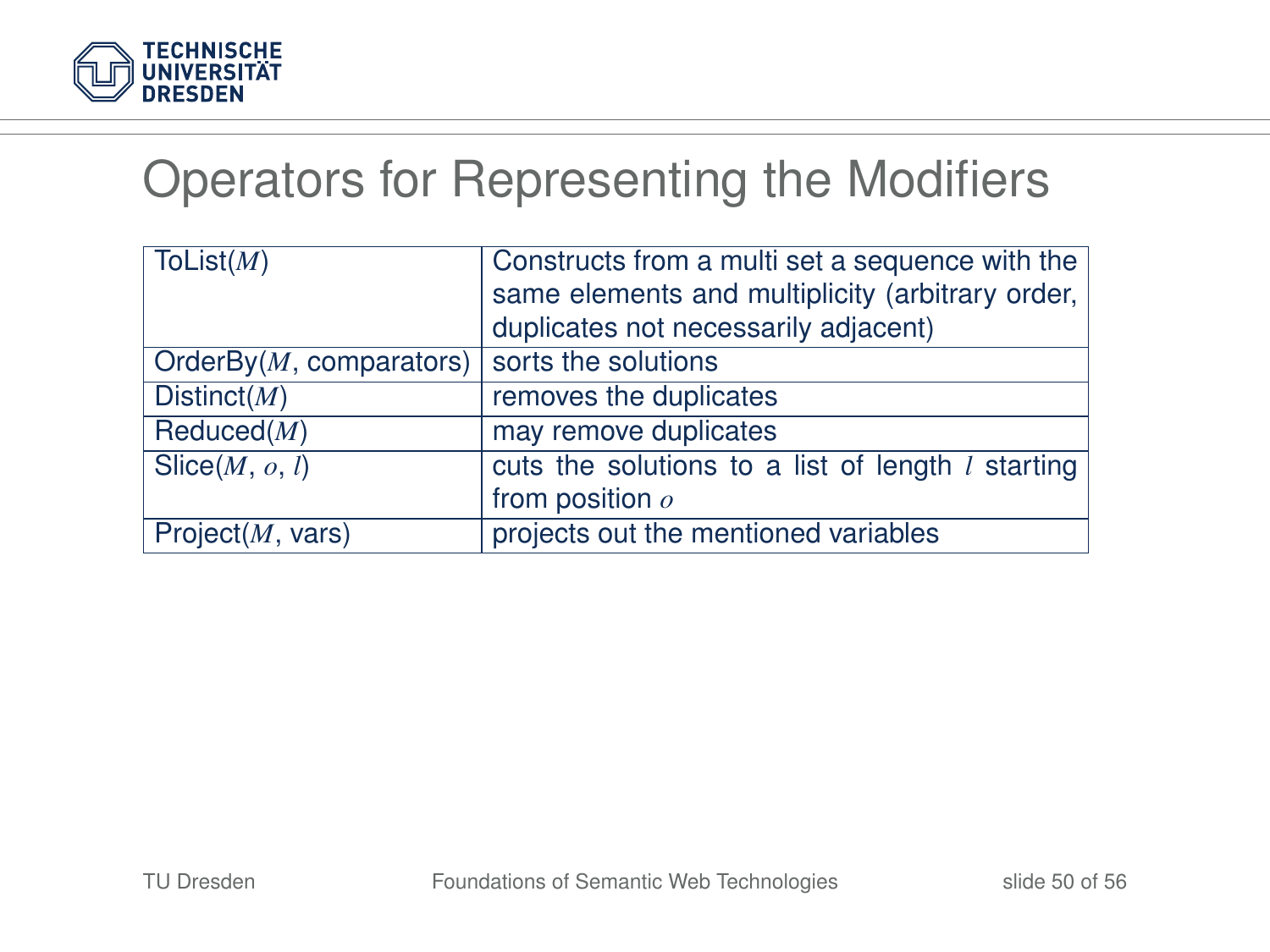

#### Transformation of the Modifiers

Let *q* be a SPARQL query with pattern *P* and corresponding algebra object *AP*. We construct an algebra object *Aq* for *q* as follows:

$$
\bullet \quad A_q := \mathsf{ToList}(A_P)
$$

2  $A_q$  := OrderBy( $A_q$ ,  $(c_1, \ldots, c_n)$ ) if q contains an ORDER BY clause with comparators  $c_1, \ldots, c_n$ 



- $A_{a}$  := Distinct(A<sub>q</sub>) is the result format is SELECT and *q* contains DISTINCT
- 5  $A_q := \text{Reduced}(A_q)$  if the result format is SELECT and q contains **REDUCED**
- $A_q$  := Slice( $A_q$ , start, length) if the query contains OFFSET start or LIMIT length where start defaults to 0 and length defaults to  $(||[A_q]_G|$  – start)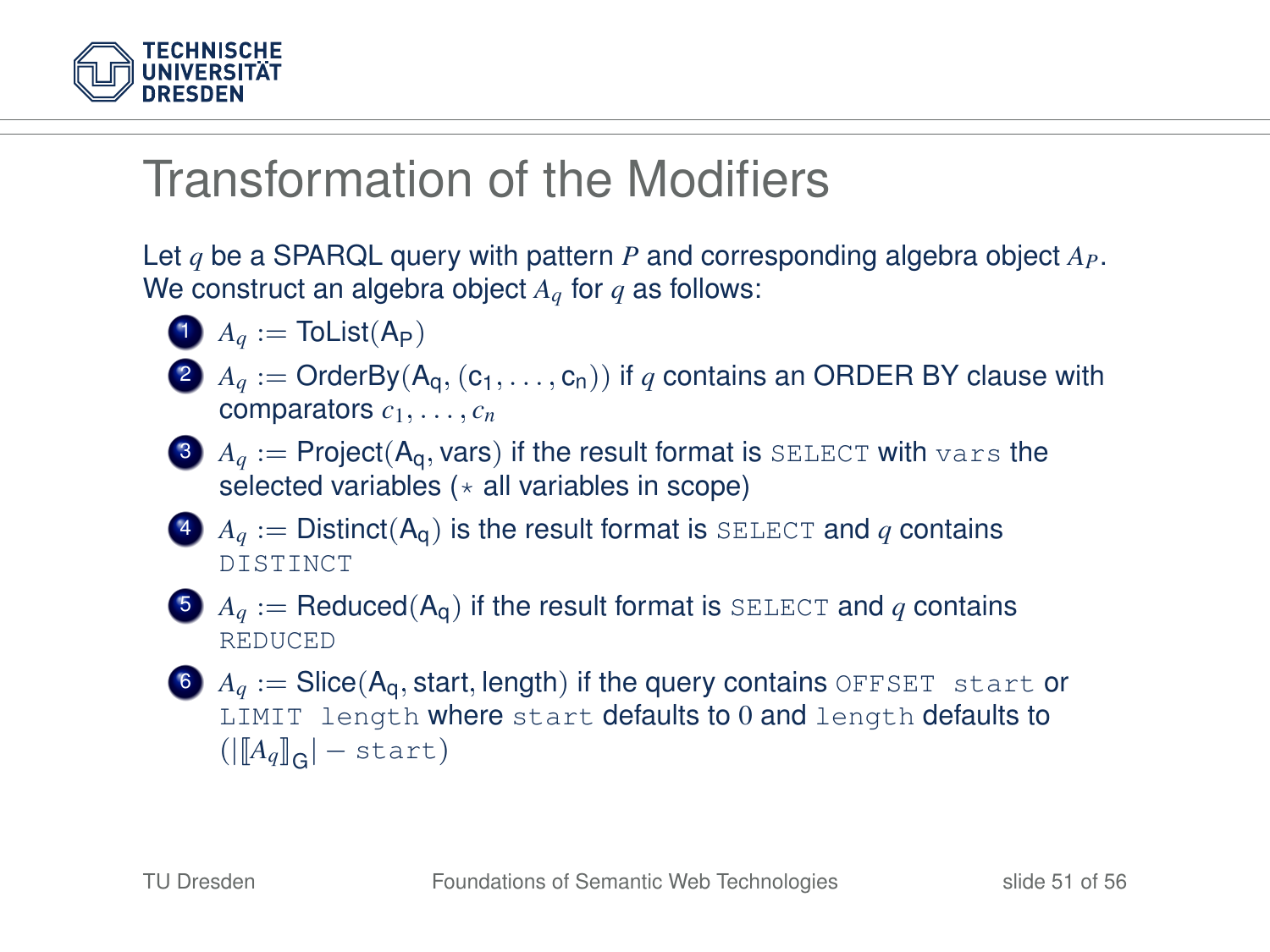

### Evaluation of the Modifiers

The algebra objects for the modifiers are recursively evaluated

- Evaluate the algebra expression of the operator
- Apply the operations for the solution modifiers to the obtained solutions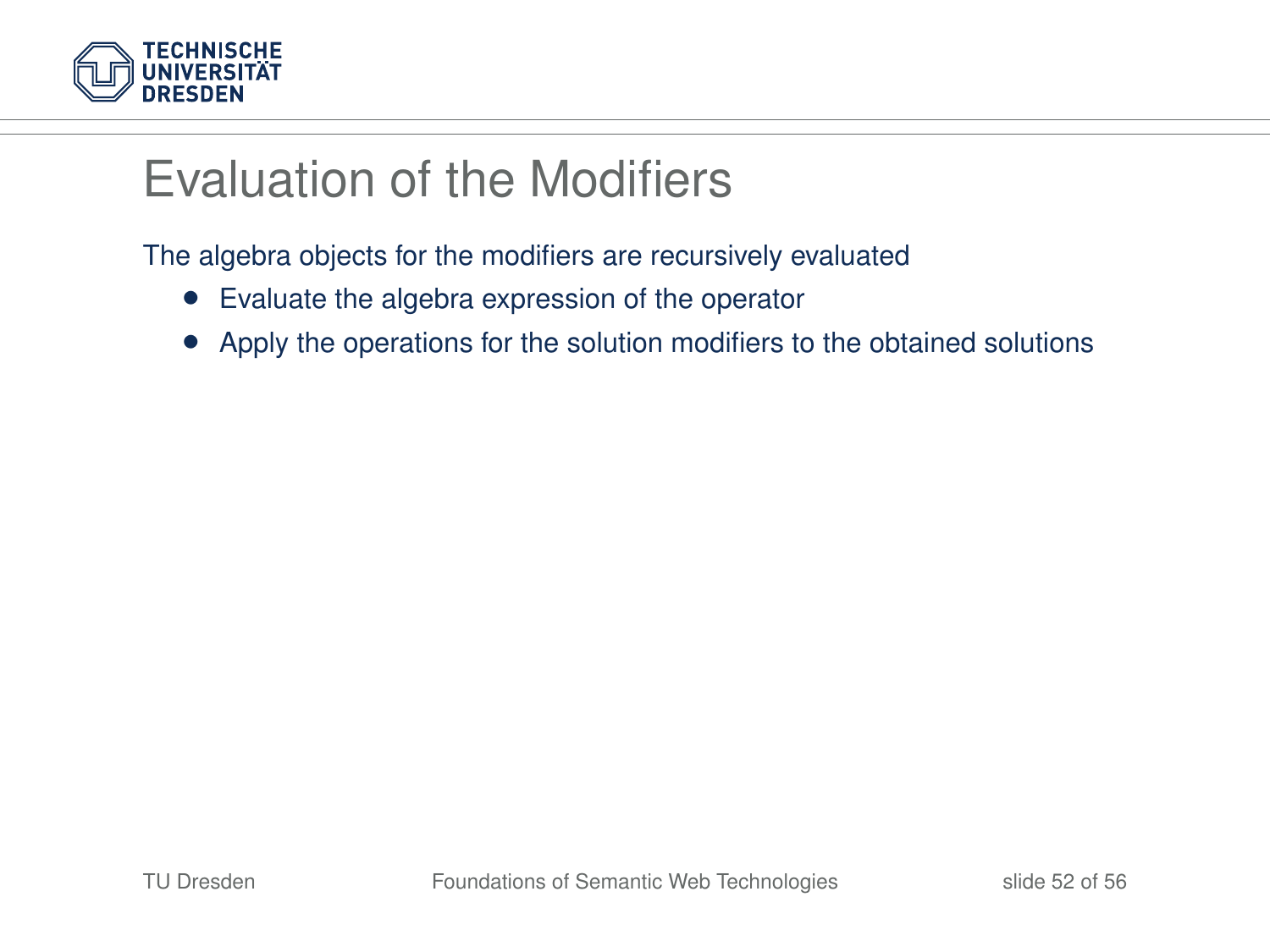

# Agenda



- [Evaluation of the SPARQL Algebra](#page-22-0)
- 3 [SPARQL Algebra Transformation](#page-42-0)
- **[Operators for the Modifiers](#page-49-0)**

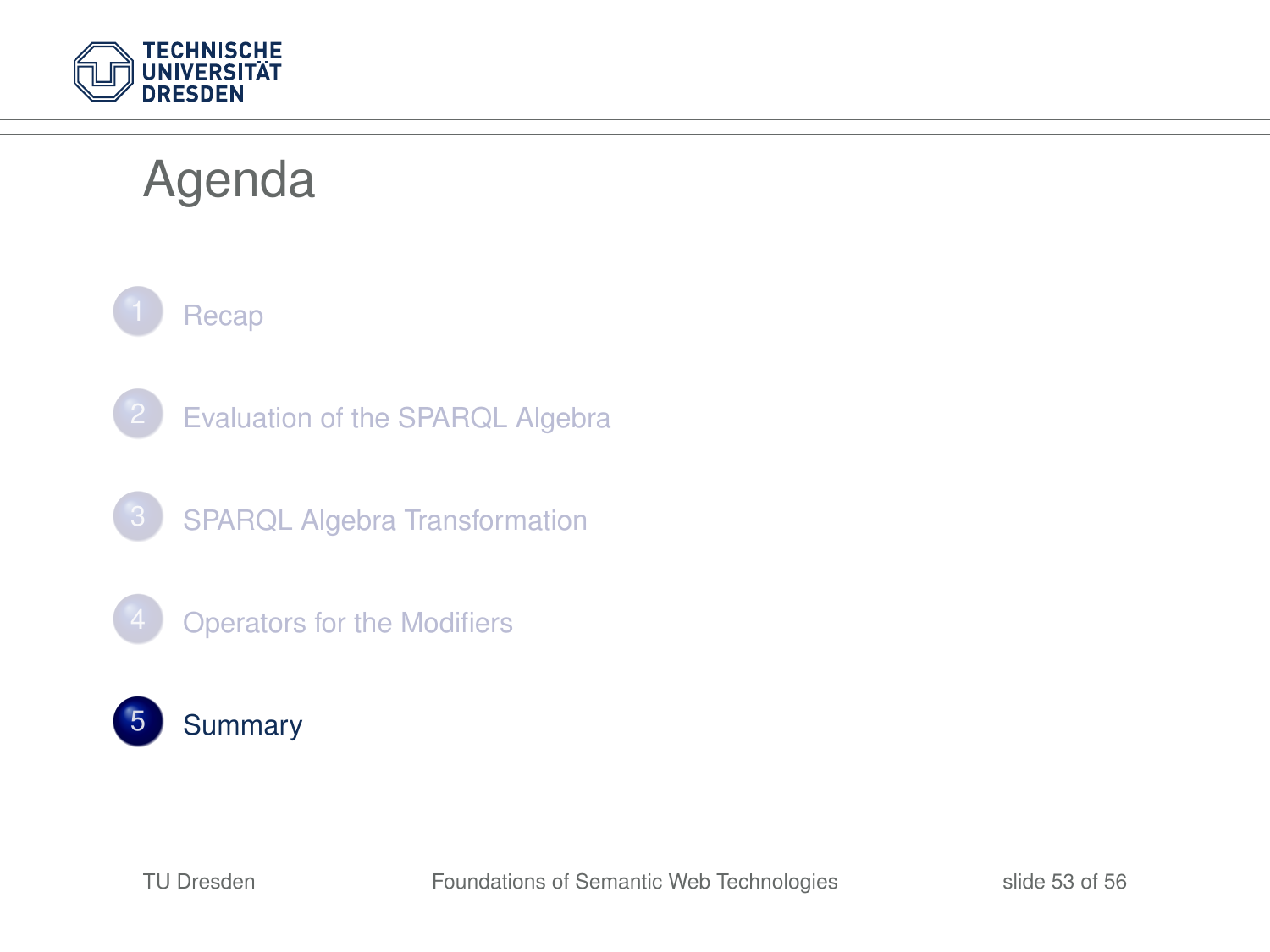

#### Summary

- We learned how to evaluate SPARQL queries
- The query is transformed into an algebra object
- The query basic graph patterns generate solutions
- The other operators combine solutions
- <span id="page-53-0"></span>• The result format determines how the solutions are presented